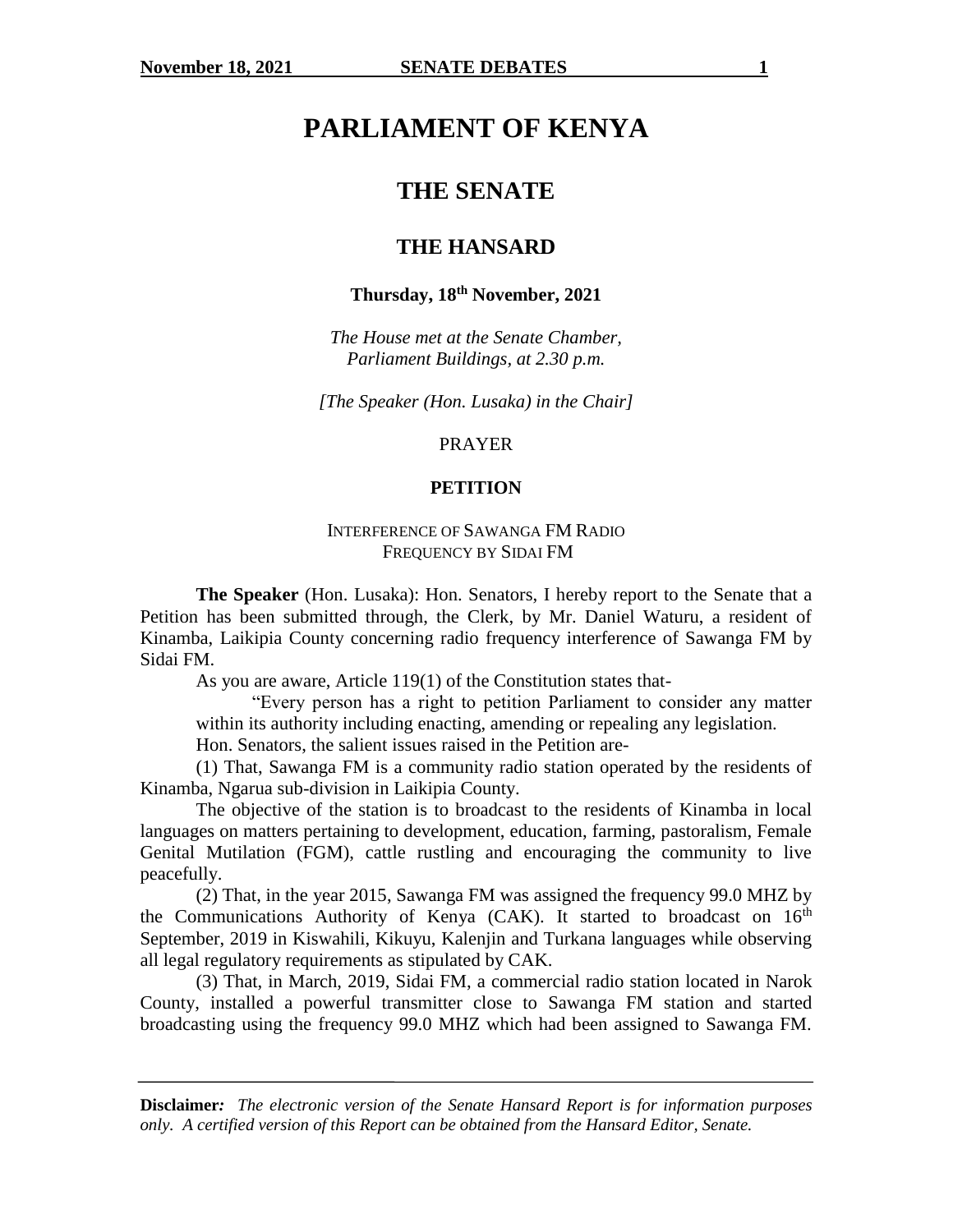As a result, the Sawanga FM broadcasting was affected and the station started to receive complains from its customers.

(4) That, Sawanga FM raised an official complaint to the CAK who confirmed the veracity of their complaint by sending their technical personnel. However, no action has been taken by CAK to rectify the situation.

(5) That, the ownership of Sawanga FM has appealed to the ownership of Sidai FM with a view to having the situation rectified with no success.

(6) That, the interference of broadcasting to Sawanga FM by Sidai FM has denied a large community their rights to information, education and entertainment which they enjoyed from Sawanga FM.

(7) That, Sawanga FM has suffered losses because of loss of revenue from advertising as well as listeners.

(8) That the petitioner has made the best effort to have this matter addressed by the relevant authorities all which have failed to give a satisfactory response.

The petitioner therefore, prays that the Senate investigates this matter with a view to recommending that Sawanga FM station retains its frequency without interference by Sidai FM and that Sawanga FM is compensated for the losses occasioned by interruption of broadcast by Sidai FM.

Hon. Senators, pursuant to Standing Order No. 231, I shall now allow comments, observations or clarification in relation to the Petition for not more than 30 minutes.

**Sen. Malalah:** Thank you, Mr. Speaker, Sir. I stand to comment on the Petition from Laikipia County pertaining to hacking of the frequencies of a radio station by another.

The mandate of the CAK is to regulate the media world. As we are headed towards the general election, it is important for CAK and the Media Council to ensure that they implement all the regulations as pertains to the Information and Communication Technologies Act.

Mr. Speaker, Sir, this does not only stop at radio stations. We have seen our personal phones being hacked by people who are purported to be in prison. Privacy of personal information is important. Therefore, it calls for the regulatory bodies to ensure that everything that pertains to protection of personal or business information is applied to the letter.

Community radios or televisions are important because they educate and disseminate relevant information to the society. Nowadays, people in the villages do not wait to listen to mainstream media. They depend on community radios and television. It is important for this House to know that community radios are not allowed to do commercial advertisement. Therefore, they do not have a source of income. To hack their system is injustice to them. They need to be protected.

We have many community radios, which are not commercial and need to be protected. We exist in a world of competition. However, this does not mean that small community radios be treated differently.

It is important for this House and the Committee on Information, Communication and Technology to look into the matter seriously and protect not only that specific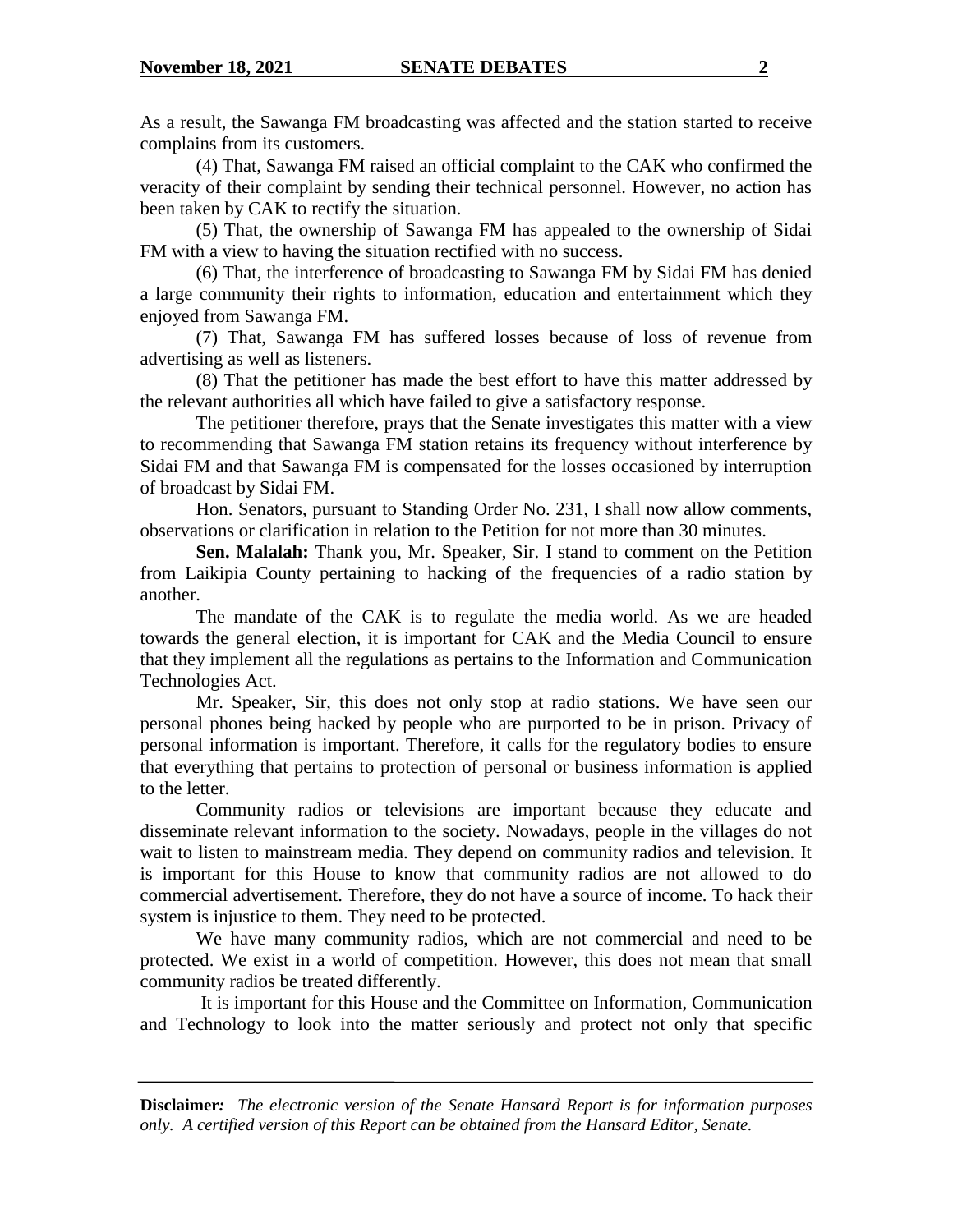community radio station but others too. We have a code in which community radios operate. We need to ensure that they are adequately protected.

We have seen universities coming up with community radios that offer a good platform for our young people to have experience. We have seen young people rising up from community radios to mainstream media. An example in my area is Masinde Muliro University of Science and Technology (MMUST) FM, which started with only two presenters but as we speak, it has a wide audience.

It started from the Mahiakalo Ward in which I was a Member of County Assembly (MCA). As we speak, MMUST FM is heard up to Nandi County. Therefore, it is important for this House and the Committee on Information, Communication and Technology to ensure that we protect that specific community radio in Laikipia.

Mr. Speaker, Sir, as I finish, we need to look at all the radio stations. Let them be ethical as they conduct their duties. We have seen some vernacular radio stations across the country propagating hate speech. They incite their respective communities as we head for the elections.

We need all the prosecuting organs and agencies that deal with cohesion and integration to monitor the vernacular radios so that we do not propagate hate as we head to the elections. The main aim of broadcasting information should be to ensure that we disseminate information that will help the country and uplift the living standards of our people.

Mr. Speaker, Sir, nowadays, I do not hear programmes that educate our young people. When you switch on a radio station, you will only listen to political debates. Therefore, in future, we should have a regulation that compels all media houses to protect a certain segment for education.

When I was growing up, we used to have Kiswahili lessons on Kenya Broadcasting Corporation (KBC). However, nowadays, you do not listen to such programmes. For example, when you switch on *KBC, Citizen* or *Nyota FM,* you hear that incoming governor of Bungoma was in a certain village. We want to have information that will help our communities.

Mr. Speaker, Sir, many young people are addicted to social media. We cannot control the young ones. You will find a five-year-old child accessing prohibited information on the internet just because they are idle. Therefore, the content that the media is broadcasting must be looked into seriously.

The Kenya Film Classification Board (KFCB) headed by Dr. Mutua should look into the content of these radio stations. We should not give them free space to broadcast whatever they want. We have seen some embarrassing programmes, which when you sit in your living room with your children, they cannot be consumed in a family set up.

As the Committee on Information, Communication and Technology looks at this Petition, they should ensure that as we head to the next general election, we supervise the content that media houses broadcast to our generation.

Otherwise, I join the petitioner in ensuring that we adjudicate this matter in good time. This is because it is unfair for a radio station to hack into the frequency of another radio station.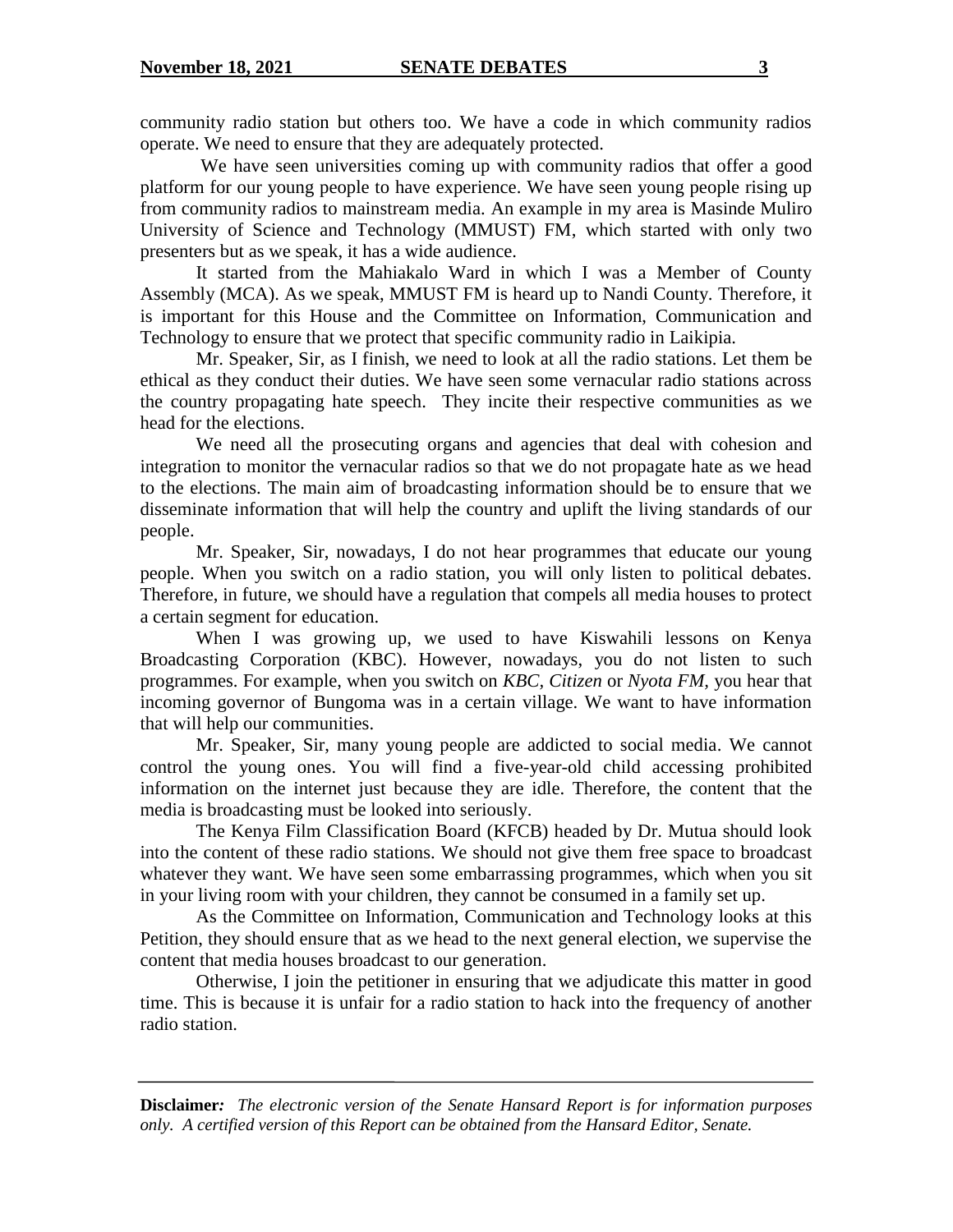Mr. Speaker, Sir, all this is a business space, which should be respected and, therefore, we want to call upon the Chairperson of Information and Communications Technology (ICT) to look into this matter in good time and ensure that the petitioner gets justice.

Otherwise, I want to thank and implore upon Kenyans in our country to ensure that whatever you have - our Standing Orders are very clear - let us adjudicate whatever petition we have. We have several petitions and I do not think this House can fail to adjudicate on any matters, especially those that touch on devolution.

As I speak right now, Kakamega County Assembly is having squabbles and therefore such matters should not fail to get on the Floor and into the committees of this House to ensure that we help our devolved units stabilize.

**The Speaker** (Hon. Lusaka): You are actually becoming irrelevant. Sen. Ochillo-Ayacko.

**Sen. (Dr.) Ochillo-Ayacko:** Mr. Speaker, Sir, Sen. Malalah has spoken about everything and anything communication. I want to thank you for the opportunity to speak on this very important topic. We are told that information is power. In order to access information and be powerful if information is power, then there must be a media or a medium through which we access such information.

Information velocity in communities is passed through community radio stations. The important role community radio stations play in empowering people with knowledge cannot be over-emphasized. This is something we know, and this is something that we must jealously defend.

In fact, in developed societies, you have freedom to be wrong. The content of information should not be criminalized and the content of information should not be punished. In fact, people should be encouraged to get to know what is correct and distinguish it from what is incorrect. The whole idea of having a regulatory framework is not to discourage the flow of information. It is supposed to encourage the orderly growth and enhance velocity of information that is consumed by our people.

As this committee looks at what we have before us, I want the committee to find out how the regulatory authority is enhancing communication, enhancing the velocity of the information that is being circulated and not how it is clamping down on radio stations or how one thing is cannibalizing another thing.

It is important to have a regulatory framework not to pamper our freedom of speech or our freedom of information but to regulate the way we promote the utilization of that freedom and to ensure that there are ethics and values that area protected within the environment that communication is shared.

I hope that the committee will, when reporting, tell us whether there are mechanisms to have radio stations set up in every village. I am happy that we have a few in Migori. I am unhappy that there is no motivation or encouragement for people to open them up and I am happy that without a free and alternative way of consuming or receiving information, the society gets poorer. You get to do things the wrong way and get not to know what is available that could be of use to you.

I want to thank the people of Laikipia. I want to thank the petitioner for raising this matter. I hope that the manner it will be resolved will increase velocity and intensity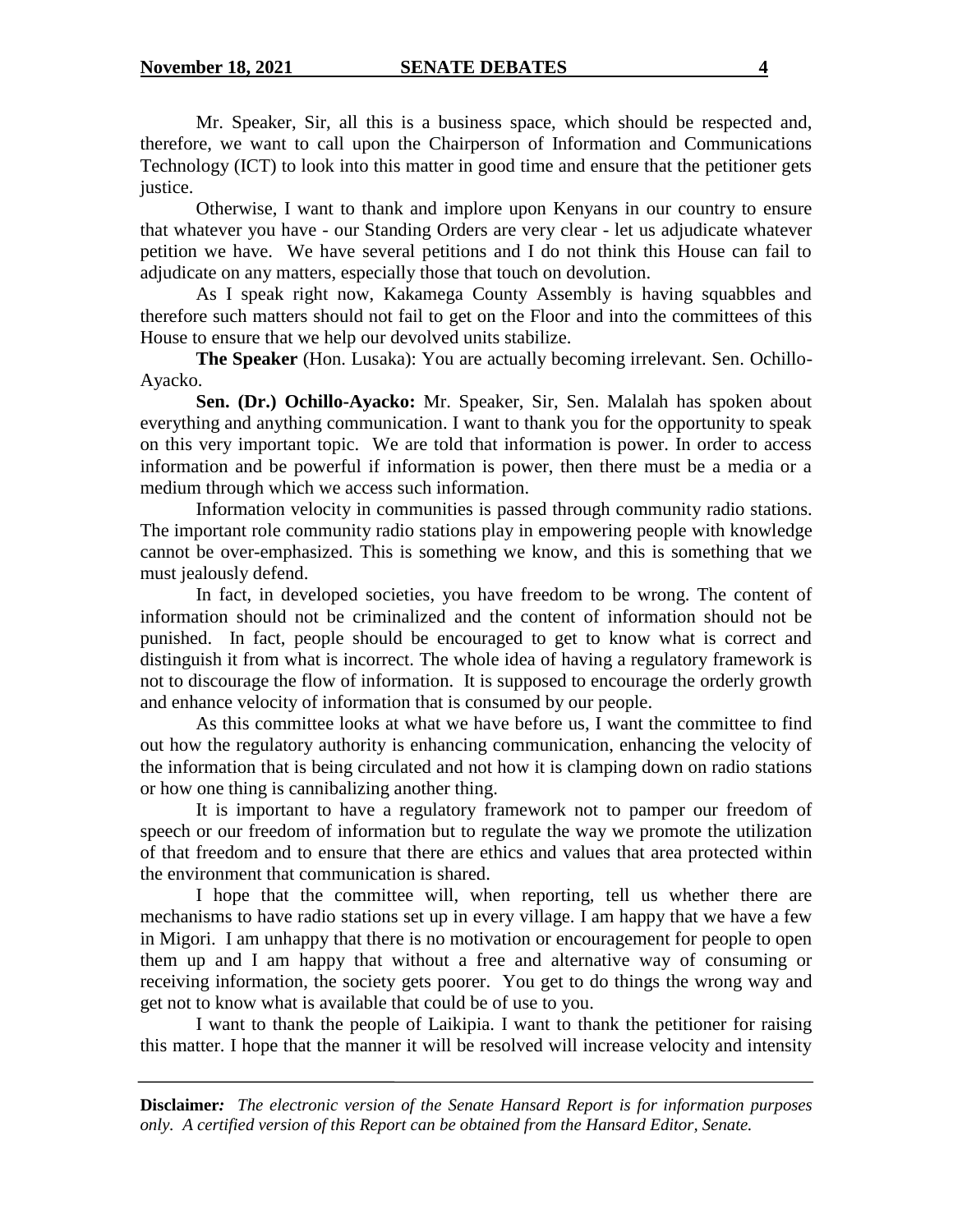of information and the regulatory arrangement that is being pursued will not take us back to the dark ages.

Thank you.

**The Speaker** (Hon. Lusaka): Sen. Wetangula.

**Sen. Wetangula:** Thank you Mr. Speaker, Sir, for the opportunity to contribute in support of this Petition by one Mr. Daniel Waturu from Laikipia County.

Article 34 of the Constitution provides:

"The media shall enjoy freedom and that Broadcasting and other electronic media have freedom of establishment, subject only to licensing procedures that- (a) are necessary to regulate the airwaves and other forms of signal distribution; and (b) are independent of control by Government, political interests or commercial interests.

The State shall not-

(a) exercise control over or interfere with any person engaged in broadcasting, the production or circulation of any publication or the dissemination of information by any medium;

(b) penalise any person for any opinion or view or the content of any broadcast, publication or dissemination."

The Communication Authority of Kenya (CAK) is the regulator and, fortunately, one of the Chairmen of CAK is an immediate former Senator and the CEO is an immediate former CEO of the Independent Electoral and Boundaries Commission (IEBC). I hope they are listening.

Community radios have become a critical tool in the management of community affairs in matters of security, mobilization of resources, mobilization of social welfare groups and so on. In fact, when our Committee of National Security and Foreign Relations visited Laikipia County, one of the things we learnt is that there are local FM stations that make regular broadcasts on issues, warnings and alerts, when bandits from the valleys are coming to raid and rustle their cattle.

To have one radio station taking up and jamming the frequency of another radio station is a criminal act. The CAK as the regulator must ensure that when you license a radio station or TV station, and you collect revenue from the proprietors, then you have a corresponding duty to make sure that the frequency allocated to them is safe and cannot be interfered with.

Any other licensee of another frequency should neither mute nor overlap nor jam the frequency for which a citizen or a group of citizens have paid money to the Government and must enjoy that freedom.

This Petition is not the only one of its kind. In fact, when you listen to FM stations and for this, the Committee on ICT must call CAK to order because you can be listening to an FM station and out of the blues another FM station jams in so you start listening to very jumbled and muffled voices that you cannot quite tell what is being broadcast.

Mr. Speaker, Sir, you are listening to music on one FM station and music from another bashes in and distorts everything you are listening to. The CAK must take stock of how many radio stations, whether local or national, vernacular or using national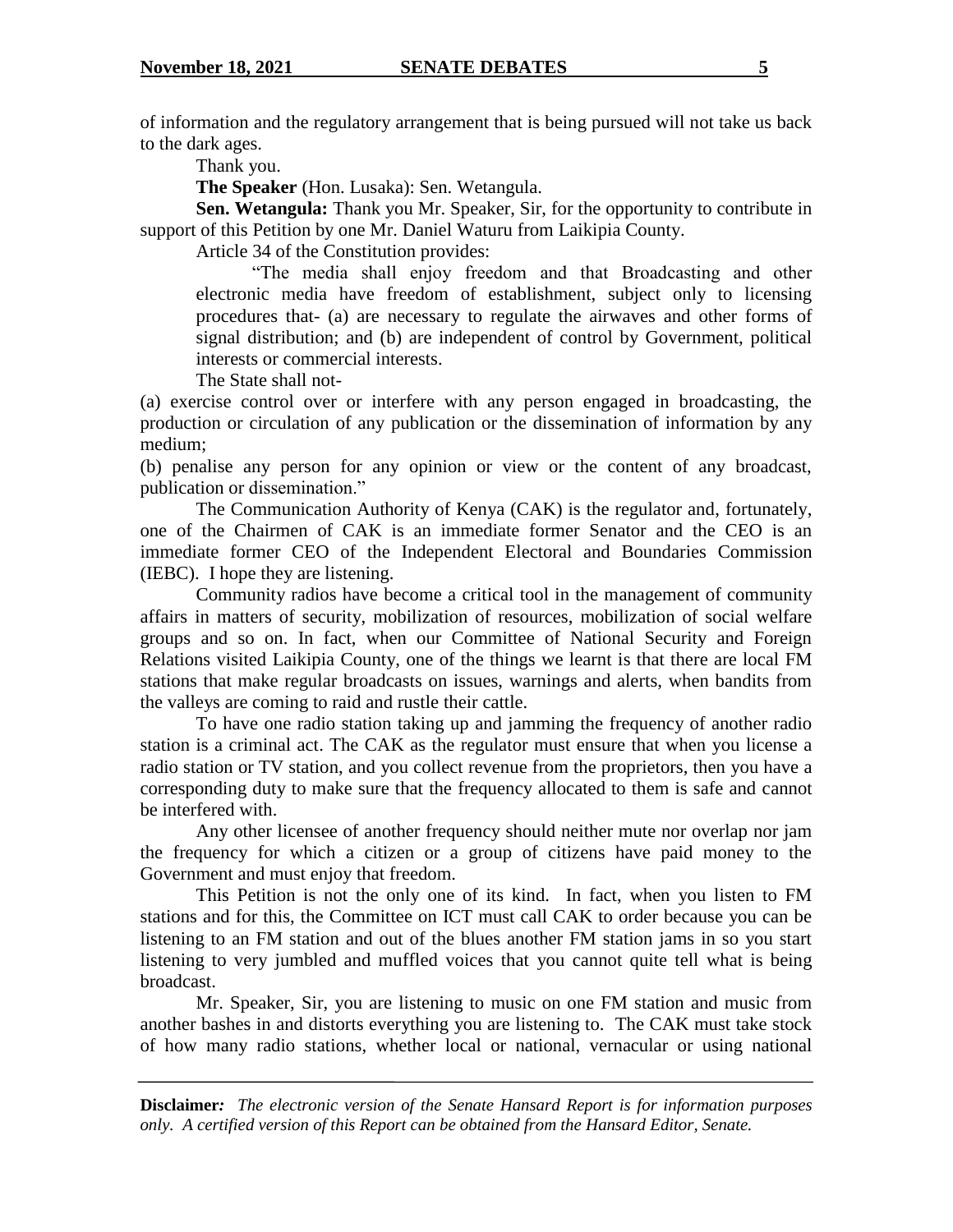languages have been licensed and how many frequencies have been given to individuals. We also know some individuals who have taken more frequencies than they need, in order to block others from accessing these frequencies. This is the duty of CAK. If they did their work well, there should not be any case in this country where no area can access radio broadcasting.

You remember in the old days when we had only one station called Voice of Kenya. In fact, when we were at the university we used to joke that it was called the 'Noise of Kenya'. Voice of Kenya used to be a monopoly, broadcast what they wanted, malign what they wanted and black out what they wanted. With freedom that came with the liberalization of airwaves and the rundown to the 2010 Constitution, things like what we see in this Petition must be part of our history not part of our contemporary behavior.

I want to urge that the Committee on ICT summons the CAK leadership and call them to order to ensure that whoever is licensed and has paid revenue to broadcast material, subject to acceptable content, must enjoy the fruits of that license without any undue interference from a competitor, whether maliciously or otherwise. It makes a whole nonsense of the idea of licensing a radio station then making it impossible to function.

I want to urge the Committee on ICT, that when they are seized with this matter, they should not only deal with this Laikipia problem, but also address issues and direct CAK to carry out a proper audit across the country. This will ensure that every licensee who runs a broadcasting station; whether radio or television enjoys unlimited and uninterrupted broadcasting to the people of Kenya.

**The Speaker** (Hon. Lusaka): Sen. Were.

**Sen. Were:** Thank you, Mr. Speaker, Sir, for the opportunity to also make a comment on the Petition to the Senate by Mr. Daniel Waturu, concerning radio frequency interference of Sawanga FM by Sidai FM.

From time immemorial, radio has been declared severally as the most effective tool for communication in educating, informing and entertaining people. When it is a community radio, it has a more effective impact on people. On the issue of farming, for example, making people live peacefully like what has been happening in Laikipia, when you have a radio station like Sawanga FM, then you are able to communicate to people the right message, so that people can live harmoniously.

Mr. Speaker, Sir, we will be able to communicate issues of cattle rustling, and the fight over scarce resources in an area like Laikipia. I join my colleagues in encouraging Sidai FM to have a proper dialogue with Sawanga FM, so that they can reach an amicable solution. That said, as a Member of the ICT Committee, and I am glad that the Chair of ICT Committee is here, he will be able to take up this matter and deal with it effectively.

With those few remarks, so that I do not get prejudiced as a Member of the Committee, I will stop there and support the Petition.

**Sen. (Dr.) Ochillo-Ayacko:** On a point of Order, Mr. Speaker, Sir. This is a very important topic and the Chair of ICT was involved in a very animated discussion not hearing the weighty points that are being raised here. Would I be in order to request him to follow this? This is key.

**The Speaker** (Hon. Lusaka): The Chair has heard.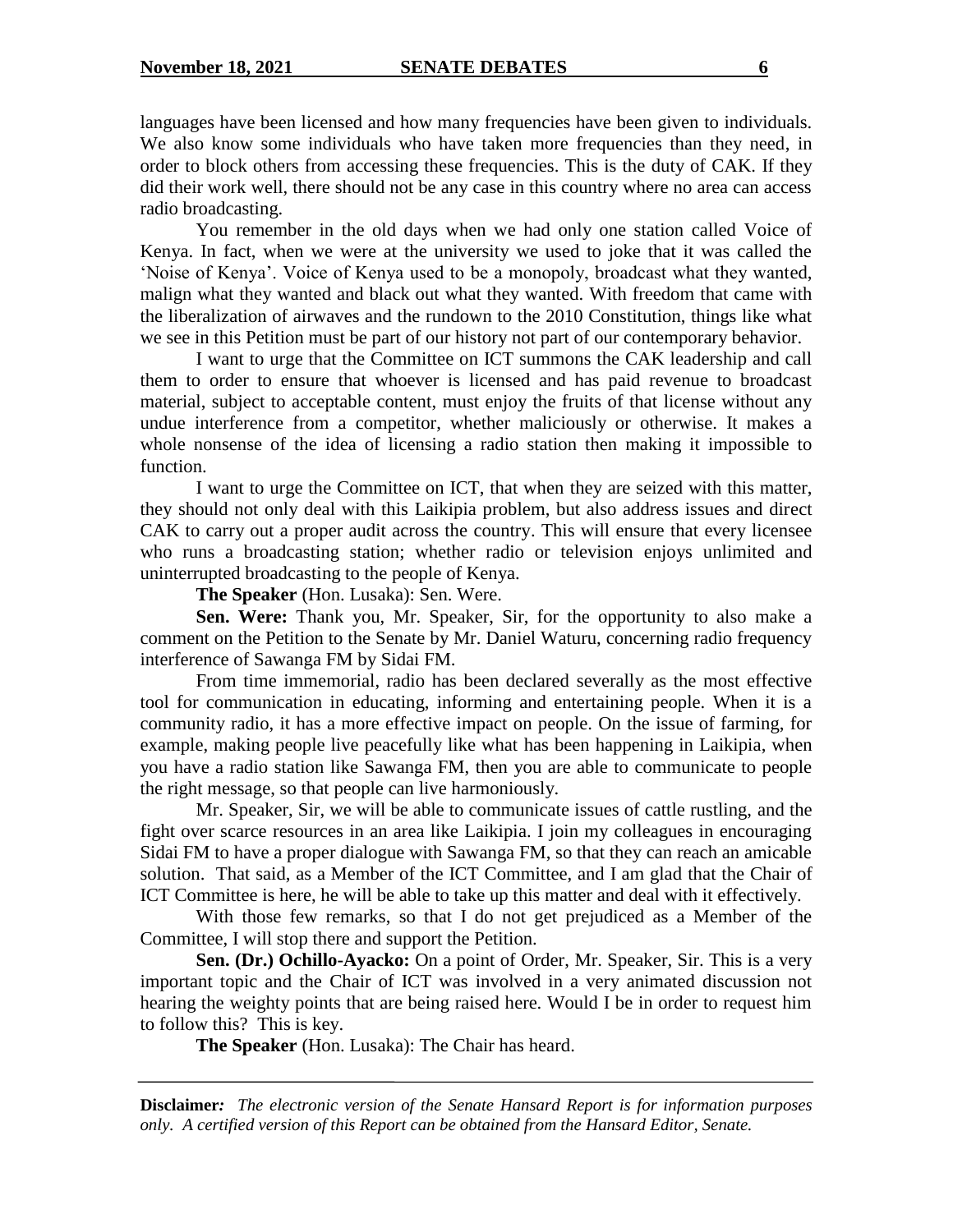**Sen. Nderitu:** Mr. Speaker, Sir, I would like to inform my colleague that I am a Member of the ICT Committee, and I was discussing with the Chairman this important Petition.

**Sen. Wetangula:** On a point of order, Mr. Speaker, Sir. Our standing orders prohibit Members from standing on frivolous points of order or giving information and guising it as a point of order. Are you satisfied that the distinguished Senator for Laikipia was on a point of order? He was pursuing his own adventure that is far from a point of order.

**The Speaker** (Hon. Lusaka): Actually, it was not a point of order. You are out of order. Sen. (Dr.) Ali.

**Sen. (Dr.) Ali:** Mr. Speaker, Sir, it is good that you have informed one of your Speaker's Panel Members not to stand on frivolous points of order. I do not know otherwise how they will take care of the House in the absence of the substantive Speaker.

I stand to support the Petition. It is unfortunate that the Communication Commission of Kenya (CAK) is giving out the same frequencies to different radio stations. You are told that another radio station was given the frequency 90 which Sawanga FM was using before. Now they do it at the same frequency. This is very sad.

I just read here that Sawanga FM was formed by a Community Based Organization (CBO) from a certain Ng'arua, sub county in Laikipia. Obviously, from my understanding of that area, they have already stated that it was talking to the people in Kikuyu, Turkana and Kiswahili.

Is there a reason why a radio station from Narok should come there? Is there some community in that area which was hindered from being part of Sawanga FM? Was that a reason?

Without prejudice, I do not want to go into what really caused this. I ask the Committee to look into it fairly and see what caused that. I do not understand why CAK should give a frequency to a radio station in Narok to come to Laikipia to broadcast and overshadow the other one. Obviously, there is something fishy here.

 The Committee Members including the Senator of Laikipia should look into this and tell us why a radio station from Narok comes all the way to Laikipia to overshadow another unless there is something else there. Look into it and tell us what is going on. We want fairness.

**The Speaker** (Hon. Lusaka): Sen. (Dr.) Lang'at Proceed.

**Sen. (Dr.) Langat**: Thank you, Mr. Speaker, Sir, for also giving me this opportunity to support this Petition. It is quite unfair that Sawanga FM, has been shortchanged by Sidai FM.

 Media houses are so important in what they do and whenever they deviate from the same, the disaster is equal to what they could do very well to the society. I am always aware that the functions of the mainstream media are always to educate the society in whatever is happening.

More often than not, on a weekly basis they also set the agenda that people normally discuss in terms of participating and contribution of ideas. It is grievous if any radio station can set an agenda in a different context.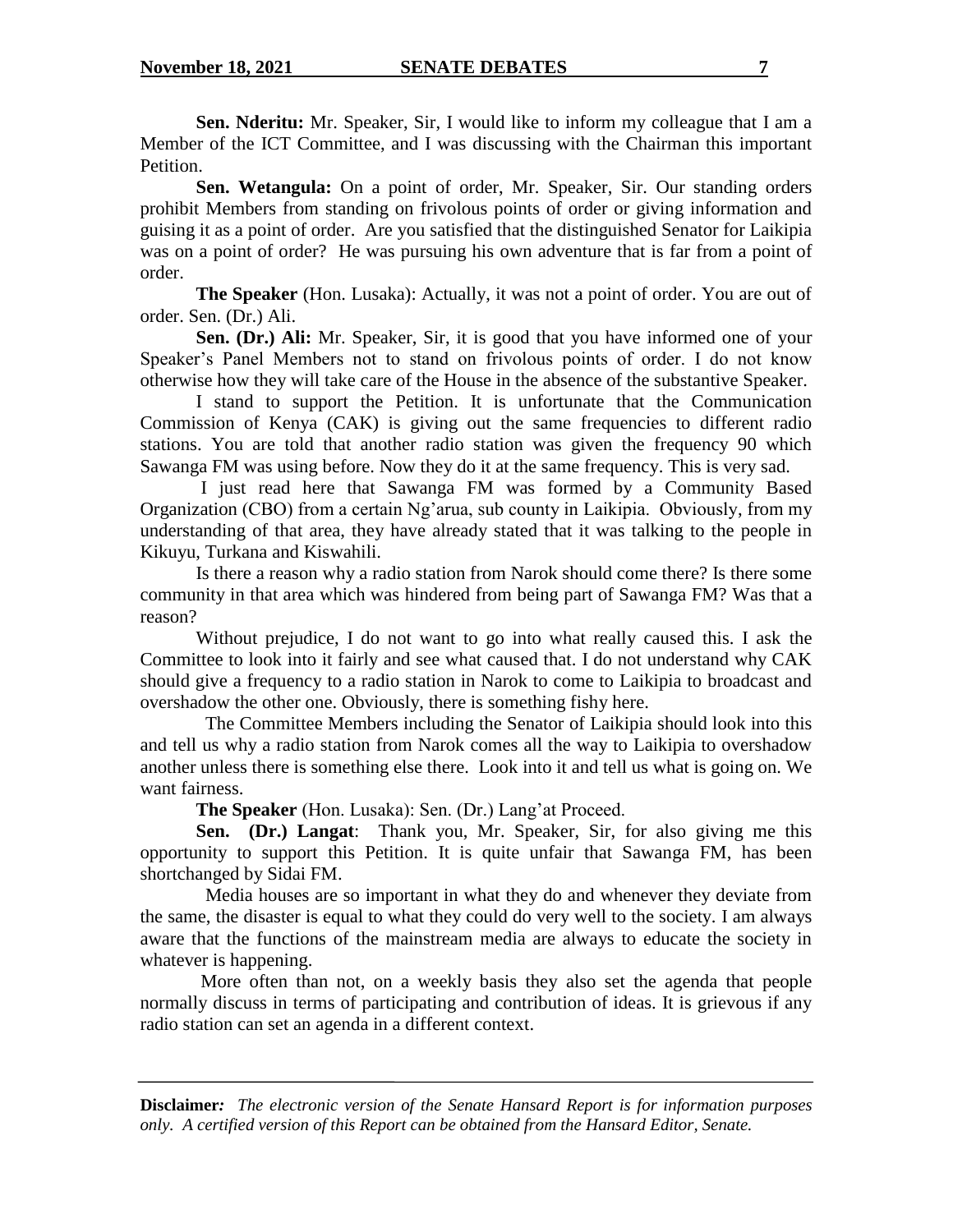Unless these media stations are fully controlled according to the law by the CAK, they can do more damaging things than good. I remember in 2007 during the postelection violence, most of the local radio stations were culprits of the same. The way they were broadcasting in an unprofessional way emotively raised suspicion and even encouraged the post-election violence. They must be regulated and controlled.

For example, this one already has its frequencies overlapping with the frequency of another radio station. They can do grievous things whose burden will be transferred to another one that is not the victim.

It is good that today the Chairman of the Committee is around and I know he will take it seriously because he is also a participant in a way as he owns some radio station. Before he is affected on the same, he should act in a proactive manner so that he can settle the matter.

I sympathize with this particular radio station because of the struggles they have gone through seeking for assistance in vain. I thank them for bringing the issue to the right place. I am so happy that people still regard Senate high as a panacea to most of the issues affecting them.

As Senators, we should continue upholding our status in the society because it still trusts us. Imagine after going through all the stages and not being assisted they have looked at the Senate as the only hope. Since the Chairperson is here, I am sure a permanent solution to this problem will be arrived at as soon as this Petition gets to his hands.

Thank you. I support.

**The Speaker** (Hon. Lusaka): Sen. Nderitu, Proceed.

**Sen. Kinyua**: Thank you, Mr. Speaker, Sir, for giving me this opportunity. I want to confirm that Sawanga FM is in Laikipia and has been operating with that frequency of 99 until when Sidai FM came and took that same frequency.

It bothers me that the CAK is supposed to be sure when allocating their frequencies. They should know who owns a particular frequency so that they do not double allocate. After they allocated the same to Sidai FM now we have problem in Laikipia. This is because Sawanga FM has been communicating to many people in terms of educating people in Ng'arua, Sipili, Ol Moran, Nyahururu and all the way to Salama in Mutara.

After this frequency was allocated to Sidai FM, we have interruptions every time bringing losses to the listeners of Sawanga FM. It started as a CBO and it is for the community.

The Committee under the Chairmanship of Sen. Moi, must deal with this matter to the bitter end so that the people of Laikipia and especially the owners of Sawanga FM can have their fair share. This is because they are paying for the frequencies but not getting value for money. They have been doing their work properly, educating people with regard to Female Genital Mutilation (FGM) and agriculture.

Since Sidai FM took over, now it is difficult for them to communicate and they have ended up losing money. This matter must be dealt with quickly and diligently so that people of Sawanga FM can get their fair share.

**The Speaker** (Hon. Lusaka): Okay, Sen. Cherargei, proceed.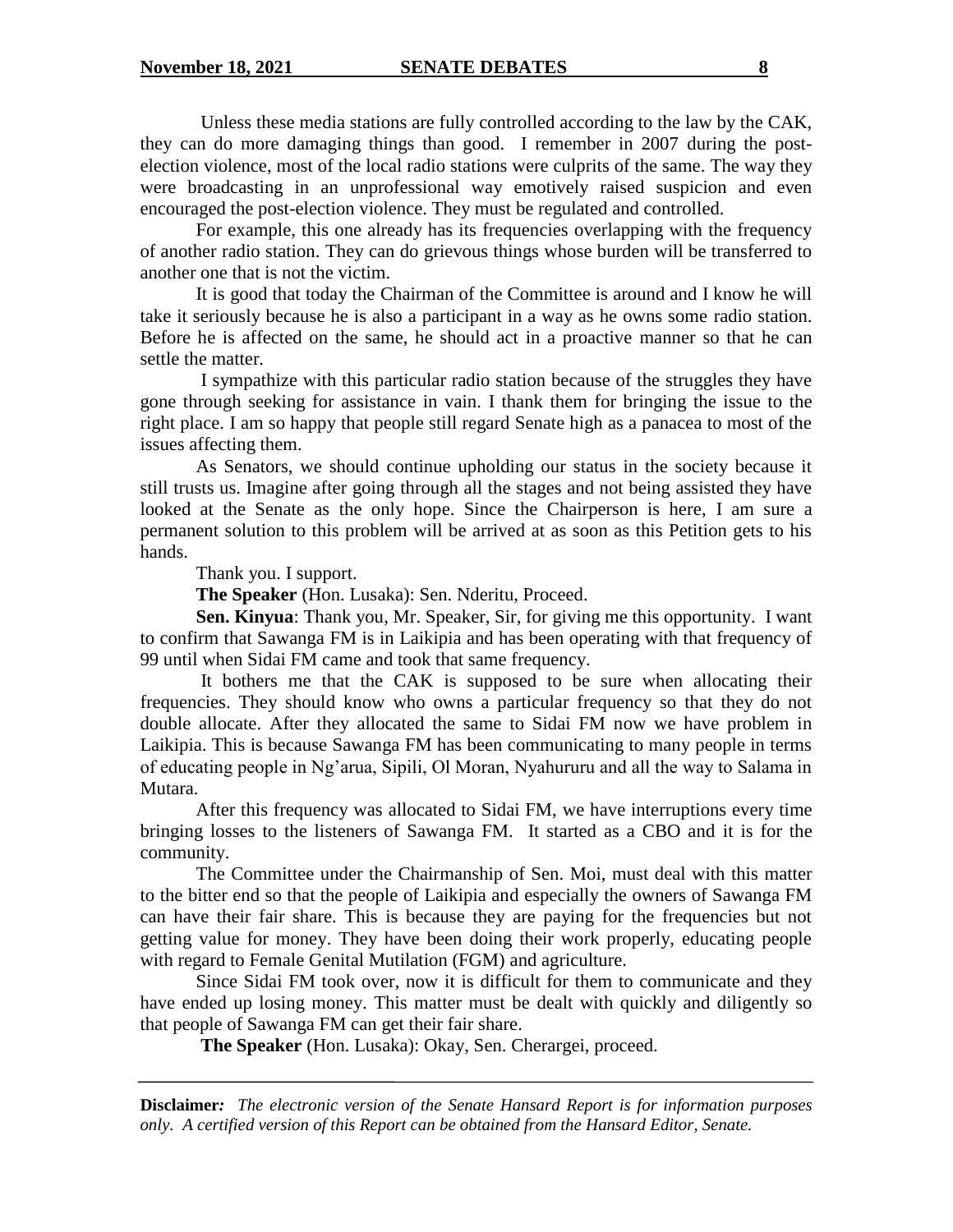**Sen. Cherargei**: Thank you Mr. Speaker, Sir. I congratulate the Petitioner for bringing this matter to the Senate and having confidence in the process of the Senate. I am happy on this issue of radio frequencies.

If you have noticed, there is irregular access to radio frequencies. Sometimes when you are driving across various regions, there is interference. Other radio frequencies interfere more than others. I think CAK should explain to Kenyans, because we know the coverage of radio in this country is very high. When you move across the nation, the more accessible listenership is through the radio frequency.

We appreciate the fact that there is always an online frequency that is being used through social media platforms. That is the new aspect in terms of listenership to the radio programs. The Committee on Information, Communication and Technology (ICT) led by Sen. Moi who is here, should be able to assist the country and talk to CAK, especially as we move to the general elections.

We know as we go into general elections there will be many people using radio, either for political campaigns, advertisements and many other things. We know the ghost of the International Criminal Court (ICC). If you look at the history of genocide in Rwanda, most incitement was through radio. If we do not have proper regulation and allocation of frequencies, it means that someone who is a ghost can open a radio frequency and use it to create incitement across the country.

I call upon the Committee on ICT to rein in on CAK. Let them allocate frequencies based on many factors. It should be based on whether frequency has been given to another radio station or that the region has been allocated a slot. It should also consider whether they meet certain standards and even whether they will maintain political sanity as we go into 2022 general election.

I really hope and believe that within 60 days as stipulated by the Standing Order, the Petitioner should be able to get feedback and a report. We do not want to see a situation as in the Petition for Vihiga regarding the boundary of Maseno, that came back yesterday where the Committee had stayed with Petition for one and half years.

We hope that when it comes back, it should be within 60 days, so that the Petitioner can be very happy and see that Justice has been done.

**The Speaker** (Hon. Lusaka): Finally, Sen. (Dr.) Milgo.

**Sen. (Dr.) Milgo**: Thank you, Mr. Speaker, Sir, for giving me this chance to add my voice to this Petition. I thank my former Chair of the Committee on ICT for doing this. I am sure they will be able to follow this to the letter.

 Media plays a critical role in creating awareness in the society on many issues. For example, it gives information on what is currently going on in the country such as the just concluded voter registration. Going across various areas, you know that some people are not heard. Whenever we have media working very well, such information can be disseminated quickly.

In addition to that, media connects and molds people on the way of treating others, creating peace and avoiding conflicts. Sidai FM meddling around with the frequencies of Laikipia county causes a lot of challenges. This is because we know the listenership to the Sawanga FM are losing out on what they would be listening to every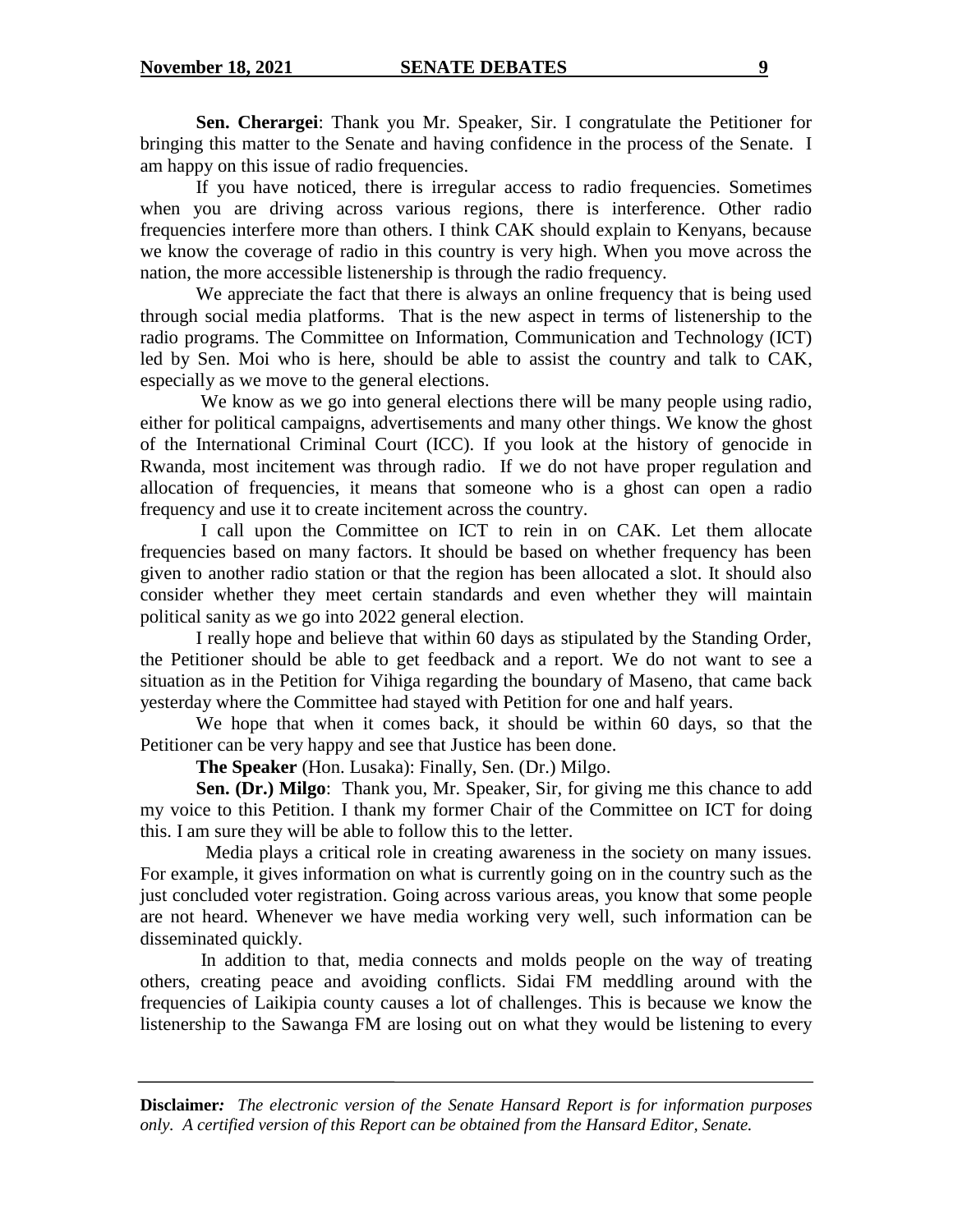day. Maybe they do not even understand the language that is coming through the current Sidai FM.

The Communication Authority of Kenya is a culprit in most cases. As a Member of the ICT Committee, for a long time, I realized that they would promise that they were controlling frequencies in such areas or that they have even distributed 2G frequencies, but when you go to such areas, you would find that there is nothing.

If you go to areas such as Malaba and Turkana in the northern region, you will find that there is a lot of overlap of frequencies from Uganda and Kenya. In most cases, people are put in the dark when it comes to listening to news or information that would have otherwise assisted them in very many ways.

I am sure that this Petition will be presented to the ICT Committee and Sen. Moi is equal to the task. I know he normally handles issues very well. He will get to the root course of this matter and establish the truth. The people of Laikipia and those from the other Maasai regions will not be in conflict again about media issues while at the same time in conflict on cattle rustling.

I support.

**The Speaker** (Hon. Lusaka): Okay, Hon. Senators, pursuant to Standing Order No.321, the Petition should be committed to the relevant Standing Committee for its consideration.

In this case, I direct the Petition be committed to the Standing Committee on Information, Communication and Technology.

In terms of Standing Order No.232(2), the Committee is required in not more than 60 calendar days from the time of reading the prayer, to respond to the petitioner by way of a report addressed to the petitioner and laid on the Table of the Senate.

Thank you. Next Order.

**The Speaker** (Hon. Lusaka): Sen. Moi, proceed.

# **PAPERS LAID**

### REPORTS ON FINANCIAL STATEMENTS OF VARIOUS COUNTY EXECUTIVES AND ASSEMBLIES

**Sen. Moi:** Mr. Speaker Sir, I beg to lay the following Papers on the Table of the Senate, today  $18<sup>th</sup>$  November, 2021.

Report of the Auditor-General on the Financial Statements of Laikipia County Assembly for the year ended  $30<sup>th</sup>$  June, 2020.

Report of the Auditor-General on the Financial Statements of Laikipia County Executive for the year ended  $30<sup>th</sup>$  June, 2020.

Report of the Auditor-General on the Financial Statements of Kwale County Assembly for the year ended  $30<sup>th</sup>$  June, 2020.

Report of the Auditor-General on the Financial Statements of Kwale County Executive for the year ended  $30<sup>th</sup>$  June, 2020.

Report of the Auditor-General on the Financial Statements of Kilifi County Assembly for the year ended  $30<sup>th</sup>$  June, 2020.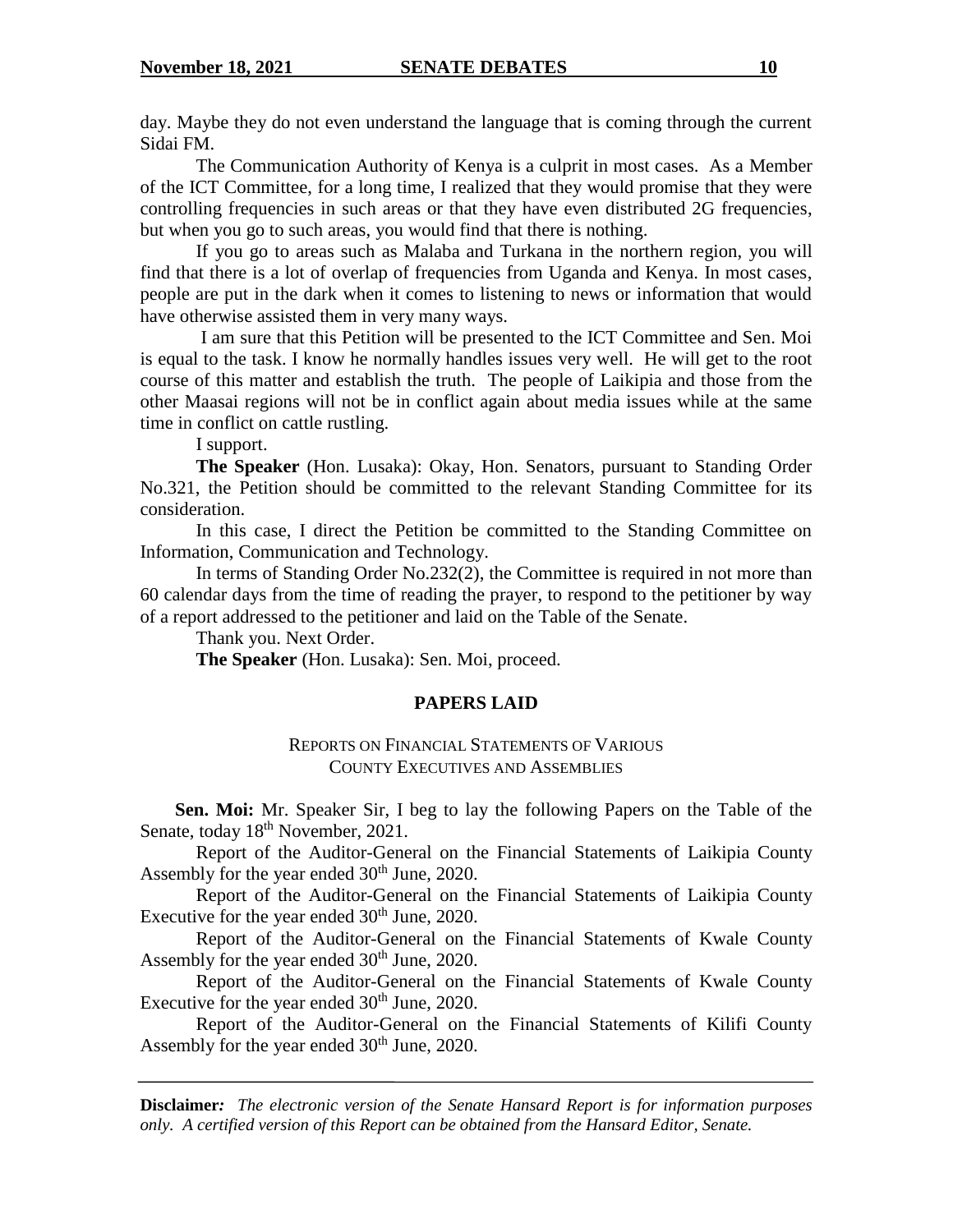Report of the Auditor-General on the Financial Statements of Kilifi County Executive for the year ended  $30<sup>th</sup>$  June, 2020.

Report of the Auditor-General on the Financial Statements of Nyeri County Assembly for the year ended 30<sup>th</sup> June, 2020.

Report of the Auditor-General on the Financial Statements of Nyeri County Executive for the year ended  $30<sup>th</sup>$  June, 2020.

Report of the Auditor-General on the Financial Statements of Taita Taveta County Assembly for the year ended  $30<sup>th</sup>$  June, 2020.

Report of the Auditor-General on the Financial Statements of Taita Taveta County Executive for the year ended  $30<sup>th</sup>$  June, 2020.

Report of the Auditor-General on the Financial Statements of West Pokot County Assembly for the year ended  $30<sup>th</sup>$  June, 2020.

Report of the Auditor-General on the Financial Statements of West Pokot County Executive for the year ended  $30<sup>th</sup>$  June, 2020.

*(Sen. Moi laid the document on the Table)*

**The Speaker** (Hon. Lusaka): Thank you, Sen. Moi. Next Order.

#### **NOTICES OF MOTION**

**The Speaker** (Hon. Lusaka): Okay. I do not see those who are to give the Notices of Motion. We deferred the two Notices of Motion.

# ENGAGEMENT OF THPS BY COUNTY GOVERNMENTS IN THE TREATMENT OF MENTAL HEALTH

AWARE THAT, the Kenya Mental Health Policy 2015-2030 is a commitment to pursuing policy measures and strategies for achieving optimal health status and capacity of each individual whose goal is attainment of the highest standard of mental health;

FURTHER AWARE THAT, Advocacy for mental health goals, promotion of mental well-being, prevention of mental disorders, treatment of mental disorders and rehabilitation helps mentally ill individuals achieve optimum social and psychological functioning;

APPRECIATING THAT, these services are offered in the three main public level 6 hospitals and a few private providers in major urban centres despite the rise in suicide cases in Kenya which is largely attributed to mental health issues;

CONCERNED THAT, many Kenyans view mental illness as a spiritual problem rather than a medical one, causing them to turn to religious leaders or traditional healers for a cure;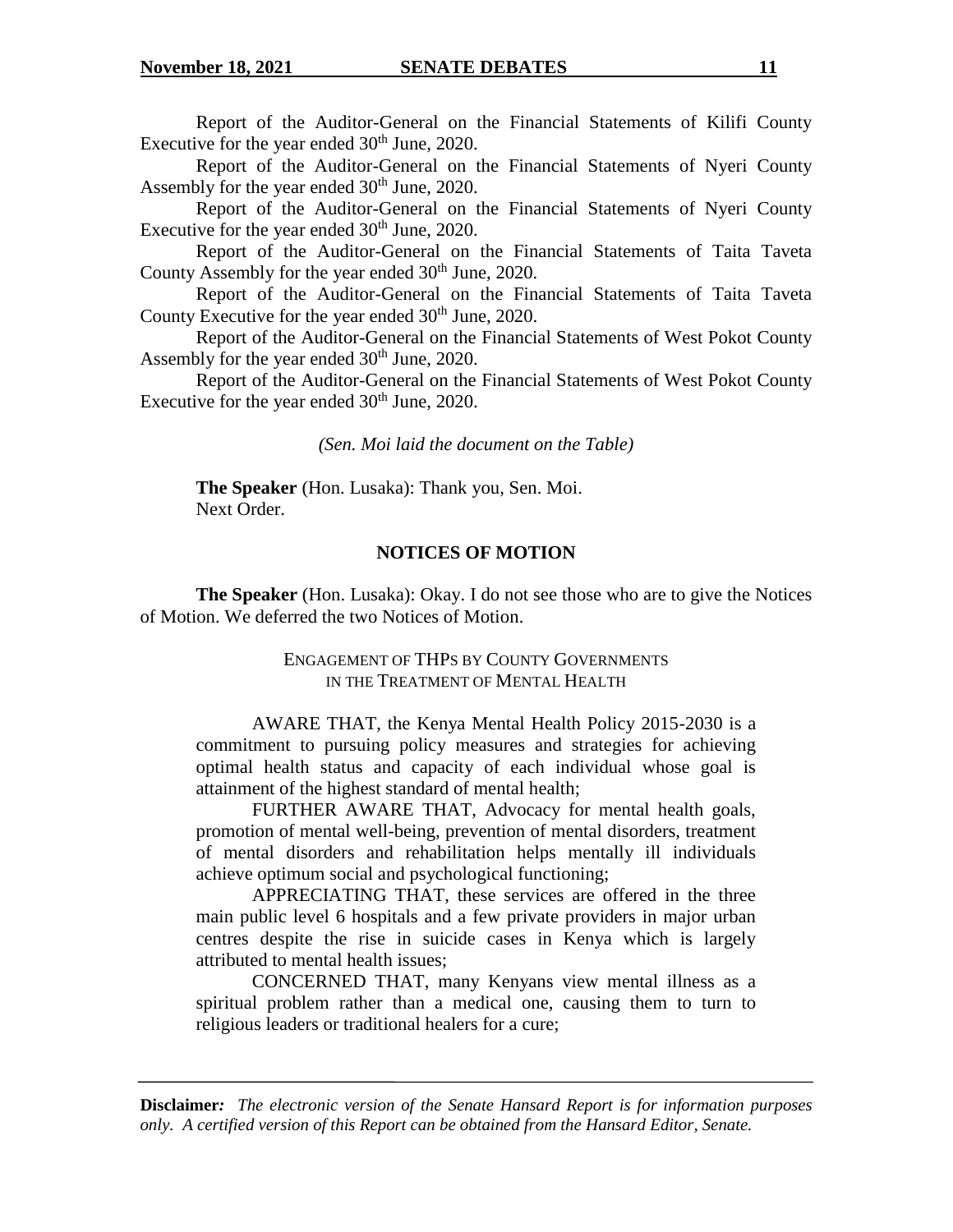NOTING THAT, Traditional Health Practitioners (THPs) are often the first line of contact for mental illness in Kenya, because they are readily available and accessible in the community and form part of the Community's cultural belief system, thus communities prefer seeking treatment from THPS rather than health facilities because of dissatisfaction with treatment and services at the local health facilities;

FURTHER NOTING THAT, no specific policy guides this, although the 2015-2030 mental health policy encourages integration of THPs into mental healthcare and support community leaders to participate in referral of persons with mental illness for treatment;

ACKNOWLEDGING THAT, the Traditional Health Practitioners Act, 2014 makes provision for training, registration and licensing and provides for the establishment, powers and functions of THPs Council of Kenya;

NOW THEREFORE, the Senate urges the Cabinet Secretary, Ministry of Health together with the Council of Governors, to ensure that Traditional Health Practitioners services are integrated in the modern healthcare system in order to ensure effective treatment of mental illnesses by:

- i. engaging THPs to help treat mental health issues;
- ii. formulating policy that will guide the collaboration between the mainstream health professionals and traditional health practitioners; and,
- iii. establishing facilities at the lowest administrative units to monitor and attend to mental health issues.

*(Notice of Motion deferred)*

### ADOPTION OF REPORT ON ETHNIC DIVERSITY AND INCLUSIVITY AT KMA AND KPA

THAT, the Senate adopts the Report of the Standing Committee on National Cohesion, Equal Opportunity and Regional Integration on ethnic diversity and inclusivity at the Kenya Maritime Authority (KMA) and Kenya Ports Authority (KPA) laid on the Table of the Senate on 18th November, 2021.

*(Notice of Motion deferred)*

Next Order.

### **STATEMENTS**

**The Speaker** (Hon. Lusaka): Let us start with Sen. Ngugi. I understand he is online. Sen. Ngugi, proceed. Sen. Ngugi, we cannot hear you. The Statement is deferred.

FREQUENT FIRE INCIDENCES AT GIKOMBA MARKET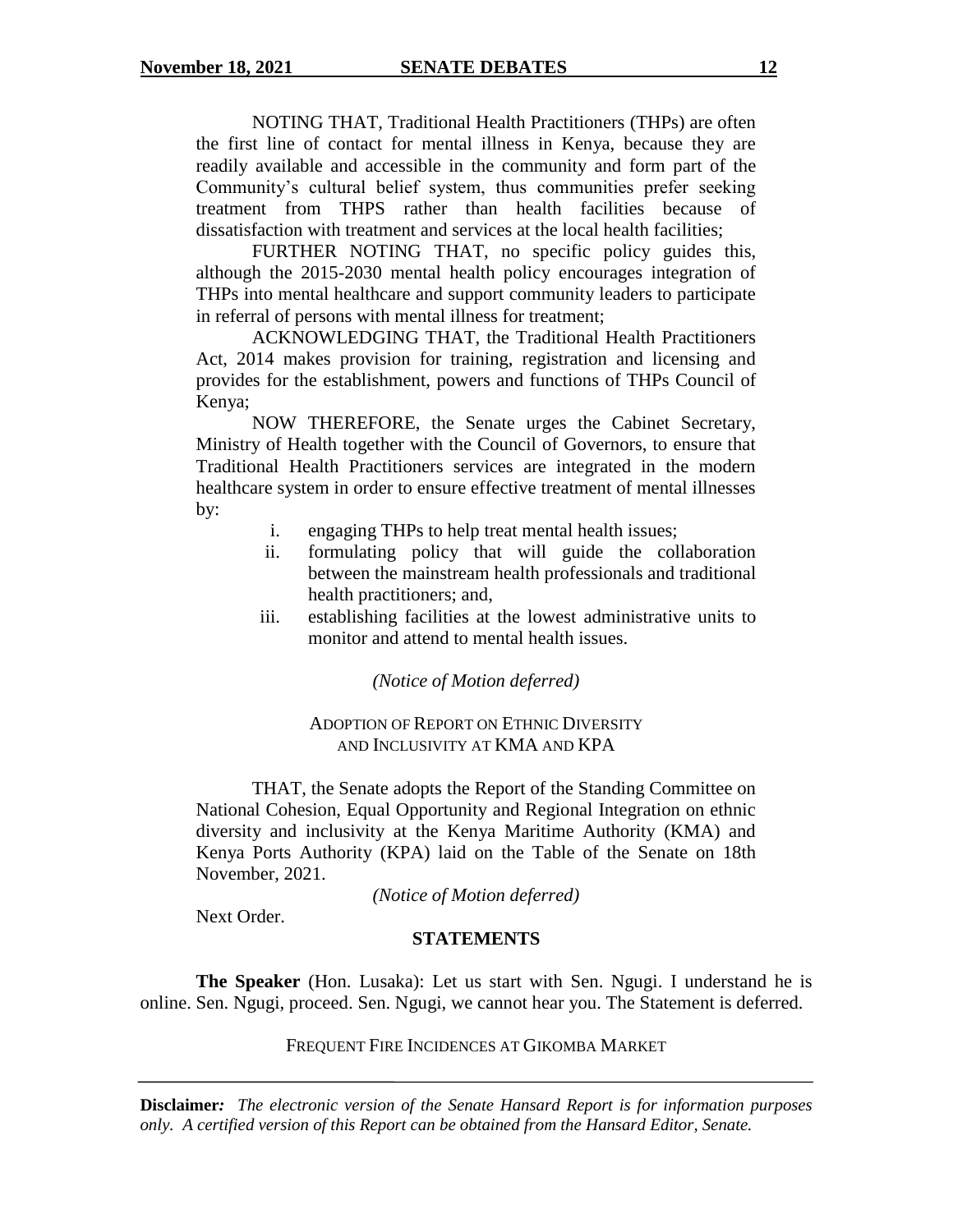# *(Statement deferred)*

Next Statement by Sen. Mwaruma of Taita Taveta County.

# OPERATIONS OF THE NATIONAL IRRIGATION BOARD

There seems to be a challenge.

# *(Statement deferred)*

The next Statements are by Sen. Kwamboka but she is not around. We defer the Statements.

# THE STATE OF POLICE STATIONS IN THE COUNTRY

STATUS OF THE INQUEST INTO THE MURDER OF MS. AGNES WANJIRU

# *(Statements deferred)*

Sen. (Dr.) Lang'at, proceed.

# CLAIMS OF DISCRIMINATION AGAINST LOCALS IN JOB OPPORTUNITIES

**Sen. (Dr.) Langat**: Thank you, Mr. Speaker Sir. I rise pursuant to Standing Order No.48 (1), to seek a Statement from the Standing Committee on Labour and Social Welfare regarding claims of discrimination against locals on job opportunities by University of Bomet.

In the Statement, the Committee should:

Investigate claims of discrimination by the University administration regarding the sacking of the non-skilled locals who had been working as casuals since the inception of the University and have since been replaced by non-locals.

- 1. The Committee should state whether the recruitments at the Institution have met the criteria of regional and ethic balance as required by Articles  $10(2)(b)$ ,  $27(4)$ ,  $56(c)$ , and  $232(1)(h)$  and (1) of the Constitution.
- 2. Provide comprehensive details of the employees with regard to the rank, designation and ethnic origin.
- 3. Outline measures taken by the Commission of University Education if any to intervene where there has been blatant disregard of the Law in recruitments at the University of Bomet.

Thank you.

**The Speaker** (Hon. Lusaka): Sen. Malalah, you may take the Floor.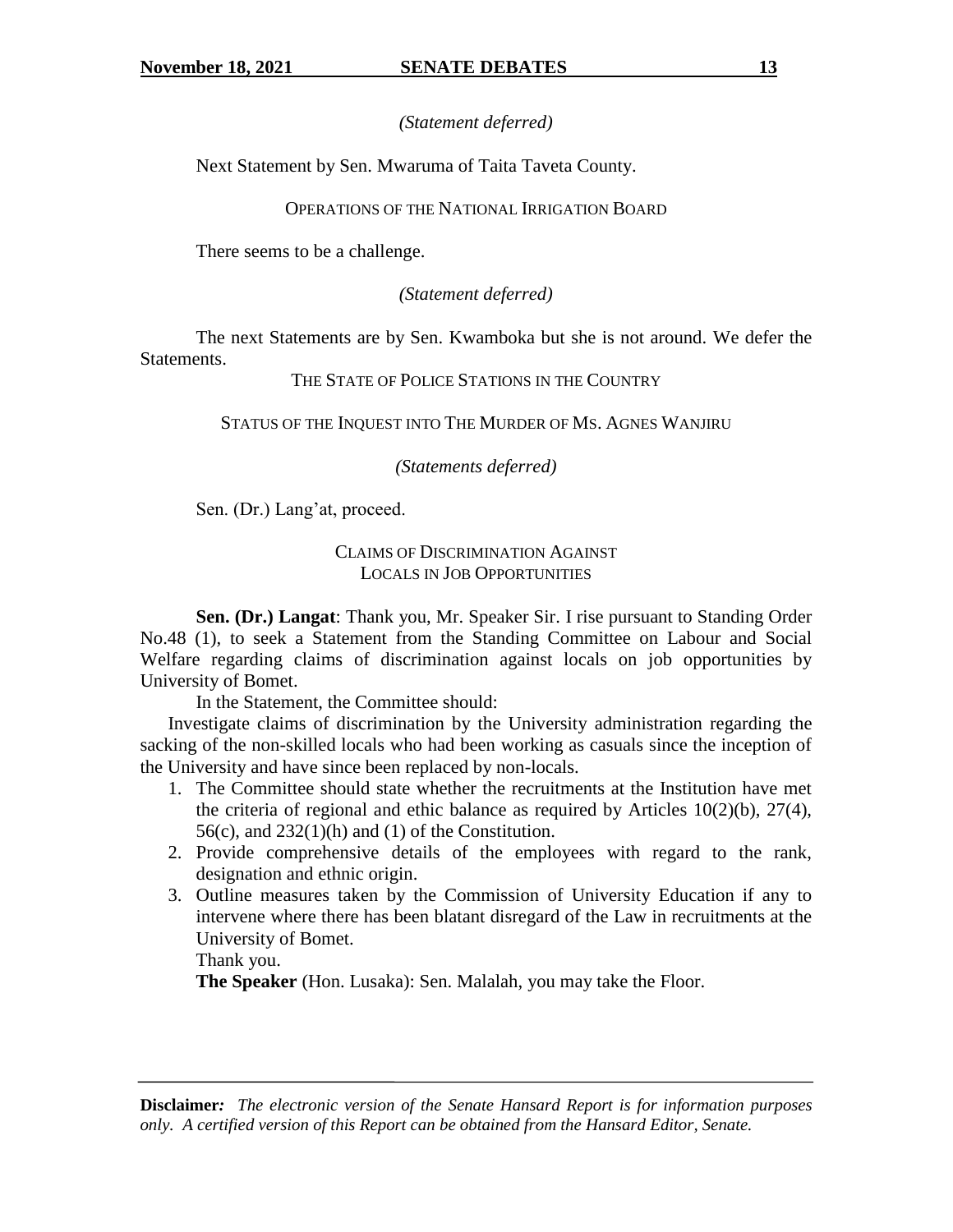FUNDING FOR CONSTRUCTION OF KONZA DATA CENTRE AND SMART CITY

**Sen. Malalah:** Mr. Speaker, Sir, I rise pursuant to Standing Order No.48(1), to seek a Statement from the Standing Committee on Information and Technology regarding the funding of the Konza Data Centre and Smart City and its construction by Chinese Telecoms Company, Huawei.

In the Statement, the Committee should-

- 1. Outline the total cost of the project, indicating how much has been paid so far and the outstanding balance including any interest payable.
- 2. Explain the circumstances under which the Chinese lender made a direct payment of Kshs4.4 Billion of the Government fund from foreign borrowing to Huawei Telecoms Company.
- 3. Explain why the said foreign borrowing was not paid into the Consolidated Fund as required by Article 206 of the Constitution.
- 4. Explain why the said foreign borrowing was not appropriated and withdrawn in line with Articles 222 and 223 of the Constitution.
- 5. State the reason why the financing agreement for the Konza Data Centre was signed on  $19<sup>th</sup>$  April, 2019 during the Belt and Road Initiative (BRI) Forum, almost two years after the contract award date of  $22<sup>nd</sup>$  June, 2017.
- 6. Ascertain that the country will get value for money for the project, which is a Kenya Vision 2030 Flagship project. Thank you.

**The Speaker** (Hon Lusaka): Thank you, Sen. Malalah. I see interest from Sen. Cherargei.

**Sen. Cherargei:** Mr, Speaker Sir, I support the Statement by Sen. Malalah. As he has indicated, the Constitution was not followed in terms of borrowing and many other aspects into the Consolidated Fund. This is a clear violation of the Constitution. Second, when we borrow from development partners, the borrowed money should be put into right use.

The development of smart cities is the way to go, especially if we want to decongest cities like Nairobi, Eldoret, Kisumu and Nakuru. That is the future. When you travel across the globe, you will see smart cities coming up. If somebody in Konza City is misusing the borrowed Kshs4.4 billion, then it is unfortunate. The sad part is that the borrowed money will be repaid by all Kenyans.

If we had a functional Director of Criminal Investigations (DCI), Director of Public Prosecutions (DPP) and the Ethics and Anti-Corruption Commission (EACC), someone would be behind the bars. I wish they could be as swift in handling such criminals the way they did to the former Commissioner of Prisons, Mr. Ogolla. If such swiftness could be applied to such issues, we would have seen many people facing serious issues.

Mr. Speaker, Sir, I wish the DCI could do investigations before taking anybody to court. That way, nobody will be taken to court without proper investigations. Let us hope that the swiftness that we saw yesterday in Magereza House can be applied elsewhere.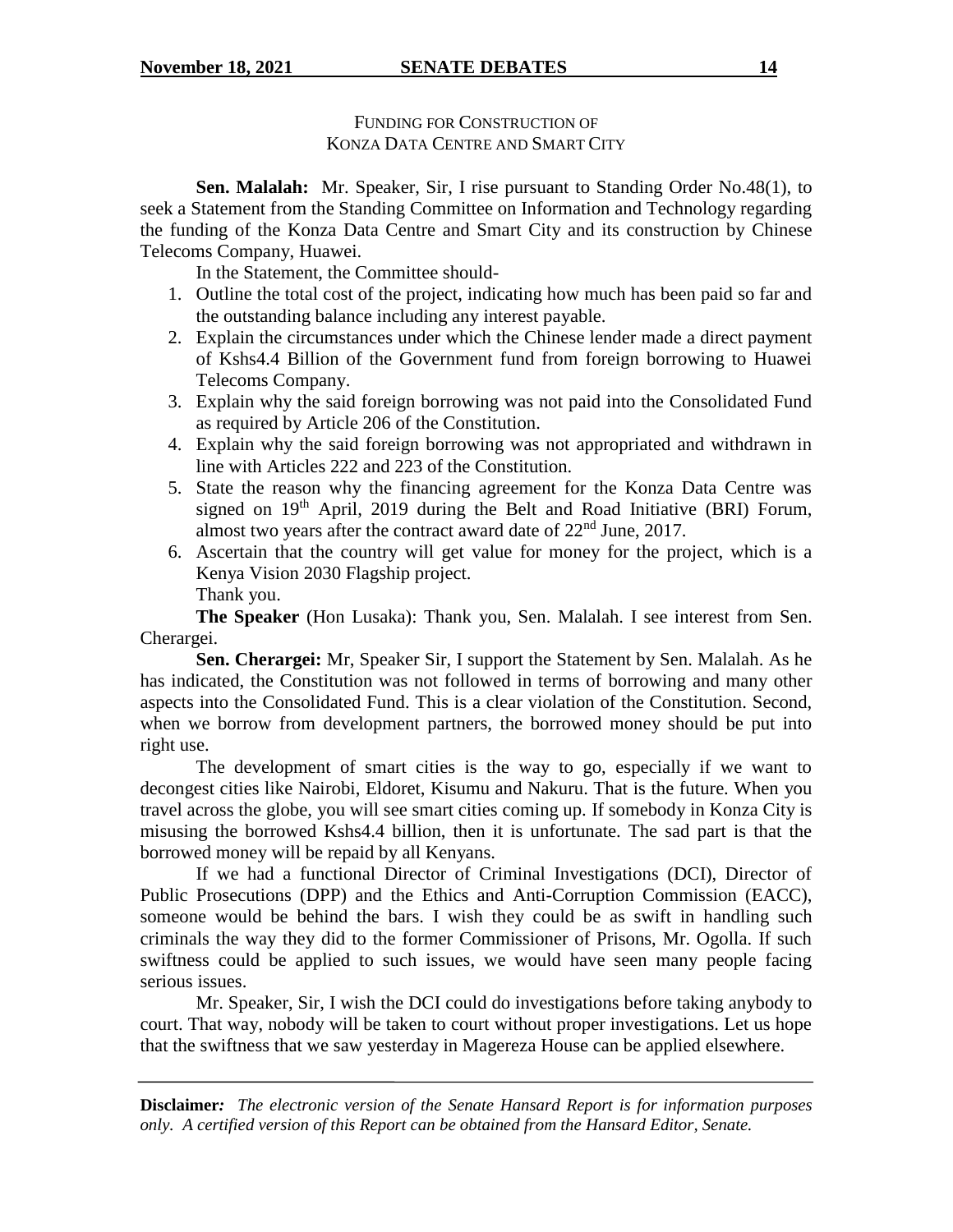Thank you.

*(Sen. Cherargei remained standing)*

**The Speaker** (Hon. Lusaka): Yes, Sen. Cherargei. Why are you standing?

*(Sen. Cherargei took his seat)*

The next Statement is by the Chairperson of the Committee on Finance and Budget but he is not here. The Chairperson of the Committee Health is not here either. I defer the Statements.

# ACTIVITIES OF THE COMMITTEE ON FINANCE AND BUDGET

ACTIVITIES OF THE COMMITTEE ON HEALTH

*(Statements deferred)*

The Chairperson of the Committee on Information, Communication and Technology (ICT) is ready. Sen. Moi, proceed.

# ACTIVITIES OF THE COMMITTEE ON INFORMATION AND TECHNOLOGY

**Sen. Moi:** Mr. Speaker, Sir, I rise pursuant to Standing Order No.51, to make a Statement on the activities of the Committee on Information, Communication and Technology for the period commencing  $1<sup>st</sup>$  July to  $15<sup>th</sup>$  November, 2021.

During the period under review, our Committee held a total of 18 sittings, considered three statements, one Bill and engaged with various stakeholders on issues pertinent to the ICT sector.

Mr. Speaker Sir, the Committee met the Cabinet Secretary (CS) for the Ministry of ICT, Innovation and Youth Affairs and the Commission on Administrative Justice (CAJ). The purpose of the meeting was to consider the Statement on the status of the access to information regulations---

*(Loud Consutations)*

**The Speaker** (Hon. Lusaka): Sen. Moi, Senators are saying that they cannot hear you well. Could you raise your voice a bit?

**An hon. Senator**: Volume!

**The Speaker** (Hon. Lusaka): You are in charge of volumes.

**Sen. Moi**: Yes, Mr. Speaker, Sir. The purpose of the meeting was to consider the Statement on the status of access to information regulations under the Access to Information Act, as requested by Sen. Cherargei. The Committee noted a challenge in the operationalization of the Act, where the regulation-making authority is vested in the CS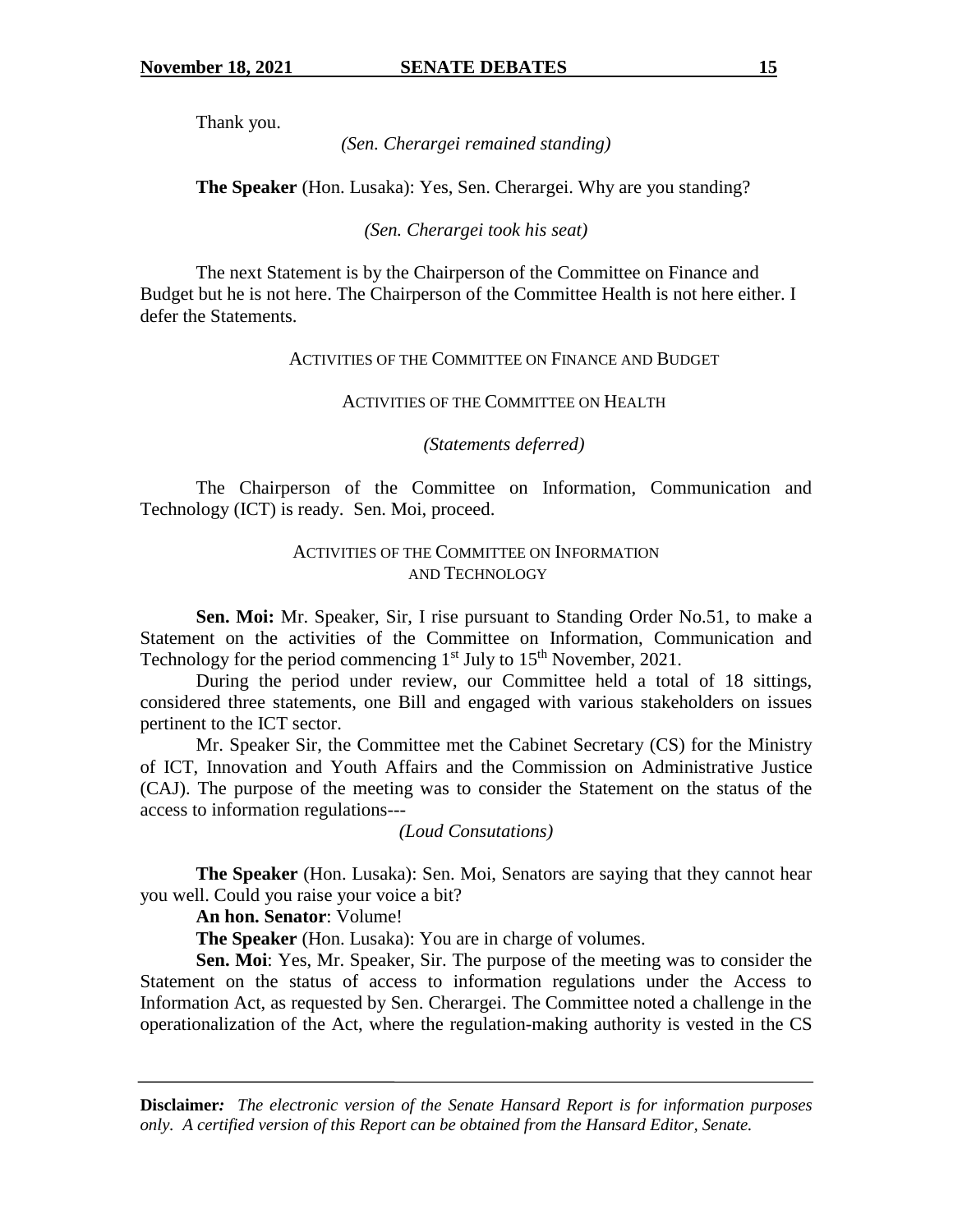for the Ministry of ICT, Innovation and Youth Affairs, while the implementation and reporting on the Act is vested in CAJ, administered from the State Law Office.

The Committee resolved to rectify this challenge by sponsoring an amendment to the Bill. This is the proposed Access to Information (Amendment) Bill, 2021 which is ready for publication

Mr. Speaker, Sir, subsequently, the Committee considered the Statement on the protection of personal data by technology companies, as requested by Sen. Cherargei. The Committee met the CS for the Ministry of ICT, Innovation and Youth Affairs and the Office of the Data Protection Commission. The Committee is happy to report that measures are in place to ensure the security of the personal data of all Kenyans.

Mr. Speaker, Sir, the committee is currently considering a Statement on alleged monopolistic practices by telecommunications company M/s Safaricom PLC as requested by Sen. Were. To this end, the committee has met with the Competition Authority of Kenya (CAK), mobile network operators, which include: Airtel Kenya, Telkom Kenya and Safaricom Limited, and the Ministry of ICT, Innovation and Youth Affairs.

The issue of competition in Kenya's telecommunications sector is a recurrent issue that calls for continuous interrogation as mobile phone penetration in the country is increasing. At the heart of this matter is ensuring that Kenyans across the country have affordable access to all mobile networks. The committee is set to meet with the National Treasury and the Central Bank of Kenya (CBK) to delve into the issues of mobile money interoperability.

The Committee considered and passed without amendments the Office of the County Printer Bill, 2021. The Bill seeks to establish the Office of the County Printer in each county, which shall be responsible for printing and publishing a county *Gazette* as well as advising the county governments on all matters relating to printing and publication of documents.

With respect to regulations, the Committee held a retreat with the Office of the Data Protection Commissioner (ODPC) to review draft regulations namely-

(a) The Data Protection (General Regulations), 2021;

(b) The Data Protection (Registration of Data Controller and Data Processors) Regulations, 2021;

(c) The Data Protection (Compliance and Enforcement) Regulation, 2021.

The regulations that are in draft format are the first regulations toward the operationalization of the Data Protection Act, 2019, and the ODPC.

*[The Speaker (Hon. Lusaka) left the Chair]*

*[The Temporary Speaker (Sen. Kinyua) in the Chair]*

Mr. Temporary Speaker, Sir, in the execution of its oversight mandate over the ICT sector, the committee resolved to periodically meet with Semi-Autonomous Government Agencies (SAGAs) under the committee's oversight. In the period under review, the committee met with the Kenya Institute of Mass Communication (KIMC) to deliberate on the progress of the institute.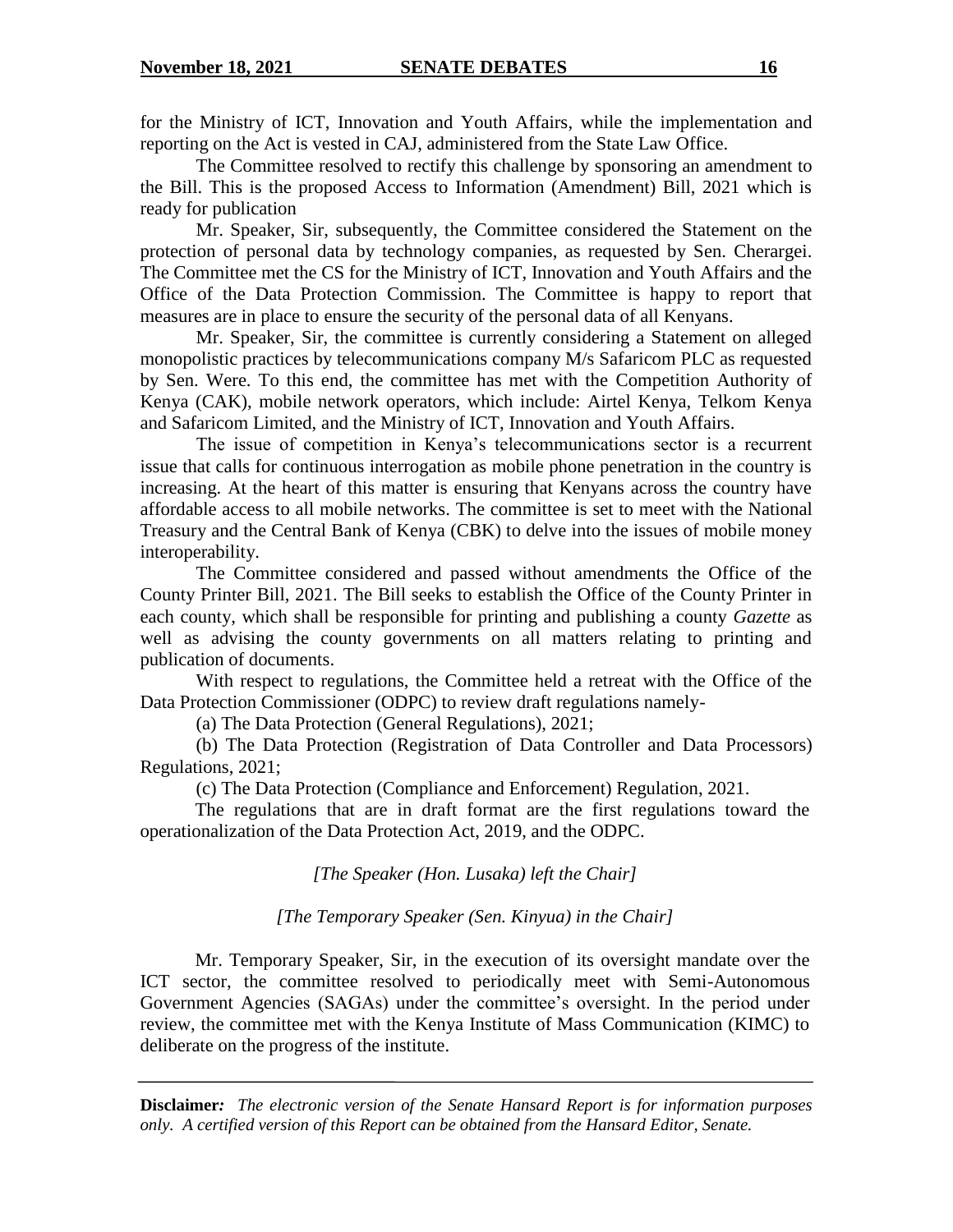The Committee noted achievements of the institute, including the launch of a radio station, but took note that there is room to innovate and improve offerings from the school through collaboration with stakeholders in the mass media.

The Committee conducted an inspection visit to Konza Technopolis. This was a follow up of the committee's first visit in 2018. The committee noted significant progress in the implementation of Phase I of the Konza Masterplan, including the completion and occupation of the office block and most notably the operationalization of the National Data Centre that is available for use by Government agencies.

The Committee met with the Communications Authority of Kenya (CA) to deliberate on the status of connectivity in the country in relation to election preparedness. As this House is aware, the committee of the Twelfth Parliament made connectivity that enables a minimum of  $2<sup>nd</sup>$  Generation (2G) for every Kenyan its primary priority. This is even more paramount as the country prepares to issue licenses for the  $5<sup>th</sup>$  Generation (5G) connection.

We are happy to report that with the implementation of Phase 2 of the Universal Service Fund (USF) funded last mile connectivity project, only 279 sub locations will have less than 50 per cent coverage.

As innovation in technology is largely private-sector driven, the committee has been committed to creating a conducive policy and regulatory environment for businesses to thrive. The committee has engaged with digital taxi hiring service providers on the proposed National Transport and Safety Authority (NTSA) Transport Network Company Regulations. Private players both local and international have made submissions to the committee alongside other players in the sector.

The Committee notes that concerns with the regulations are multi-sectoral, cutting across technology, transportation and labour issues. It noted that the disruptions in the transportation industry are a glimpse of larger disruptions set to occur in every industry. This case study will set a tone and influence national dialogue on the future of work and "gig" work.

Concerning Agritech, the Committee met with Liquid Intelligent Technologies who are deploying Internet of Things (IoT) based solutions to enable smart agriculture. In the context of climate change, agritech presents an opportunity to revolutionise agriculture and improve yields through sustainable agriculture.

Mr. Temporary Speaker, Sir, in the Sixth Session of the Twelfth Parliament, the committee intends to-

(a) Conclude the Statement on alleged, monopolistic practices by Safaricom PLC and report to the Senate.

(b) Continue to oversight the implementation of the USF connectivity projects.

(c) Facilitate dialogue on the regulation of digital taxi-hailing services.

(d) Conduct inspection visits in various counties to inspect connectivity, the implementation of the Digital Literacy Programme (DLP) and the rollout of the National Optic Fibre Backbone Infrastructure (NOFBI).

I thank you.

**The Temporary Speaker** (Sen. Kinyua): Proceed, Sen. Were.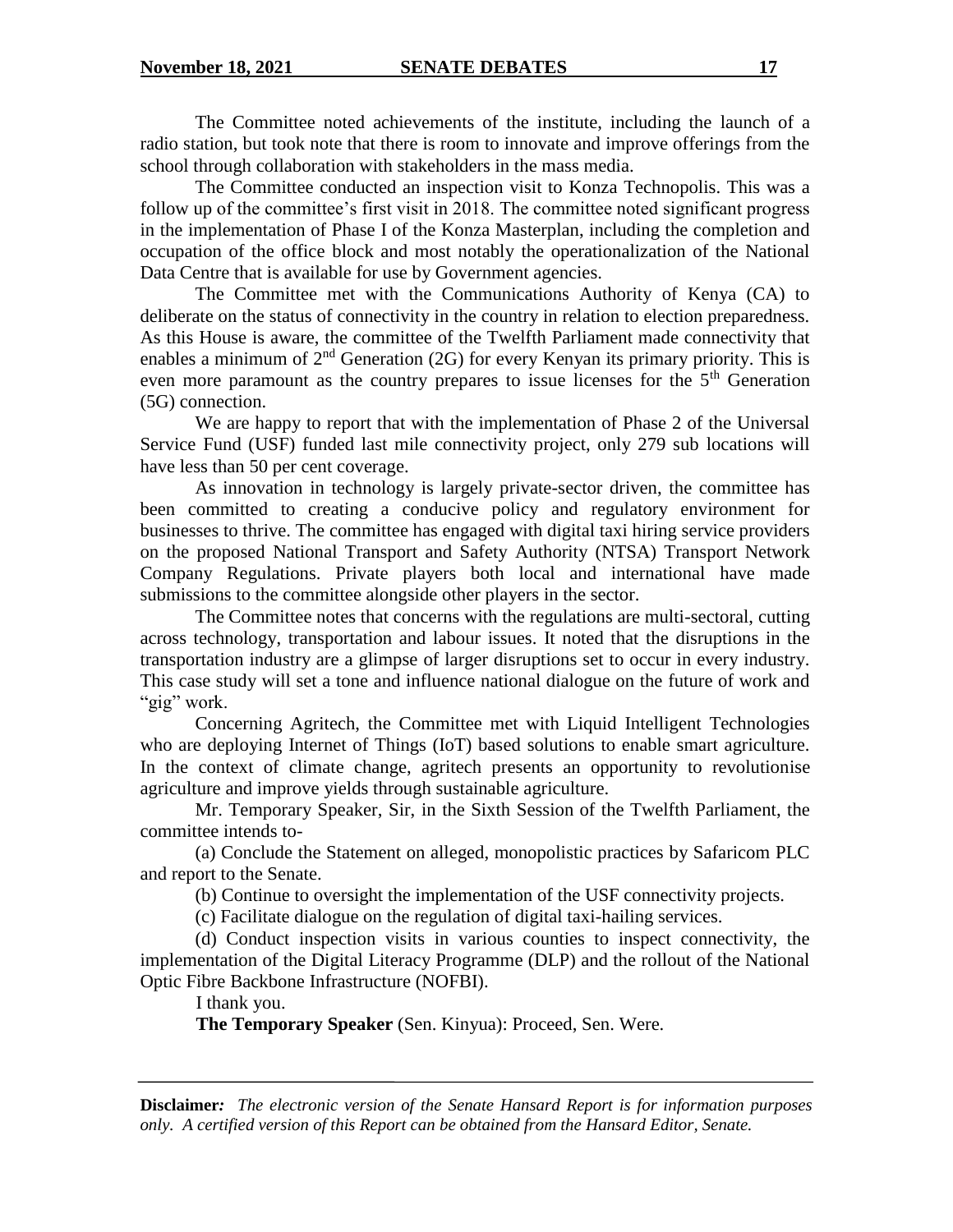**Sen. Were:** Mr. Temporary Speaker, Sir, I would like to commend the Chairperson of the Committee on Information and Technology for such a thorough presentation. The Committee on Information and Technology is one of the most committed committees. I have worked with other committees as well but it is one of the most committed committees.

I will give an example of the Statement on the monopolistic tendencies by Safaricom PLC. We have managed to have meetings with almost all stakeholders in the telecom industry to get to the gist of the matter. I know when that report comes to this House we will properly be informed because it will be a thoroughly done report. I thank the clerks of the Committee on Information and Technology for a good job.

The same applies to the Office of the County Printer Bill, 2021. That Bill was also done very well by the legal representative in the committee. I commend them because we ended up not having any amendments. The Bill had come earlier and the legal team included all the issues that had been raise earlier.

As we move on, however, I would like the Committee to look at the issues of media ethics. As we move to the general elections, we would love to see the media being fair and just in their presentation of news in radio, television and even print media, so that they do not appear to be favouring only one or two presidential candidates when we know that we have others, for example, Hon. Musalia Mudavadi.

Mr. Temporary Speaker, Sir, media ethics should be a point of concern for the committee moving forward, so that they are fair in their reporting towards the general election in order to reduce tension and make sure that all Kenyans have an opportunity to make a choice in terms of whom they would like to vote for.

I thank you.

**Sen. Wambua:** Mr. Temporary Speaker, Sir, I also rise in support of the quarterly report from the Chairperson of the Committee on Information and Technology where I also sit.

I want to begin by saying that I am a Member of three committees in the Senate and I wish to reiterate without any fear of contradiction that if there is one committee where Members have exalted and given themselves for service, they are in the Committee on Information and Technology.

# *(Applause)*

I heard the Senator for Nandi County, who is now engaging my Chairman and taking away his attention from my presentation, contributing to a Statement from the Senator of Kakamega County on Konza City. He pushed a very dangerous narrative.

He said that he would want to see people arrested on account of an audit query. If people are going to be arrested on account of audit queries, then there will be no people in the offices to work. The thing to do is to make sure that because that matter is before a very competent committee of the Senate, it shall be prosecuted properly and the truth shall be brought to light. I want to specifically mention the issue of the Statement that was brought to the committee by Sen. Were. The committee has done a thorough job on it and it is awaiting a final report of the committee.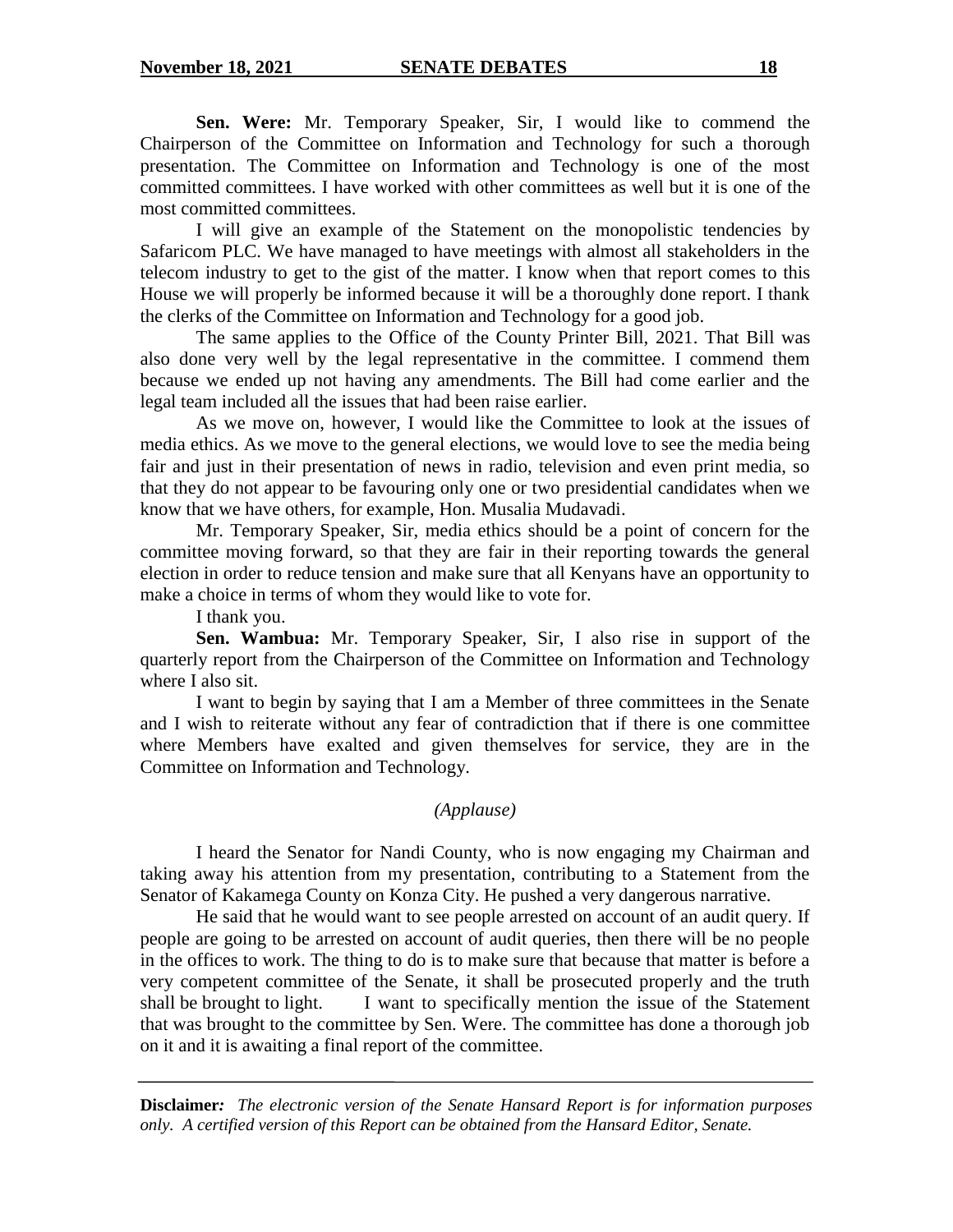There is also a Statement on the alleged monopolistic practices by Safaricom. That is one Statement that has elicited a lot of positive interaction between the committee and stakeholders in the industry. I really like the submissions that have been made available to the committee by Telkom Kenya, Airtel Kenya, Safaricom Limited itself, the Ministry of ICT, Innovation and Youth Affairs, the CA and the CAK. The committee has been able to get inside information about the performance of Safaricom Limited.

*(Loud consultations)*

**The Temporary Speaker** (Sen. Kinyua): Order. Hon. Senators, consult in low tones please.

**Sen. Wambua:** Thank you, Mr. Temporary Speaker, Sir, for coming to my rescue. Sen. Cheruiyot is very excited to see Sen. Moi in the House. He cannot sit pretty on his chair.

In conclusion, on the matter of Safaricom Limited, as the Chairman has said, the Committee will retreat to do a report on the operations of Safaricom Limited and alleged abuse of a status and attendant issues around pricing. The committee will do a thorough job on that report. The interest of that person who buys airtime worth Kshs20 will be at the heart of the final report of the committee.

I thank you.

**Sen. Wetangula:** Mr. Temporary Speaker, Sir, I also join in to thank the Chairperson of the Committee on Information and Technology for presenting its quarterly report. It is clear that the committee has been active doing some positive work.

Going to the future, I urge the Committee to pay some attention to online lending which is commonly called, *Fuliza*. I am sure every time you want to send some money to somebody, they quickly send you a message and say; "do not send on this number, send on this one". This is because the one they tell you not to send money to has a *Fuliza* loan.

*Fuliza* loans are not being controlled by the CBK. So, they charge interest that accumulatively is very punitive.

*(Sen. Sakaja stood in his place)*

**The Temporary Speaker** (Sen. Kinyua): What is it, Sen. Sakaja? **Sen. Sakaja:** Sorry, Mr. Temporary Speaker, Sir.

*(Sen. Sakaja sat down)*

**The Temporary Speaker** (Sen. Kinyua): Okay.

**Sen. Wetangula:** Mr. Temporary Speaker, Sir, I have been made to understand that online lending is now chalking about Kshs430 billion in a year. That is substantial sums of money. It is helping the ordinary people because they borrow in small bits and pieces of shillings, but the cumulative total of interest paid is unconscionable; it is actually shylock interest.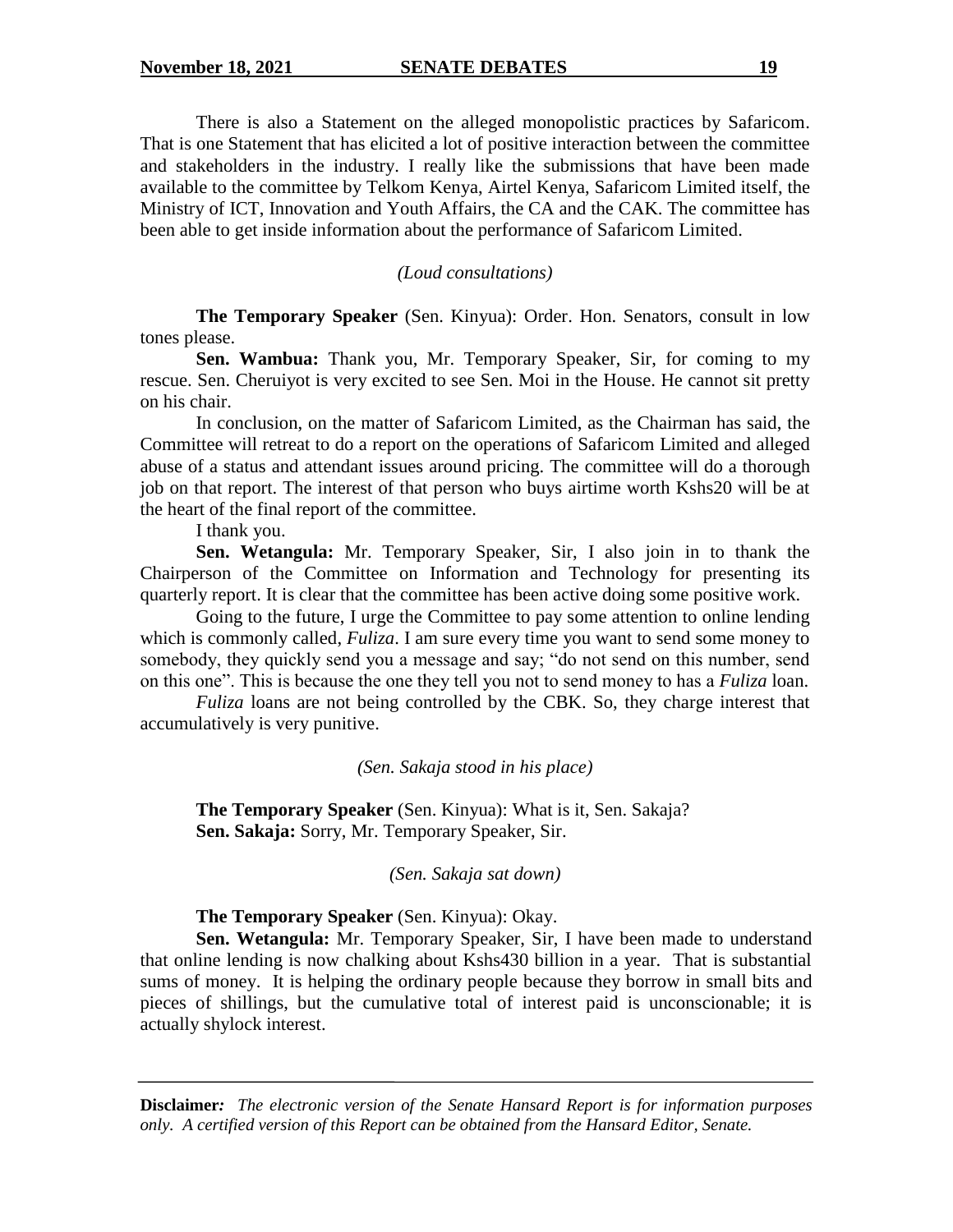Mr. Temporary Speaker, Sir, when the chairperson walked in, we were dealing with the Statement from Laikipia where Communication Authority of Kenya (CAK) seems not to be paying sufficient attention to protection of frequencies that are given out to individuals or groups that pay for community radio stations and other electronic communications.

That again is an area that the Committee should ensure there are no overlapping of frequencies; there is no jamming of one frequency by another and that there is no abuse by those who are bigger against the smaller players in the industry. I say this because we know that competition always brings quality and fairness when the regulator makes sure that whether it is Airtel, Safaricom, Orange or any other player, they have to compete fairly so that *wananchi* get value for money in terms of service delivery.

Mr. Temporary Speaker, Sir, I urge that as we go to the General Elections of 2022, the Ministry of Information, Communications and Technology makes sure that the whole country gets a 3G coverage. This is because transmission of results is going to be done electronically and we should not have a situation where somebody in Loiyangalani cannot transmit results with ease because there is no proper frequency and coverage. We want the whole country to be covered fairly so that we all enjoy the fruits of modernity.

Mr. Temporary Speaker, Sir, equally important is the fact that when we go to elections, we must run away and move completely from the suspicions we have had in the past as to whether the transmission of results are doctored and interfered with to create incorrect results and so on.

Last and more importantly, the Committee must also work with the cybercrime section of the National Police Service in stamping out the churning out of fake news which is almost overriding our society in terms of communication. People just sit in their sitting rooms, coin fake news and spread it as fast as they possibly can, causing fear, uncertainty and despondency among the population.

We should make it a crime for anybody to generate fake news and disseminate it to the population because this can easily ignite a fireball in the country. You can imagine somebody churning out fake news that a prominent Kenyan has been gunned down or has been maimed in a mysterious attack. It can have the result and effect of people taking the law into their own hands and acting in revenge on the basis of news that is incorrect.

Equally important is the control of airwaves by criminals in Kamiti Prison. Every other day – I am sure this applies to everybody here - you get a message from a criminal in Kamiti Prison, congratulating you for winning a raffle you have never participated in and sending you information on the payment to make for you to receive the said money. This kind of criminal behavior has to be dealt with because many people fall prey to these kinds of things.

Equally important is the creation of parody accounts on Facebook all the time and many of us have been victims. Somebody just sets up a parody account on Facebook and says: Senator for Kericho is finalizing the process of lending money to so and so, and you can borrow by registering with Kshs3000. Kenyans will pay that money not knowing that they are paying into a fake account of the Senator for Kericho County and hping the they will be given money to buy a motorbike to operate *bodaboda*.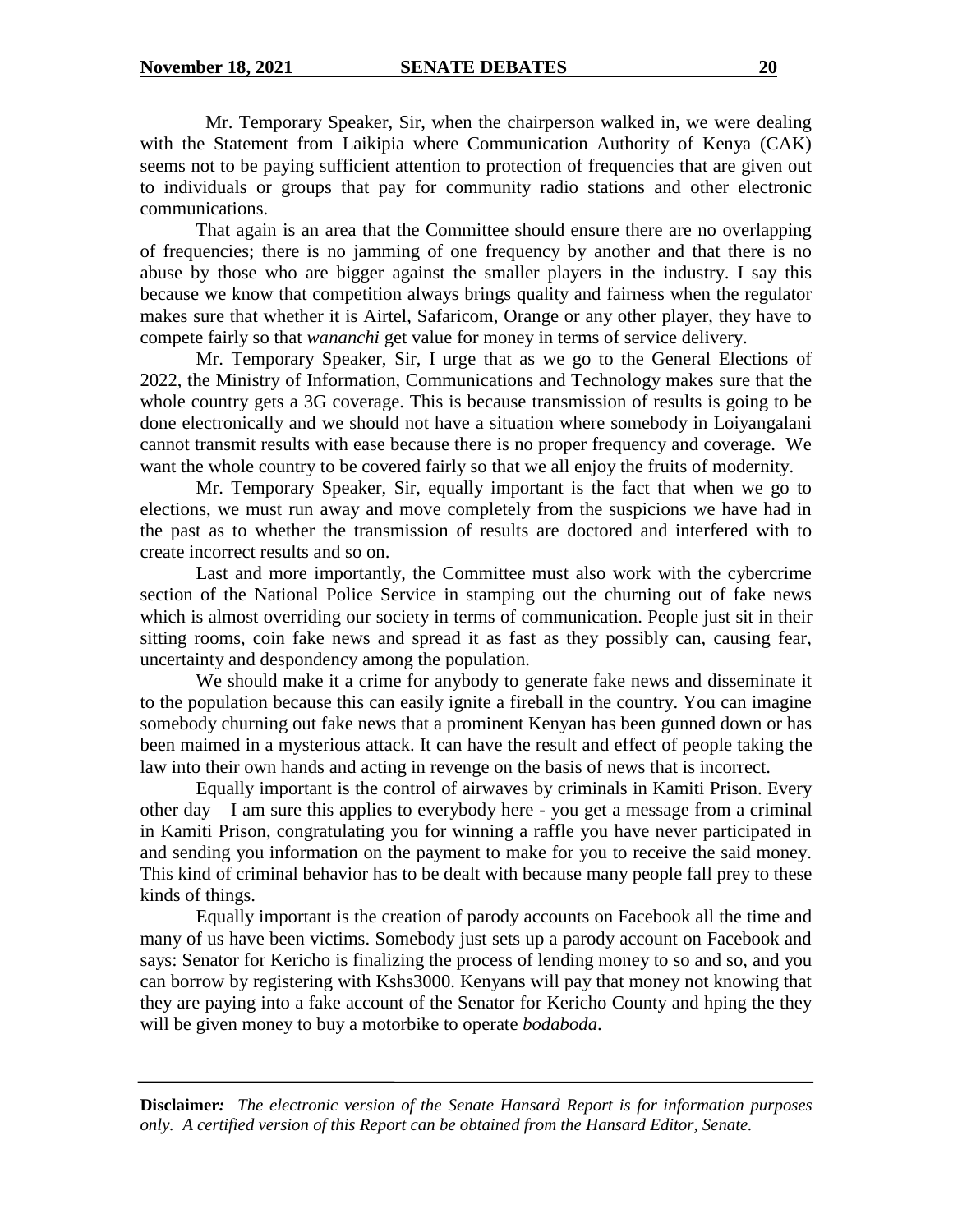We need the police to be on high alert. The ICT Committee should look into this so that these cybercriminals are dealt with because they are wreaking havoc on our unsuspecting citizens.

Lastly, we must continuously try to improve the frequencies and the clarity of communication. Of late you get the impression that Safaricom is becoming a victim of its own success. Their service provision is creating a lot of unnecessary problems. You find that while you are on a phone call with somebody, another call comes in and truncates that call or you could be talking to somebody on the phone then the phone call suddenly goes off.

The Committee on Information, Communication and Technology must ensure that the success of Safaricom must be matched with continuous improvement of technology so that we get high quality services for the money that we pay. Whether it is *mama mboga,* a *bodaboda* rider or whoever, every frequency you use and airtime, you pay for it. We want to pay for good quality services.

Thank you, Mr. Temporary Speaker, Sir.

**Sen. Sakaja:** Mr. Temporary Speaker, Sir, I congratulate the Committee of Information, Communication and Technology led by Sen. Moi, one of our principals in the One Kenya Alliance (OKA). I thank the other principal, Sen. Wetangula, for his comments.

I would like to mention just two things that are really critical. I am glad that Sen. Moi is here and that he is listening. He has spoken about two areas that we need to conclude and sort out as a House.

The first one is the issue of digital hailing applications. This is a matter that we have tried to deal with from 2015 before I came to the Senate. Our drivers in Nairobi, Kisumu and Mombasa drive taxis for digital firms like Ubers, Bolt and all those other applications. These companies have been competing in what we call arrest to the bottom. Sen. Mutula Kilonzo Jnr. brought a question to my Committee on Labour and Social Welfare, which we dealt with jointly and we started the process. In fact, at some point the National Transport and Safety Authority (NTSA) started doing public participation on the regulations but COVID-19 came and they stopped.

I am not sure you use Ubers, but I am sure sometimes you request Ubers for your workers and staff to use.

# *(Laughter)*

When you pay that digital taxi driver, 25 per cent of the pay immediately goes to Nertherlands to Uber BV. The cost of Uber from here to Lavington or Kayole costs around Kshs300. The reason we had a lot of accidents during the COVID-19 curfew is that those Uber drivers had to drive for 18 hours a day to make sense of what they are being paid. The first thing we said on the regulations - I wish the chairperson of the Committee on Delegated Legislation was here - the commission that goes to these companies cannot be 25 percent. It must be a maximum of 15 percent of the commission.

Two, we engaged with the Communication Authority of Kenya, The Ministry of Information, Communications and Technology and the Ministry of Transport and Infrastructure and agreed that there must be a minimum rate per kilometer and per hour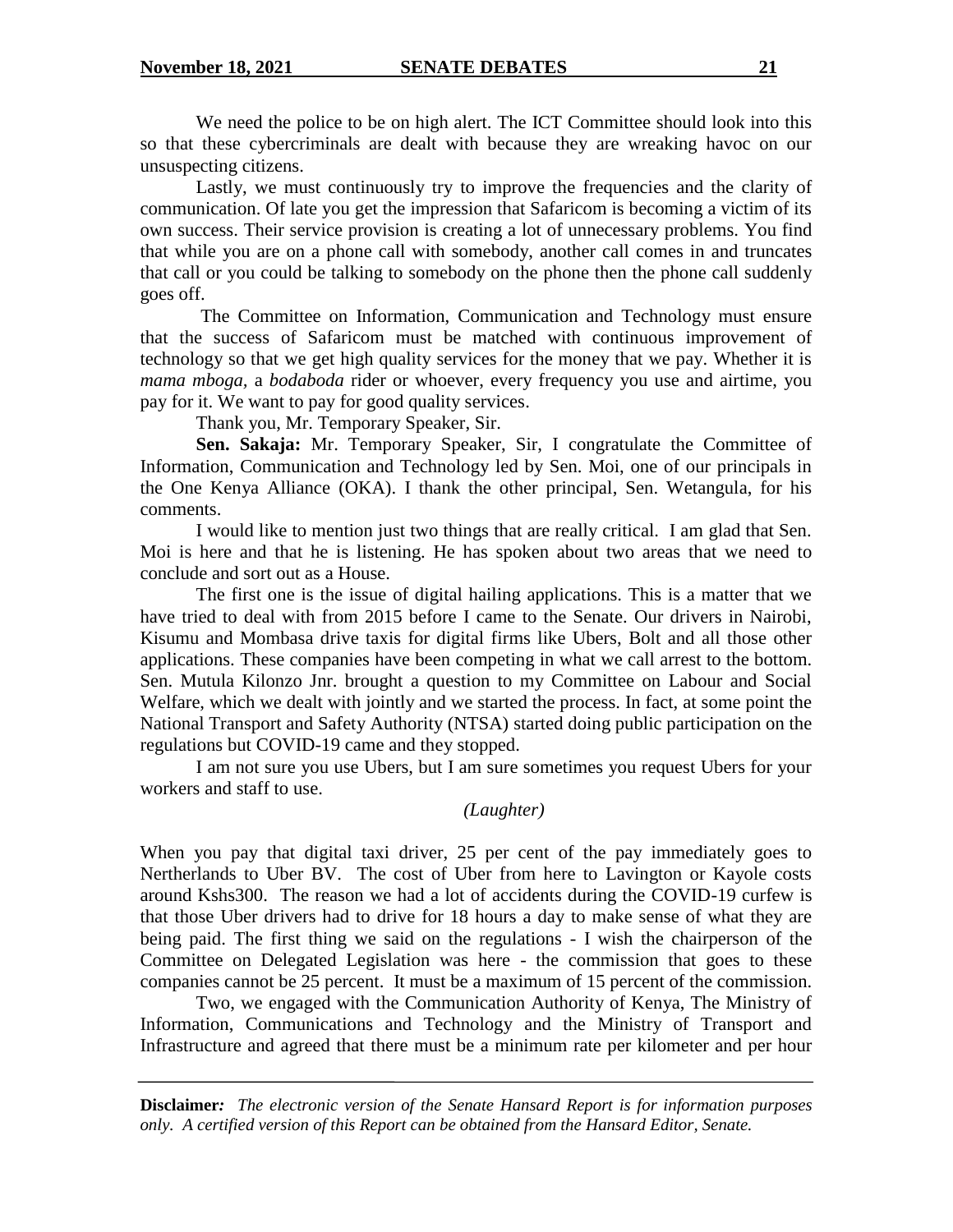or per minute because they rest at the bottom. So you might enjoy paying a low rate but that Uber driver is suffering.

In fact, in January 2021, over 4,000 Uber cars were auctioned. I hope everyone listens because whether it is bottom up we are talking about or Kshs6,000, these young people who are out there, cannot afford the maintenance costs of the Uber taxis. All those people who went to buy those Ubers at the auction, were taking them back to a vicious cycle.

If you take an Uber in Washington DC or in New York in the USA, immediately you get in, there is the charge that goes to the State. The commission is not more than 25 percent. The commission of Kenya is at 28, one of the highest in the world. On top of that, minute per kilometer rate should be sensible. We should set a minimum rate as well. The Automobile Association of Kenya has been helping and said look, we know what is wear and tear, and we know what amounts to---

**The Temporary Speaker** (Sen. Kinyua): What is it Sen. Were?

**Sen. Were:** On a point of information.

**The Temporary Speaker** (Sen. Kinyua): Sen. Sakaja, would you like to be informed?

**Sen. Sakaja:** Yes, I am wiling.

**Sen. Were:** The regulations being prepared by NTSA have set a limit of 15 percent that now goes to the originators of the application. So we look forward to the finalization of those regulations. They are almost being done so we hope things will improve.

I thank you**.**

**Sen. Sakaja:** Mr. Temporary Speaker, Sir, I do not know the protocol of reinforming the person who has informed you. What she is talking about - and I am grateful, Sen. Were of Amani National Congress (ANC) - those are draft regulations. The Ministry is setting the minimum pricing formula at15 percent. I remember we discussed because we pushed for that at the Labour and Social Welfare Committee, of which you are a member of. They are saying that they want to hire a consultant to look into this minimum pricing formula and again start a procurement process to try and agree on a pricing formula. We are saying that will take a year and there will be another government in place by then. It will take too long.

What they should factored in the regulations is that I sat with the CEO of Uber, Bolt and all of these companies and we agreed. They said that they are willing to have a minimum flow within themselves. The only problem is that if today Uber sets it at Kshs5 per minute per kilometer, another company goes lower and sets the rest to the bottom. However, they are willing to self-regulate. What should be there in that regulation is that the Cabinet Secretary (CS) in consultation with stakeholders shall set periodically a minimum rate such that when the fuel rate goes to Kshs139, the rate of Uber does not change.

You find someone has driven you to the airport at less than Kshs1,000 yet it is many kilometers away and fuel is at more than Kshs126. That is the worst thing. I beg, the Chairperson of the Committee on Labour and Social Welfare to sit with the Chairperson of the Committee on Information, Communication and Technology and the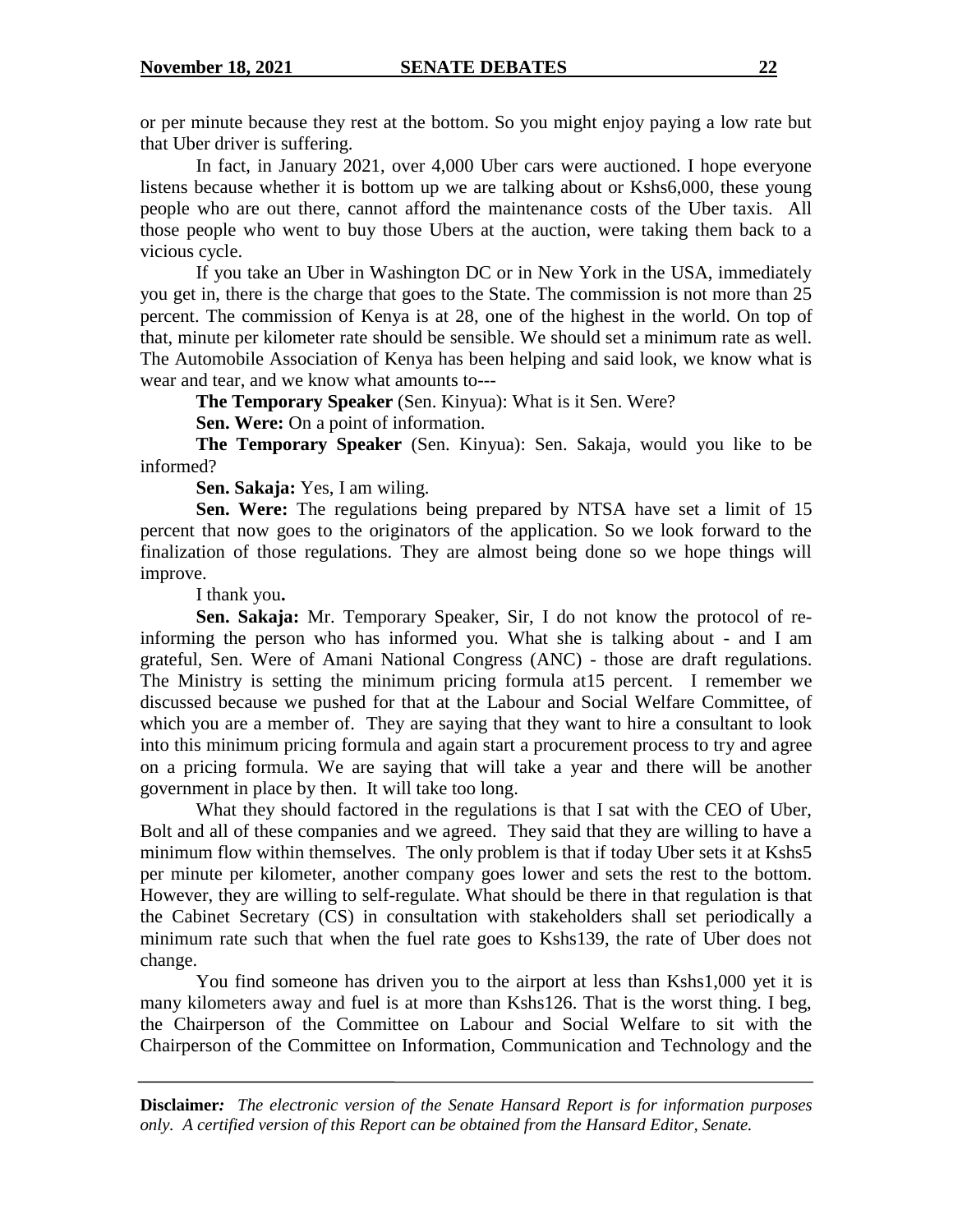Chairperson of the Committee on Delegated Legislation and for us to complete this within the next one month because the drivers are restless.

The second and last thing that was on digital hailing applications is on the issue of media stations; our broadcasters and Safaricom. There is a report that my committee is tabling because we look at issues of the creative industry and the creative economy is much related to ICT. Currently, our media houses owe our musicians more than Kshs600 million in unpaid royalties yet these media houses are being given their licenses. That is why when your child wakes up in the morning; what do they see as their entertainment? Alehandro from South America and all these Spanish soaps because they are not paying our local content producers; musicians, actors and film industry.

Before renewal of any of these licenses, whether it is Citizen Television, Kenya Television Network (KTN) or Kenya Broadcasting Corporation (KBC), let them pay our musicians and artistes what they owe them.

I thank Safaricom, because it has reviewed. This is a long fight we started with the late Bob Collymore. I thank H.E. President Uhuru Kenyatta because he is the one who pushed it from 16 per cent to the current rate of 40 per cent with the amendment on tax. We want the rate to get to 50 percent.

As I finish, let me give you an illustration. When you bought a skiza tune on your phone in the past, the actual musician was getting less than 10 cents out of a shilling of their own work. The bulk of their profits was going to the Collective Management Organisation (CMO), content service providers and to other brokers. The payment rate for artist of Skiza tunes is now 40 per cent. Safaricom.

I thank Ms. Sylivia Mulinge who gave me a commitment that by December our artistes should be getting 50 percent of the value. It should be even higher because part of the cost was for the Huawei Technology. Sen. Moi understands this issue very well. That infrastructure has been paid back so let us give our artistes what they deserve.

They say part of the cost is the Huawei Technology. I know Sen. Moi understands this issue very well. That infrastructure has been paid back. Let us give our artists what they deserve. The entertainment and creative industry is a frontier for our economy.

Mr. Temporary Speaker, Sir, in many countries, the richest people are the musicians but in Kenya they are being given handouts and used for political rallies. They are the ones who should be donating to us and not the other way round. Sen. Moi, if you deal with those two things you would have done such a great job for this country. That will be the legacy of your Committee and I am sure that people will look at your presidential ambitions a bit more favourably. I know that your ambition is favourable already but these two things; digital hailing taxes and royalties and skiza tunes for our artists will convince us further.

Sen. Moi, I thank you for the good job that you are doing in the Committee on Information, Communication and Technology (ICT)

**The Temporary Speaker** (Sen. Kinyua): Sen. Cherargei, proceed.

**Sen Cherargei:** Mr. Temporary Speaker, Sir. I rise to thank the Committee on ICT led by Sen. Moi. To add on what Sen. Sakaja said, the future of making money especially, for young people is in ICT. Sometime last year, we discussed about TikTok and how young people use that application to make money. I am informed that Kenya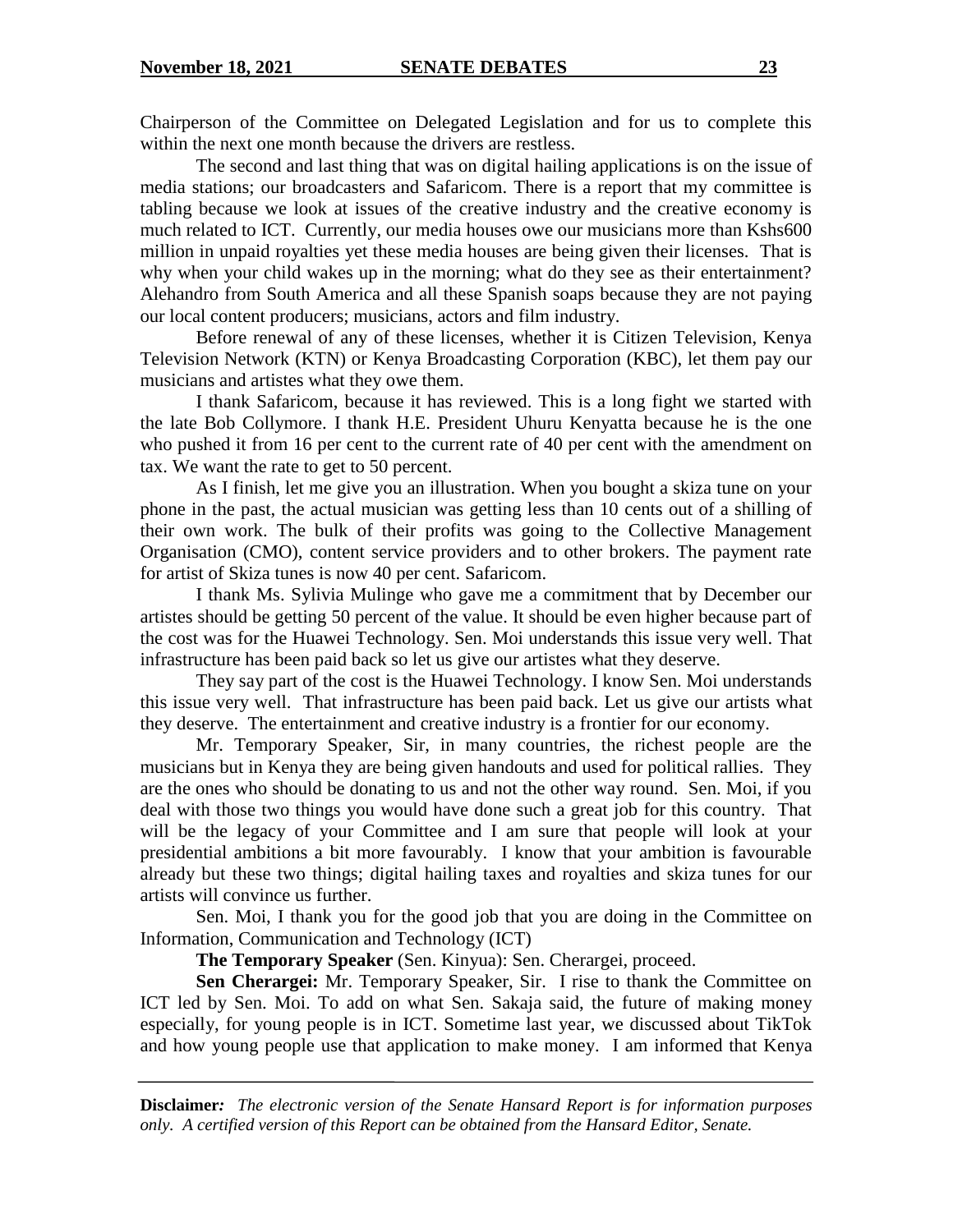Revenue Authority (KRA) now monitors our social media through what they are calling 'People Exposed'. My point is that there is a way that young people can make money through ICT. Many young people are able to do advertisement through the applications that we have in our phones. However, the greatest challenge we have is how to translate that to money that young people can survive on.

Mr. Temporary Speaker, Sir, I ask the Committee on ICT to ensure that online content and consumption is protected. We need to be careful as we approach the 2022 General Elections. There are many parody accounts on Twitter, Instagram and Facebook. If the regulatory body does not up its antenna it will be very hard to ensure that the social media platforms are properly regulated. So that we do not consume fake news that is all over. When fake news goes out, by the time it is rectified it will have caused a lot of damage; not only to individuals who are in politics or public figures but also to institutions. Fake news can erode trust. I hope that the regulations of breach of content within the social media platforms and other forums and websites can be taken up by the Committee on ICT.

Mr. Temporary Speaker, Sir, there is also the other aspect of money lending companies as was highlighted by Sen. Wetangula. I insist that the time has come for us to regulate the issue of money lending and betting. Nowadays, there are so many requests from betting companies that keep popping up on phones. I was told a story of an old *mama,* who lives somewhere in Kenya. The son to that old lady bought six sheep for the mother to be busy. However, the mother, decided to sell the six sheep and used the money in betting with the hope that she will win. I cannot name the radio and television stations where the old lady was betting but they are very popular in this Republic.

There is a creeping behaviour among the young people on gambling and betting online. When I was the Chairman, Committee on Justice, Legal Affairs and Human Rights, we dealt with the Miscellaneous Amendment but that did not cure the issue of betting and gambling among the young people. I hope that going into the future the Committee on ICT will advise the Ministry of ICT on how they can ensure that young people are not addicted to betting and gambling.

The third important point that I want to highlight is on the issue of Rights to Privacy. This matter has been decided before. I heard one of our Colleagues say that sometimes, when you are making a phone call and another phone call comes in or you hear echoes, that could be the National Intelligence Service (NIS) listening to our conversations. That issue was resolved in a court of law.

The Chairman of the Committee on ICT of the Senate who is also one of the principals of One Kenya Alliance should note this carefully. The big brothers are listening to private conversations thus contravening the law. The matter on Right to Privacy was decide by the High Court. It was ruled that you cannot listen to any phone call without a court order or being sanctioned by the courts of law. Unfortunately, the tracking that is being used and listening of private conversations by the big brother is dangerous to our country. I urge Safaricom and other companies that give out network coverage to be very careful so, that they do not give unlimited access to Directorate of Criminal Investigations (DCI) and other agencies to access to listen to private conversation or track innocent individuals.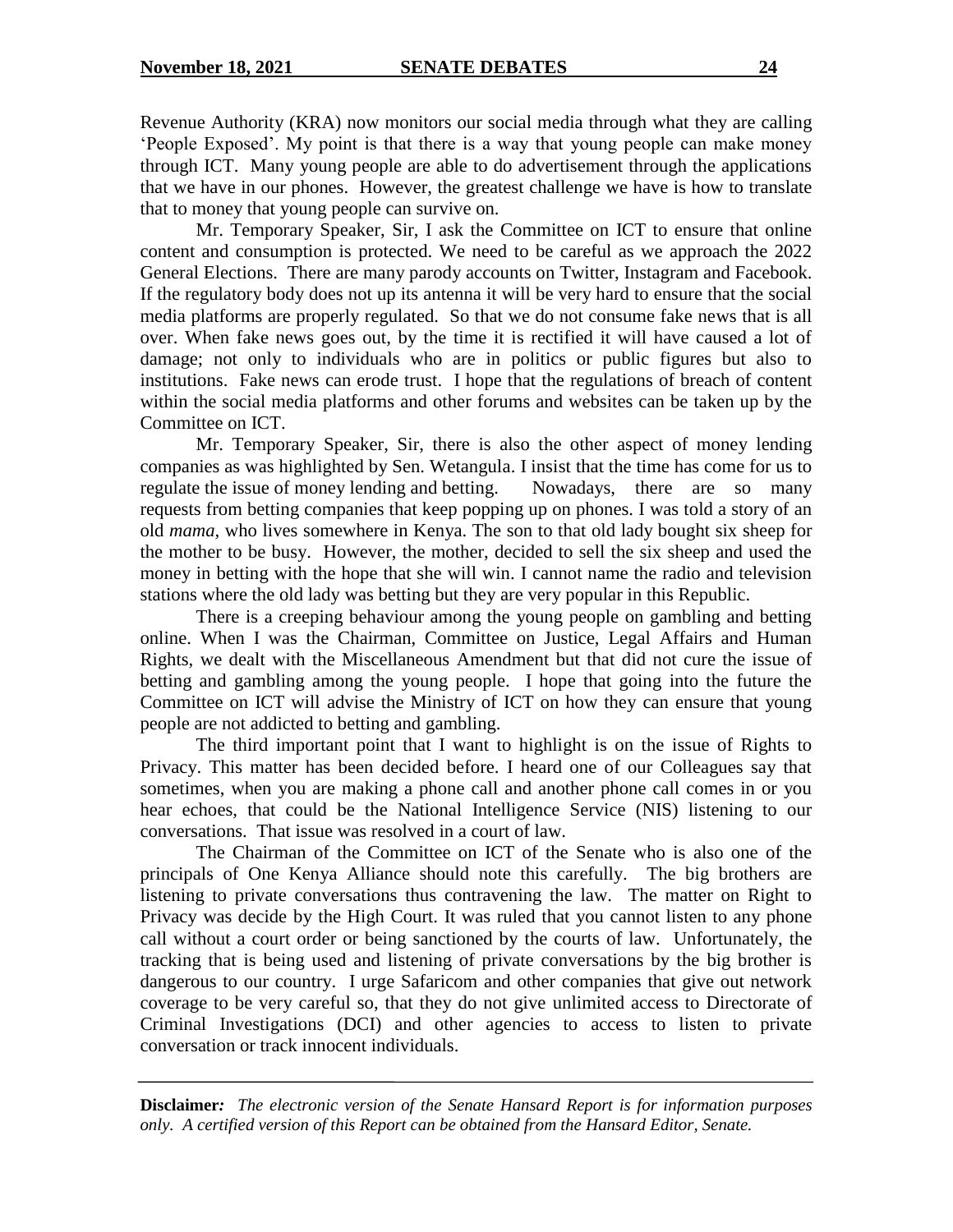Finally, I heard the Independent Electoral and Boundaries Commission (IEBC) discussing network coverage. Some areas in this Republic do not have access to 3G network even though others are on the 5G network. It is important for us to ensure network coverage throughout the country as we head for the General Elections since there will be electronic transfer of results from polling stations and centers. I believe that each and every part of Kenya should access at least a 3G network. Although there is a joke that is normally made that when there is hunger, it takes ages for food to reach the affected person. However, the ballot papers arrive very fast and with ease.

I am not saying that other issues such as water and road are not important. However, in protecting the integrity and sacrosanct of the vote, I hope that the Independent Electoral and Boundaries Commission (IEBC), the National Assembly, the Committee on ICT and the Ministry of ICT will sit down with the Preparatory Committee and ensure that each and every part of Kenya receives at least 3G network.

If you have received one vote in a polling station, it should be recorded as such and not ten votes. If you have received ten votes, it should not be altered to become one vote. We should protect the integrity of the electoral process through ICT. The Sen. Moi led Committee on ICT should fast track some of those issues. I hope that they will give more innovative ideas to ensure that young people benefit from digital content.

I know that those of us who believe that *kazi ni kazi,* when the hustler government takes over, God willing these are some of the digital content that we will harness and create more opportunities to the young people.

I thank you, Mr. Temporary Speaker, Sir.

**The Temporary Speaker** (Sen. Kinyua): Sen. Cheruiyot, proceed.

**Sen. Cheruiyot**: Mr. Temporary Speaker, Sir, I thank you for giving me this chance to also add my voice and make a few comments on this Report by the Committee on ICT. That is one of the Committees that I feel proud to have been a Member for quite a number of years. I see that there are many things which the Committee on ICT continues to pursue which began during those years.

I used to think that I know a lot about ICT until sometime last Senate under the Chairmanship Hon. Mutahi Kagwe who was our ICT Chairman then. We had the opportunity to visit the Panasonic Headquarters in Tokyo, Japan. They opened our thinking of what our potential is as a Country and the many things that we are getting wrong; some so basic, some so complicated.

There was a silver lining though in that visit. As part of their display and the things that they showcased to the rest of the world is the system that was touted. It costed about Kshs20billion in Mombasa, Nairobi and Kisumu; the security cameras that capture on going activities within a city that most of the time we have ended up not using it. On many occasions where there have been crimes, I have seen Kenyans wake up excited and say that if that crime happened on Kenyatta Avenue, it would be captured by the cameras. I remember the killing of the late Hon. George Muchai, former Member of Parliament for Kabete. People said that if the shooting happened on Kenyatta Avenue, we would know the perpetrators because we have security cameras there. Only to be reported that the gentleman who was on duty had switched off the cameras and forgot to switch them on; typical Kenyan behaviour.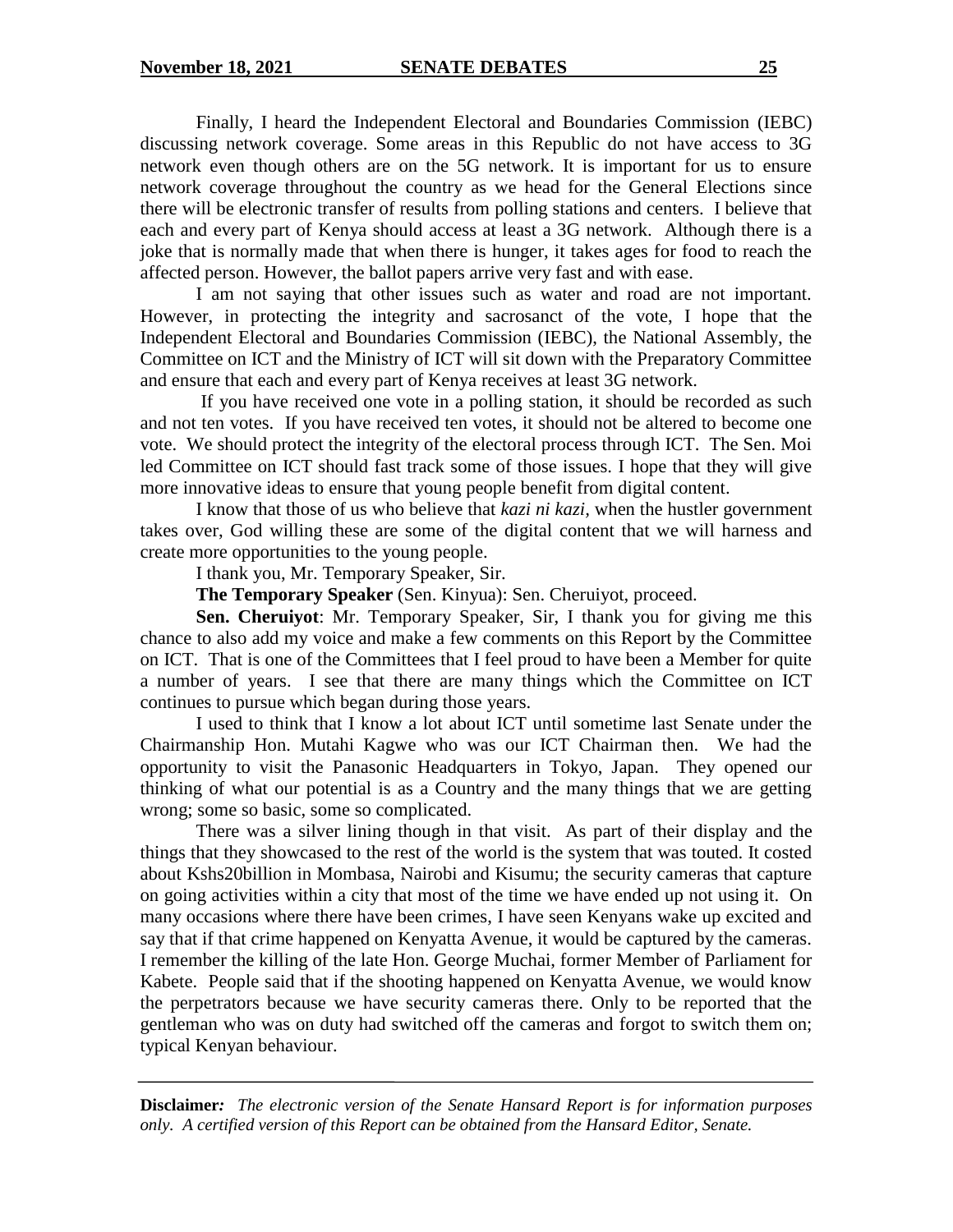If you read through many of the Reports that they are giving it is about missed opportunities; things which if we had been better organised and serious with our work you would have appreciated how far our beautiful country would have gone just by leveraging on technology. We are being hailed across the rest of the globe that Kenya is the silicon Savannah of Africa because of our 5G network. We also have a bulging young population that actually leverages on ICT to do many things and actualize innovations that have come out of this country. The challenge remains us, we that are in leadership positions, to take our work more seriously and find a way of unlocking the potential that exists in that space.

Mr. Temporary Speaker, Sir if you read about the countries that produce a lot of intellectual property in the ICT space, it is because there was something intentional about their leadership. Where young children from a very young age, right from primary all the way to university were introduced to this world and they grew into it.

If you read through this particular Report  $- I$  was making this comment to my Colleagues as we were listening to comments from the rest of our Colleagues – you will realize that ICT space works on disruptions. How disruptive has the work of this Committee been? How do you know if a Committees work has been disruptive? You know it by the number of phone calls we receive as Members of the Senate. If you find people who are in a particular space calling to make inquiries about report done by this or that Committee, that they do not agree with it. That will tell you that, the Committee has done some disruptive work.

I commend Sen. Moi and Members of the Committee on ICT. I appreciate the work that they have done because I have read through the report about the things that they have considered. However, it would have been more glorious if there had been disruptive reports that they brought to this House to the point of Members being engaged. For example, one of the issues that the Committee considered is market dominance by Safaricom. I wish we had a report presented by the Committee on ICT that would shake their business but make our economy better to a point---

**The Temporary Speaker** (Sen. Kinyua): What is your point of intervention Senator Wambua?

**Sen. Wambua:** On a point of information.

**Sen. Cheruiyot**: I do not mind being informed by Sen. Wambua

**The Temporary Speaker** (Sen. Kinyua): Proceed, Sen. Wambua.

**Sen. Wambua:** Mr. Temporary Speaker, Sir. I would like to inform Sen. Cheruiyot to be patient, sit back and wait. The Report on the alleged market dominance by Safaricom is on its way. The Committee is yet to do the Report. In my submission, I stated that we have received a lot of contribution from all stakeholders in the industry on that alleged market dominance and abuse of dominance in the market by Safaricom. We are retreating very soon to do the report. Be ready to contribute to the Report.

**Sen. Cheruiyot**: Mr. Temporary Speaker, Sir, I appreciate that information. My only worry is that by the clock of this House it is already 5.30p.m., just a few minutes before the rise of the House figuratively. The Committee on ICT needs to hurry and present to us that report so that we think about it.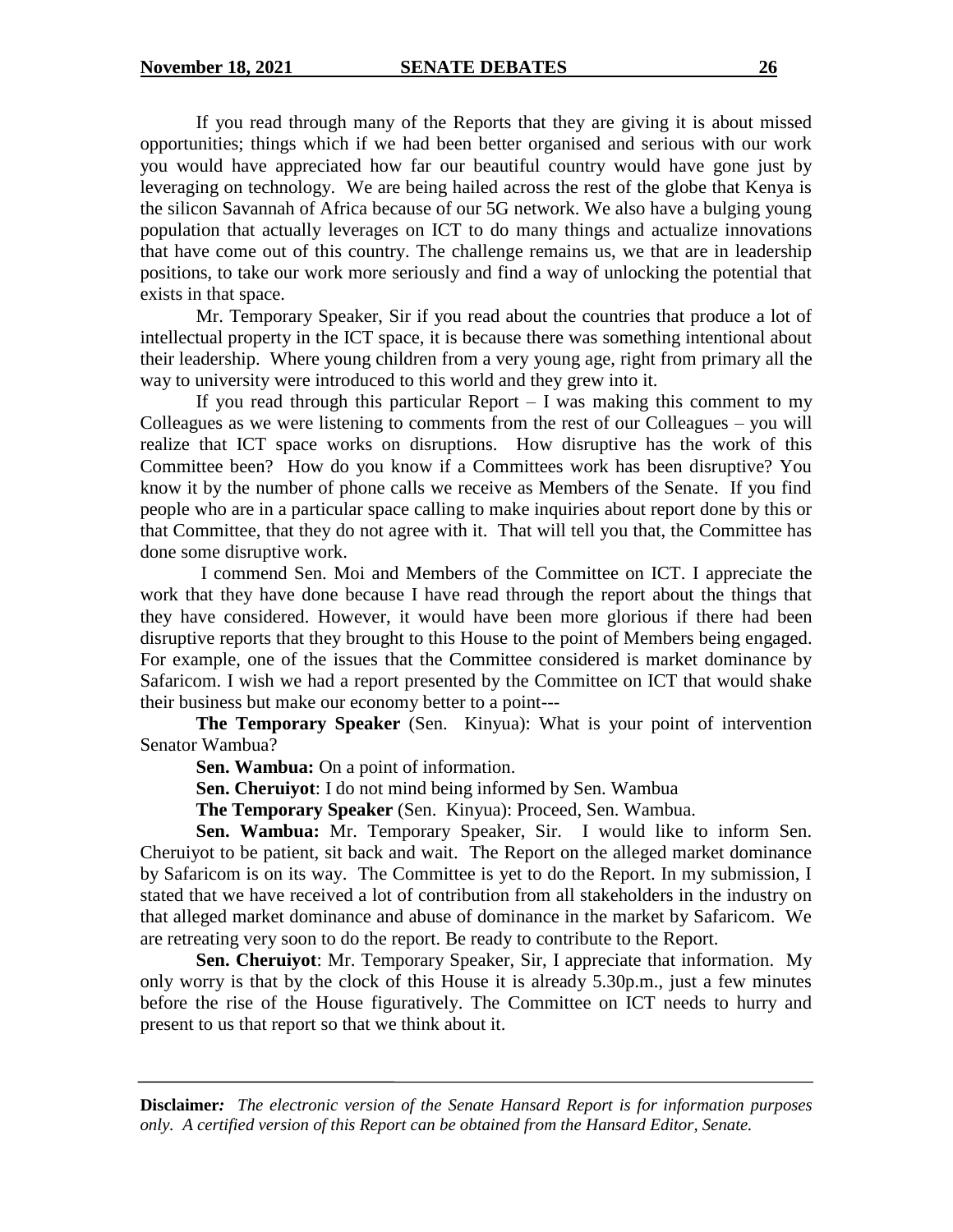There is an issue about the Universal Service Fund (USF). It is one of the issues that I referred to earlier because that is work that we began last term in this particular Committee. There was a big push and that is why I commend and can never buy the false reports that are sometimes sold out by prophets of doom about Senate and its place in this Republic. It was out of the work that was done by this House that the Communications Authority of Kenya began using the USF to roll out connectivity to some of the far flung areas in our country. We did that Report in the year 2016 that effected that. Before then, that money was just accruing in Communication Authority of Kenya. At the time when we did our report, the figure was somewhere close to Kshs20 billion that was just growing and was good wealth.

We know what happens in this country if you have such an idle fund. By this time with a Government such as the one currently in power that money would have disappeared. Out of the push of the work that was done by this particular House, the Committee on ICT is now updating us on Phase Two of the project.

We began Phase One of the last mile connectivity in 2016, but in Phase II of that Universal Service Fund Last Mile connectivity project, only 279 sub-locations have less than 50 per cent coverage. This is good and well informed. The reason why this becomes very important is that - I will marry this with the point raised by Sen. Wetangula - in terms of elections transmission, part of the contestations and complaints that are being raised is that, the number of polling stations do not have connectivity to be able to transmit results to the constituency, county and national tallying center.

Mr. Temporary Speaker, Sir, it will be important for Sen. Moi, alongside the Members of this Committee to, perhaps, as they continue with their work, invite the Independent and Electoral Boundaries Commission (IEBC) together with Communications Authority of Kenya (CAK) so that we can be informed how many of the 40,000 polling stations in Kenya continue to have this challenge. We should not go the elections with polling stations that do not have connectivity at all. At this particular point it is important to be connected.

I believe that there are other secondary measures that can be deployed by IEBC this Fund can provide tools to carry out that particular exercise - you are sure that on  $9<sup>th</sup>$ August when Kenyans go to the elections, each of the 40,0000 plus polling stations across the country will have good connectivity and the results will be relayed real-time.

Mr. Temporary Speaker, Sir, this business of having to wait until two or three days later should be a thing of the past. If you are able to unlock that potential so that the following day on  $10^{th}$  August, if that was to succeed, by 9:00 p.m., we should be able to know who has won and who has lost and perhaps wait for verification. How long does it take? You know by the regulations of IEBC, there is no polling station that should have more than 700 voters. If it is a center, then it is not more than 10 or so. Within a few minutes of counting, the same should be able to be relayed and this Universal Service Fund should be able to bypass because elections are an important part of our society and this Fund, which is available for this particular use needs to be appropriately deployed so that we enjoy its benefits.

The last comment is the issue that was spoken to by Sen. Sakaja; the taxi alien applications. This is part of the report that we expect from you Sen. Wambua because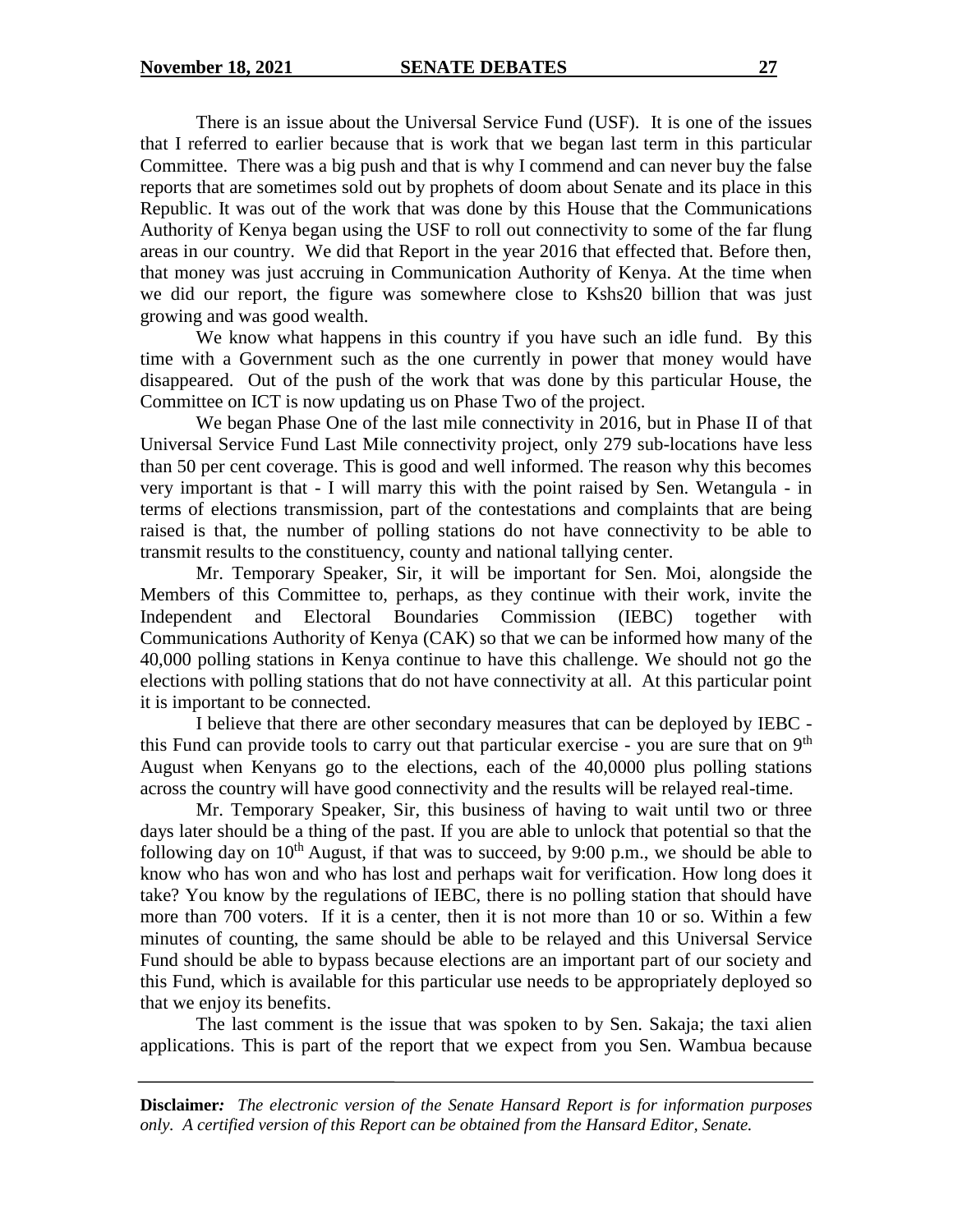you spoke passionately about the work that is still ongoing and I know that this is by way of update. We need to expedite. You remember we do not have to get to that level. If you recall a few years ago, these taxi alien cab drivers used to come and camp outside Parliament pleading to MPs to pass this legislation so that they are not exploited. This is within our national laws because we are not protecting our citizens from exploitation.

Mr. Temporary Speaker, Sir, if you go to certain countries that are blessed with different resources, people ensure that they are particular about how much resources they allow to move out of the country. Can you imagine 25 per cent of all the rights that happen in a particular country in a day? Just moving, yet there is absolutely no investment. Beyond that particular intellectual property, they own this particular application. It is within us to sit down and say 15 per cent - in fact if you asked me, I do not think it should be anything beyond 10 per cent - that should be enough to safeguard the interest of running this organization.

In any case, we are third world countries and they do appreciate that as part of their business enterprise, they should not be milking as much from people that are already struggling. Countries such as Kenya, 25 per cent is too exorbitant. Therefore, we hope that we shall be able to conclude this work by way of legislation or regulations so that we do not go the next election with this particular---

**Sen. Wambua:** On a point of information Mr. Temporary Speaker, Sir.

**Sen. Cheruiyot:** Mr. Temporary Speaker, Sir, he wants to inform me and I do not mind so long as my time is held.

**The Temporary Speaker** (Sen. Kinyua): May I bring to your attention that we are past Statement Hour. Please keep it short.

**Sen. Wambua:** Mr. Temporary Speaker, Sir, the Senator for Kericho is making a very important point on those foreign taxi applications, but perhaps, what he should be talking about - this is an engagement we can have - is why we cannot have homegrown solutions to this issue and reinforce those homegrown solutions to make it very difficult for those solutions that we can offer to our people - for foreigners to penetrate and start offering those services.

As you are saying, surely 15 per cent of profit made by every single tax in this country running to thousands is too much money going to foreign countries. Using those applications, we can develop those solutions here and the money remains here.

**Sen. Cheruiyot:** Mr. Temporary Speaker, Sir, I agree and that is the challenge that we need to take up. I appreciate that there are many such brilliant young Kenyans. For example, if you go to Kericho County that I represent here, you will hardly find anybody on *Uber.* There is an application called *Wasili* which has many young people users. It was developed by a local.

In any case, people should not feel guilty about this. The Western World thrives on doing the same. When we innovate anything as an African Continent, by the time it gets to the Western world, it will be a carbon copy of what we have produced but the only thing they change is the name. In any case, it is a fair game.

Mr. Temporary Speaker, Sir, finally, I do recall and I want to challenge this particular Committee to look into it. One of the things that the rest of the world has used to raise revenue is by way of taxing bad behavior. You do so by use of technology and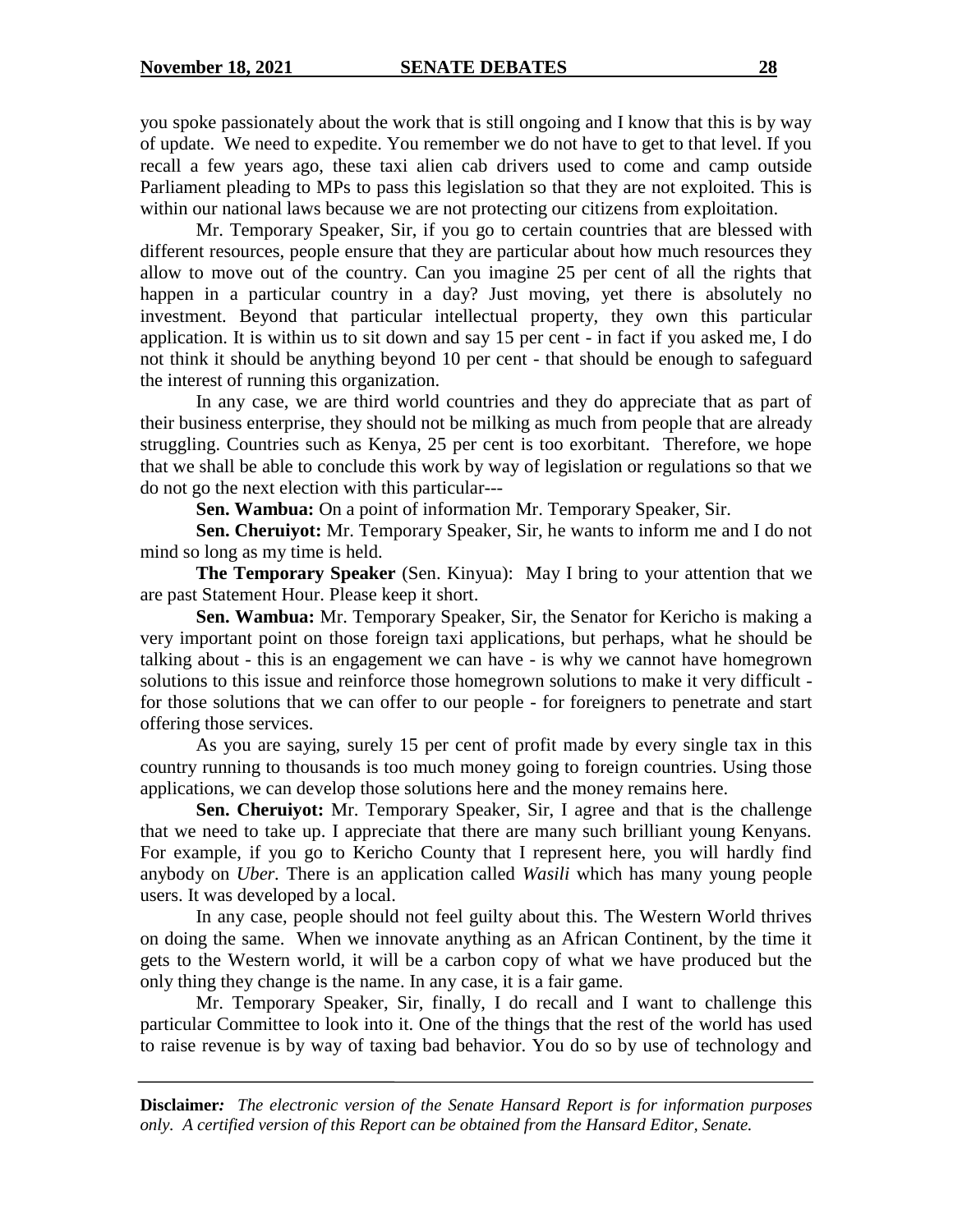ensure that one, you curtail people from misbehaving in a particular area, for example, if you use road safety as an area that you want to use technology by use of these cameras, that will take us to ensure that our number plates are electronic and you drive with a card or a chip that is already loaded. You jump traffic lights, money gets deducted. You overspeed, money gets deducted and you just get a message on your phone.

All these people that are misbehaving in the City; people who do not have the patience, this will be a simple solution through which we can raise serious amounts of money and ensure that instead of having to go back to tax Kenyans with a lot of this petroleum levies, we can raise and generate the amount of money that we are actually looking for to ensure that there is safety on our roads by use of technology.

Therefore, this is a goldmine of opportunity. I hope as we continue to do our work and as the Committee continues to update us on the work that they are doing in the ICT space, they will as well be creative in their proposals and find ways that are in tandem with the demands of the  $21<sup>st</sup>$  Century. We should ensure that as a country, we are prosperous and we are leveraging on the opportunities that exist in this country to make it better and prosperous.

Otherwise, I appreciate the good work done by this Committee. Thank you for giving me this chance.

**Temporary Speaker** (Sen. Nderitu): Sen. Olekina.

 **Sen. Olekina:** Thank you Mr. Temporary Speaker, Sir, for giving me an opportunity to contribute to this very important Statement by the Committee on ICT.

Let me begin by appreciating the work done by the Chairperson. I remember that even in the last quarter, I had a Statement that dealt with the issue of Safaricom. The way the Committee dealt with that report was something which is highly commendable. I must appreciate you for the good work.

Mr. Temporary Speaker, Sir, having said that, there is a big issue that we have been talking about in terms of Safaricom and all other Telcos. I am happy that you dealt with the issue. It is good to give credit where it is due. Earlier on if you went to Safaricom or any other telco, and you register a line there is no way you would know whether there is any other telephone line registered using your identification number.

Now there is a short code - that came out as a result of a statement that I raised and the Committee took over the matter and ensured that today when you go and register a line there is a short code that you can be able to dial and it can show you all the other telephone numbers registered under your name - that was a brilliant way to be able to stop criminals from stealing your ID, putting their own pictures and using your ID card number to be able to register a line.

Mr. Chairperson, Sir, I am happy with the work that you have done with the Committee, particularly with the County Printer's Bill. I hope that the National Assembly will be able to expedite it and we can have it done. I am happy also with the work that you have done in terms of data protection.

Today I spoke to somebody from CAK and they mentioned to me that they are in Turkana. The money that they are using is from the University Savers Fund to ensure that they procure for these elections, so that by the time we are going into the elections,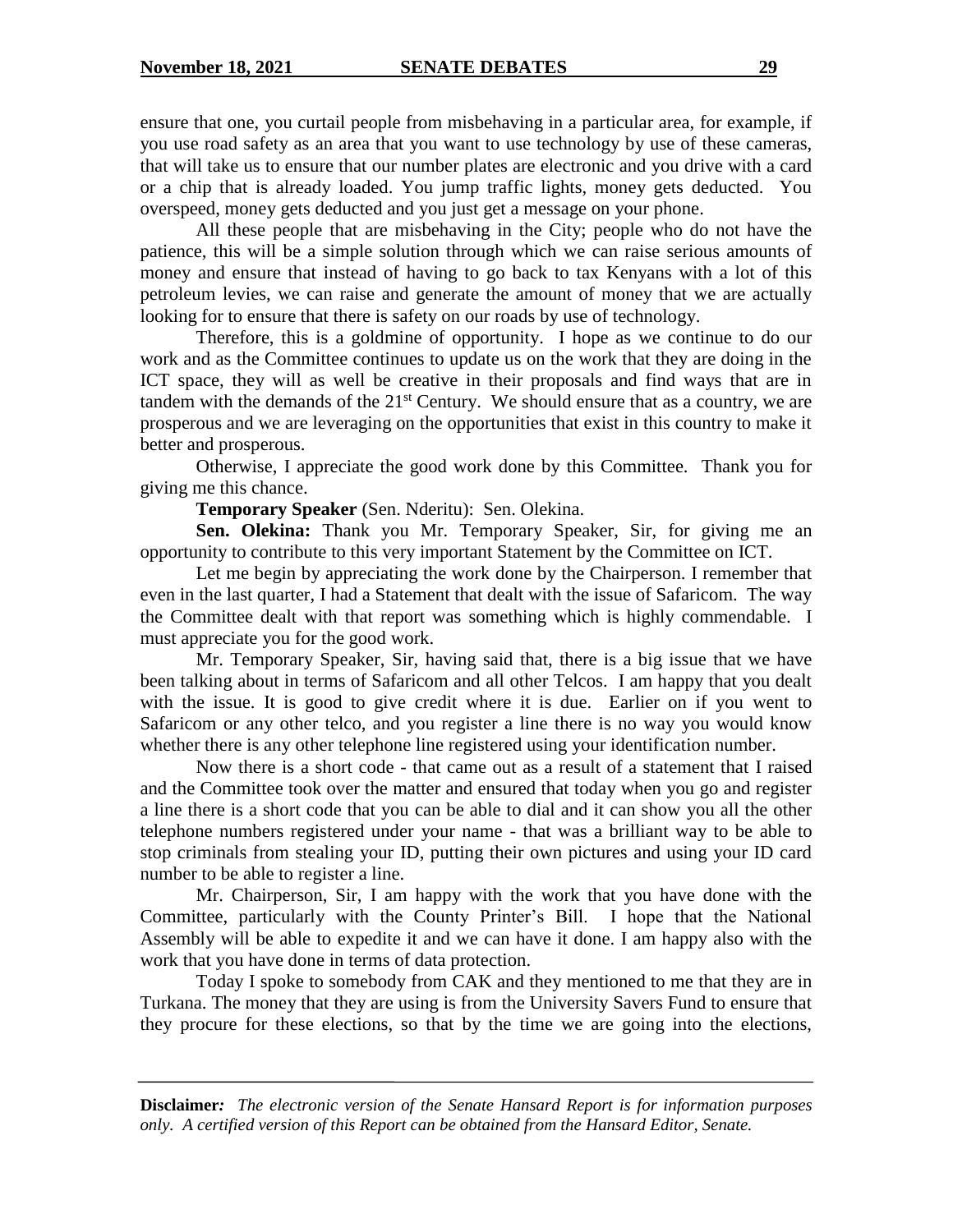results will be streaming. In the last elections we had a challenge where there were so many problems when it came to the issue of connectivity.

Mr. Temporary Speaker, Sir, we have one big problem which I will be very happy if it can be dealt with and it has to do with the issue of debt. Today I read in the newspapers - it worries me - that Safaricom is now trading in the line as Kenya Airways (KQ). Over the last few months, they have accumulated debt which is about 5 times the debt that they had. A few years ago, the debt that Safaricom owed was only Kshs.14.7 billion. Today, we are talking about Kshs.76.9 billion. That is a lot of money. That debt has come as a result of their investment in Ethiopia but we have to be very careful because if Safaricom is now trading in the same line as KQ, Kenya Power and KenGen, we have to worry about the monopoly.

Mr. Temporary Speaker, Sir, this is a country where today even Posta services go down for a day, the whole country collapses. The economy collapses. Therefore, we have to be very careful. I think the Committee on ICT needs to be able to follow it closely to ensure that we are not put in a situation where we depend so much on one company, such that because of its debt, and because of uncertain times during this pandemic, we do not know what is going to happen tomorrow.

With this Covid Pandemic the economy could be crushed. When we travelled to the US a few months ago, the supply chain had already been interrupted such that if you went to buy a shirt in a store, you could not be able to find it. We have to be extremely careful. I hope the Committee in the ICT will be able to monitor closely. Safaricom is one of the companies that Kenyans have invested heavily in. Kenyans believe in that company. For now, it is the biggest bank in this country. Some of us believe that we should be able to separate the two.

Mr. Temporary Speaker, Sir, *Mpesa* should become a complete bank and Safaricom a telco so that in the event that telco services collapse at least our economy will still continue. Sometimes you want to transact and you are told we are doing service maintenance on the Safaricom line. It worries you. That will be something that I will encourage the Committee to take up *suo moto.* A statement does not have to be raised before this House. You can be able to follow up because it will be able to help us.

Finally, on this issue of media houses and in terms of what is owed to musicians. I heard my colleague Sen. Sakaja making very passionate submissions. I will be very careful because when you now venture into a business arrangement with most of the radio and television stations, they do not necessarily make a lot of money. There are other agreements which are made between the media houses and the musicians so that they can be promoted. We need to be very careful not to use the power of licensing to deny Kenyans an opportunity to earn a living.

You cannot come up and say that before a license is renewed, you have to check whether they have paid musicians. We know very well that the Music Copyright Society of Kenya was a cartel organization. Nobody was benefitting from it.

We have to be very careful and ensure that we liberalize these service completely. This is so that other people who come up with music can decide to form their own cooperative or sign their own agreements with any Savings and Credit Cooperative Organization (SACCO) to develop Skiza tunes.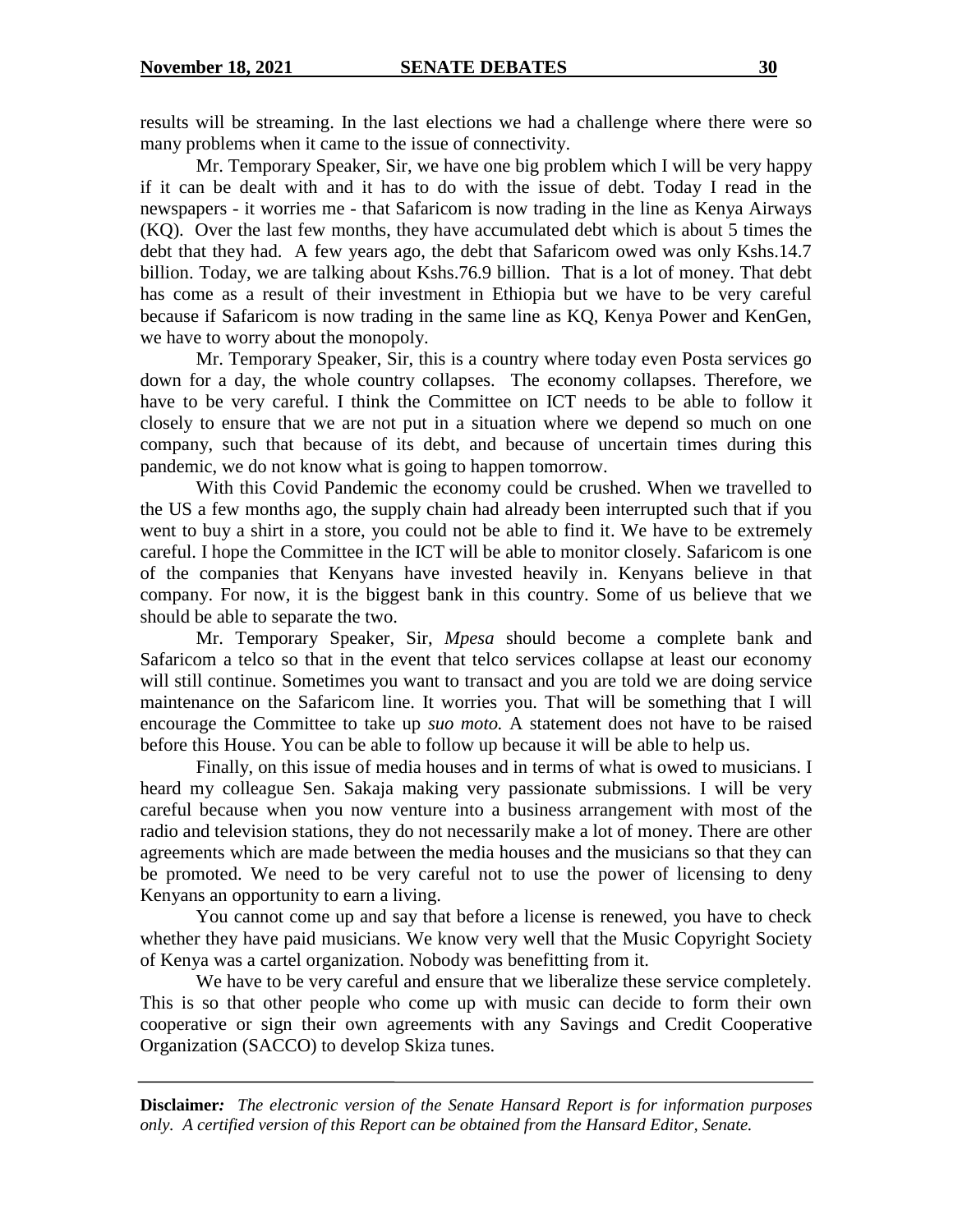In fact, others are developing that already. There can be a Kalenjin or Kamba tunes or any other tunes so long as we do not monopolize it. The moment we do so, we use so much power to stop businesses from growing, we will be venturing into unknown territories. There is no way you can say as a prerequisite unless---

**The Temporary Speaker** (Sen. Kinyua): What is it, Sen. Sakaja?

**Sen. Sakaja:** On a point of order, Mr. Temporary Speaker, Sir. I am shocked. Is it in order for my good friend Sen. Olekina to almost discourage media houses from sorting out their obligations to our young musicians and artists? It is important to read reports because when they appeared before the Committee, they accepted that they owe our musicians - including from your county – money.

There is what we call the Blank Media Levy and what they pay to the Collective Management Organizations (CMOs). I am not only talking about Skiza which is from Safaricom Limited. I am talking about content. When your music is played on a radio station, there is an amount that comes to you. When your content is played on a TV station as a movie or series for example, Papa Shirandula*,* there is what is supposed to be paid.

The media owners, including one who is sitting very close to me, admitted that they owe this amount of money; there had challenges during COVID 19 times but they committed to pay them. Let us not make it look like they have an excuse not to pay.

Our young people are suffering. I am in many groups of creative economy where young people express their challenges. I have been a musician, I know that when a musician is selling his work, it is as if you are cutting off your hand. Things are bad. They cannot pay rent, school fees or hospital bills.

We cannot come here and say that it is okay for our musicians and actors not to be paid while all these media houses are paying foreigners. They are paying Universal Records, Bollywood, Nollywood, Hollywood and South America. That is why our children wake up and think that there is no talent in Kenya so we have to watch South American soap operas.

It is not in order to encourage media houses not to pay. They must pay. They have said they are willing to. Let us not make it look like there is a window. That is very dangerous.

**The Temporary Speaker** (Sen. Kinyua): Proceed, Sen. Wambua.

**Sen. Wambua:** Mr. Temporary Speaker Sir, I am one on the same line with Sen. Sakaja. It is not that they are unwilling to pay. It is always a cost in the budget. It is easy not to pay a Kenyan musician and get away with it but you can never get away with using content from outside the country. I speak from experience having worked for a media house and made those decisions.

I thank you.

**The Temporary Speaker** (Sen. Olekina): Maybe Sen. Olekina will tell you more than what you think.

**Sen. Olekina:** Mr. Temporary Speaker Sir, I do not think there is anything out of order there. Those were points of debate and everyone in this House is entitled to using their minds.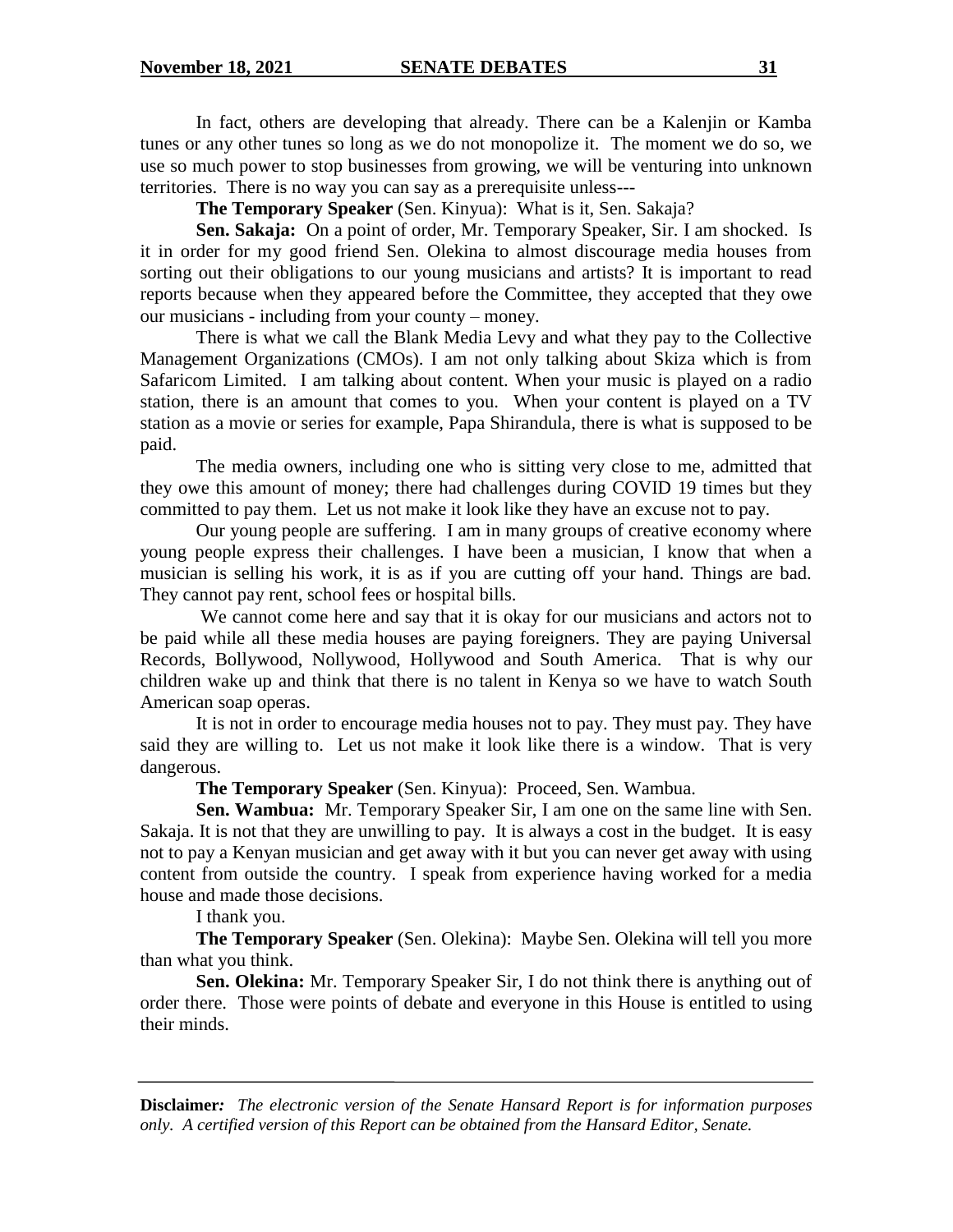Sen. Sakaja, if you listened carefully to what I said, we should not have it as a prerequisite. We cannot say that we will not renew your license because you have not paid those media houses. That means any business now going into work if it owes Nairobi City County will not be given a license to operate. You will be killing the economy.

I am not trying to suggest that we destroy the careers of our young people. No. Let us encourage them but we have to be pragmatic. What I am saying is very simple. There are different types of arrangements that can be made by media houses. I know Sen. Sakaja could be preaching to the gallery; trying to make your statement known to the youth of this country but let us be factual.

### *(Loud consultations)*

#### *(Sen. Murkomen spoke off record)*

Can I finish? Can they quote the---

**The Temporary Speaker** (Sen. Kinyua): What is it Sen. Murkomen?

**Sen. Murkomen:** On a point of order, Mr. Temporary Speaker, Sir. Sen. Sakaja who is a musician and an artist by his own right - has raised a very important issue with regard to protection of our local content producers and copy right owners. Instead of Sen. Olekina accepting that man is to err or perhaps he is not an expert in that area, he is trying to impute improper motive on a Senator by saying he is playing to the gallery.

By the way, there is nobody in the Gallery. If figuratively he meant the people of Kenya who are watching us; yes, we are here for that. That is why this is a House of record where we have the HANSARD. All of us then are playing to the gallery including himself if that is supposed to be the definition. However, you cannot impute improper motive on a colleague.

The information that has been given by Sen. Sakaja only serves to improve what my colleague was trying to say. As a matter of fact, I know Mr. S.K Macharia of Citizen TV because I am in the know. I have been working on a mechanism for protecting content producers and ensuring they become like Sony and these other global record labels. It is not in order for our colleague to impute improper motive on Sen. Sakaja.

**The Temporary Speaker** (Sen. Kinyua): Proceed, Sen. Wetangula.

**Sen. Wetangula:** On a point of order, Mr. Temporary Speaker, Sir. We cannot let the distinguished Senator for Narok County get away with what he has said. Standing Order 96 is very clear. It says-

 '(3) It shall be out of order to use offensive or insulting language whether in respect of Senators or other persons.

Further

(4) No Senator shall impute motive to any other Senator or to a Member of the National Assembly except upon a specific Substantive Motion---.'

There is no single Senator here who speaks to the gallery. We speak to the HANSARD. Whatever we say here is on permanent record. You can go to the library now and read the speeches of the late hon. Tom Mboya, the late former President Mzee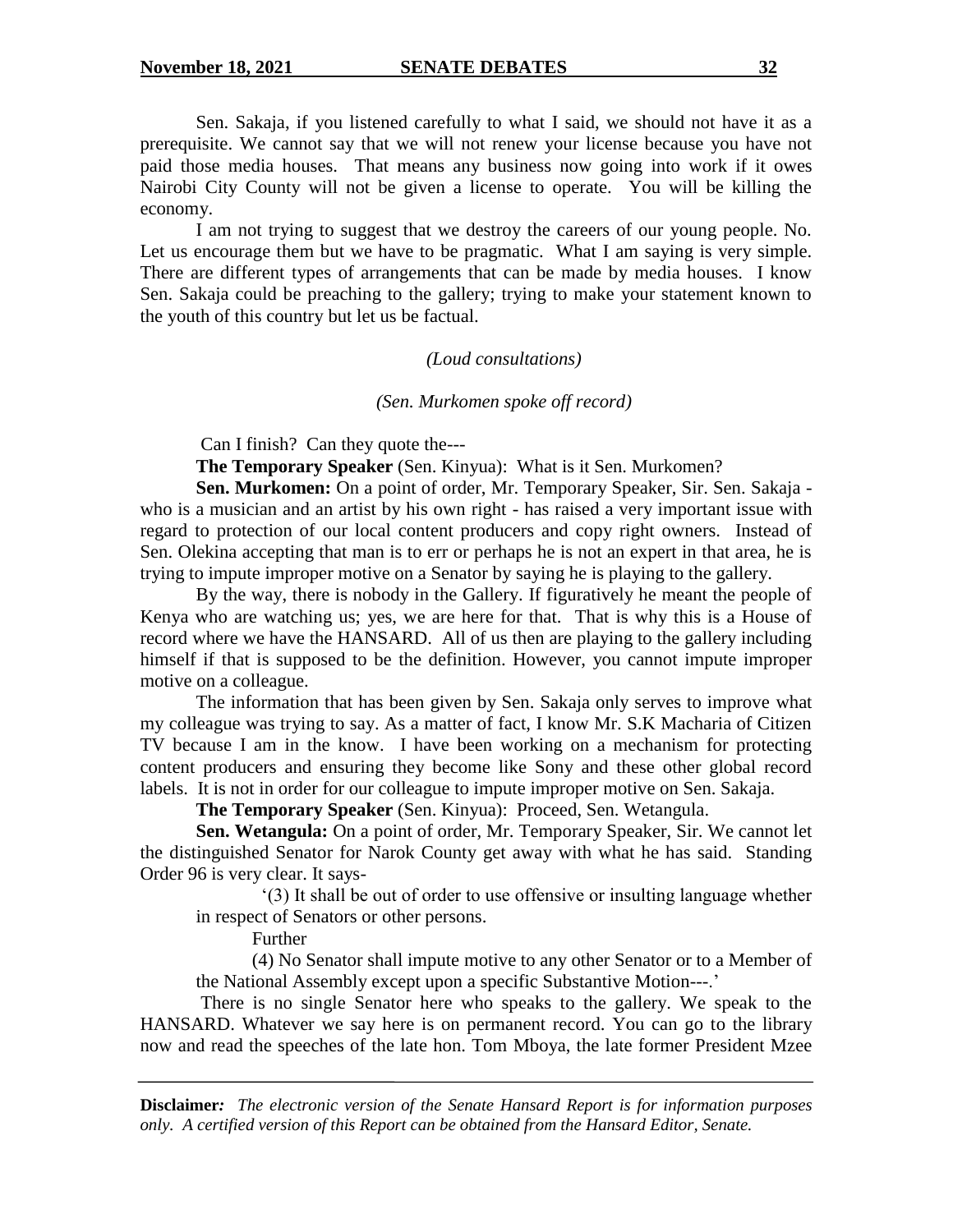Moi, former President Mwai Kibaki and all those pioneers. There is none that was addressing the gallery but the nation and the people of Kenya. My very good friend and champion of Maasai Culture, has to withdraw and apologize.

**The Temporary Speaker** (Sen. Kinyua): Sen. Olekina, Standing Orders 96 (4) is very clear. You have to withdraw and apologize.

**Sen. Olekina:** Mr. Temporary Speaker Sir, first, let me state it very clearly that I have a lot of respect for Sen. Sakaja. At no point did I impute improper motive. If my good friend believes ---.

**The Temporary Speaker** (Sen. Kinyua): Sen Olekina, withdraw and apologies.

**Sen. Olekina:** I withdraw and apologize and we move on. My point is very clear. We should not pass laws that are punitive to the economy. What is out of order in that?

**The Temporary Speaker** (Sen. Kinyua): What is it, Sen. Sakaja?

**Sen. Sakaja:** Mr. Temporary Speaker Sir. The matter of imputing improper motive is not a matter of conjecture. It is in the Standing Orders. You cannot say that a Senator or a colleague is trying to play to the gallery. We are speaking about the law. Section 46(a) of the Copyright Act sets tariffs that must be met by all broadcasters and if they do not, they forfeit the license.

It is not something we have come up with in the Committee of Labour and Social Welfare. Let us be guided by the laws that exist. The Copyright Right Act Section 46(a). Sen Olekina, please get acquainted with it. If you in a matter where you are not clear about what is going on, you do not have to go that direction.

He must withdraw unconditionally. He should not say "if" yet you have already given the direction that he needs to withdraw. He should not say "if I said" yet, it is clear he said.

**Sen. Olekina:** I was very clear that I withdrew and apologized and I moved on. The issue is very clear. I want to---

**The Temporary Speaker** (Sen. Kinyua): Kindly summarize.

**Sen. Olekina:** Mr. Temporary Speaker Sir, my time has been eaten up. Can I just finish my line of thought?

**The Temporary Speaker** (Sen. Kinyua): Kindly summarize.

Sen. Olekina: My point was very clear. The Committee needs to be very innovative in trying to advise the media houses and Telecommunications Companies (TELCOs) on how they can create business opportunities for the youth.

For instance, I want to encourage the Committee on ICT to propose or amend the laws so that individual TV station and radio stations can sign a contract with particular musicians. This is in order to avoid a situation where the money is sent to a cartel and those musicians who were supposed to be benefit do not. There was a big problem when a big cartel was running the cooperate society whose name I cannot remember.

(*Sen. Wetangula Spoke off record)*

It is the Kenya Music Cooperate Society. Thank you very much Sen. Wetangula for reminding me that. The idea here is to be creative and come up with legislation, proposals or even motions that can encourage our artists to be creative. When you are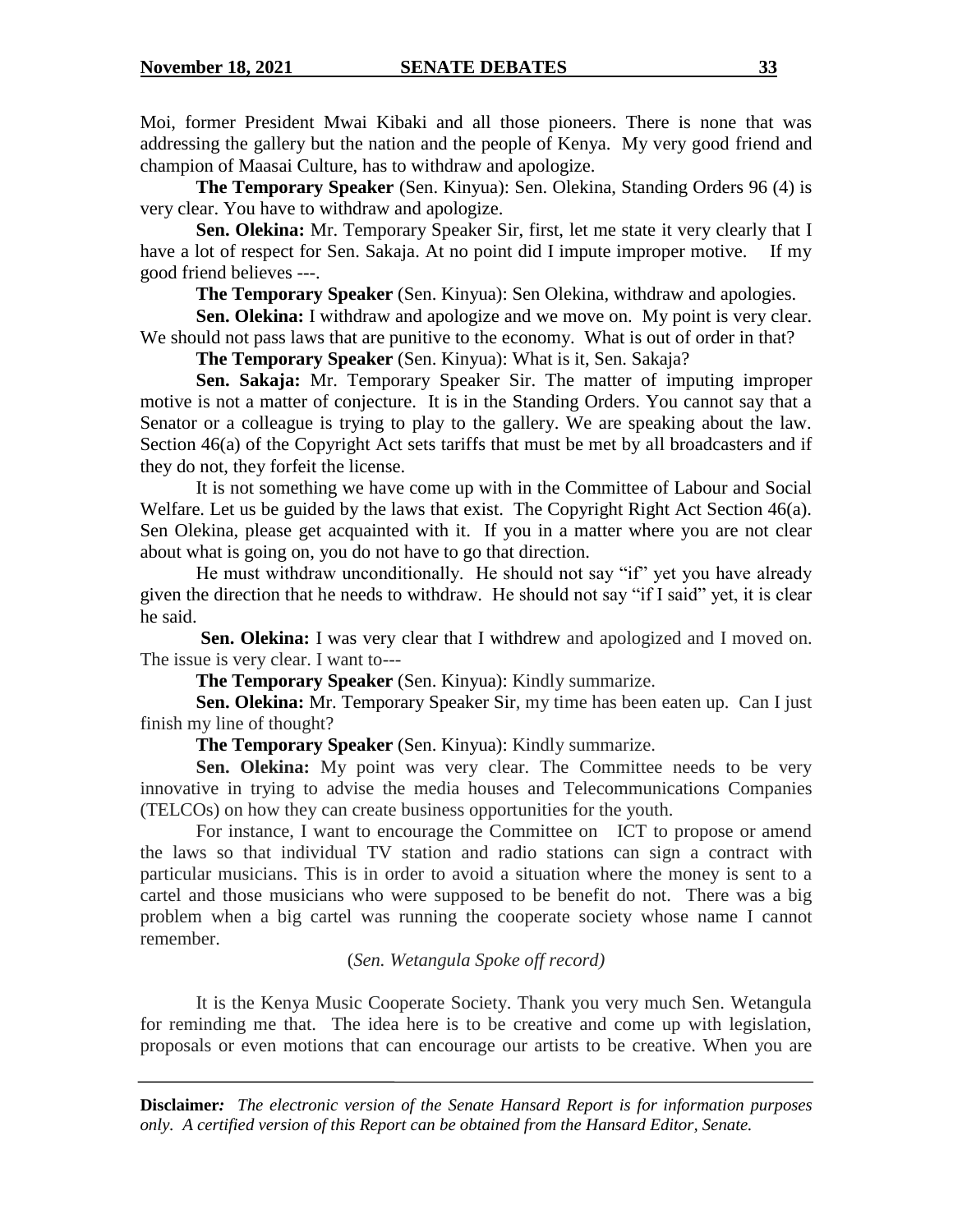creating your music, you have a ready market that you can be able to sell your services to.

Mr. Temporary Speaker Sir, to finalize, the Committee should now pay close attention to these TELCOs so that we do not find ourselves in a situation where we have invested so much in them and then tomorrow they go belly-up, crippling the economy to a point where so many people will suffer.

I am very happy with the work that the Committee is doing. I brought up a Statement; they moved expeditiously, called the CAK and all the TELCOs to appear and finally we got solutions. I congratulate the Committee and encourage them to continue. At the same time, let us not encourage legislations which will cripple businesses but rather those that will support this economy to grow.

I thank you.

**The Temporary Speaker** (Sen. Kinyua): Thank you. Let us have a Statement from Sen. Moi on behalf of the Senate Majority Leader.

# BUSINESS FOR THE WEEK COMMENCING TUESDAY,  $30^{\text{TH}}$  NOVEMBER, 2021

**Sen. Moi:** Mr. Temporary Speaker, Sir. As honorable Senators recall, on Wednesday 10<sup>th</sup> November 2021, the Senate resolved to alter the calendar of Part Six of the Fifth Session to proceed on a one-week recess in order to allow the it to participate in the Seventh Annual Devolution Conference. The Conference is scheduled to take place in Wote, Makueni County from  $23<sup>rd</sup>$  November to  $26<sup>th</sup>$  November 2021. As such, no business has been scheduled for next week.

Allow me to take this opportunity to encourage all honorable Senators to attend and participate in this important event in our Devolution calendar.

Upon resumption of Sittings on Tuesday  $30<sup>th</sup>$  November 2021, the Senate Business Committee will meet to consider and approve the business of the day. This will also include business that will not be concluded from todays' Order Paper.

On Wednesday 1<sup>st</sup> December 2021 the Senate will continue with business, that will not have been concluded on Tuesday  $30<sup>th</sup>$  November 2021 and any other business scheduled by the Senate Business Committee.

On Thursday 2nd December 2021 the Senate will continue with business that will not have been concluded on Wednesday 1<sup>st</sup> December 2021 and any other business that will be scheduled by the Senate Business Committee including an Adjournment Motion at the end of the Fifth Session pursuant to the Senate calendar thereafter. Thereafter, the Senate will adjourn until Tuesday,  $8<sup>th</sup>$  February, 2021.

Mr. Temporary Speaker, Sir, with respect to the status of legislative business before the Senate, there are 10 Bills at the Committee of the Whole Stage, 23 Bills at the Second Reading Stage, four of which are pending Division. The four are indicated in today's Order Paper as Order Nos. 8, 9, 10 and 11 respectively.

Additionally, there are 24 Bills undergoing the concurrence process pursuant to Articles 110(3) of the Constitution. They will be introduced in the Senate upon completion of this process. Other business before the Senate includes 14 Motions, 51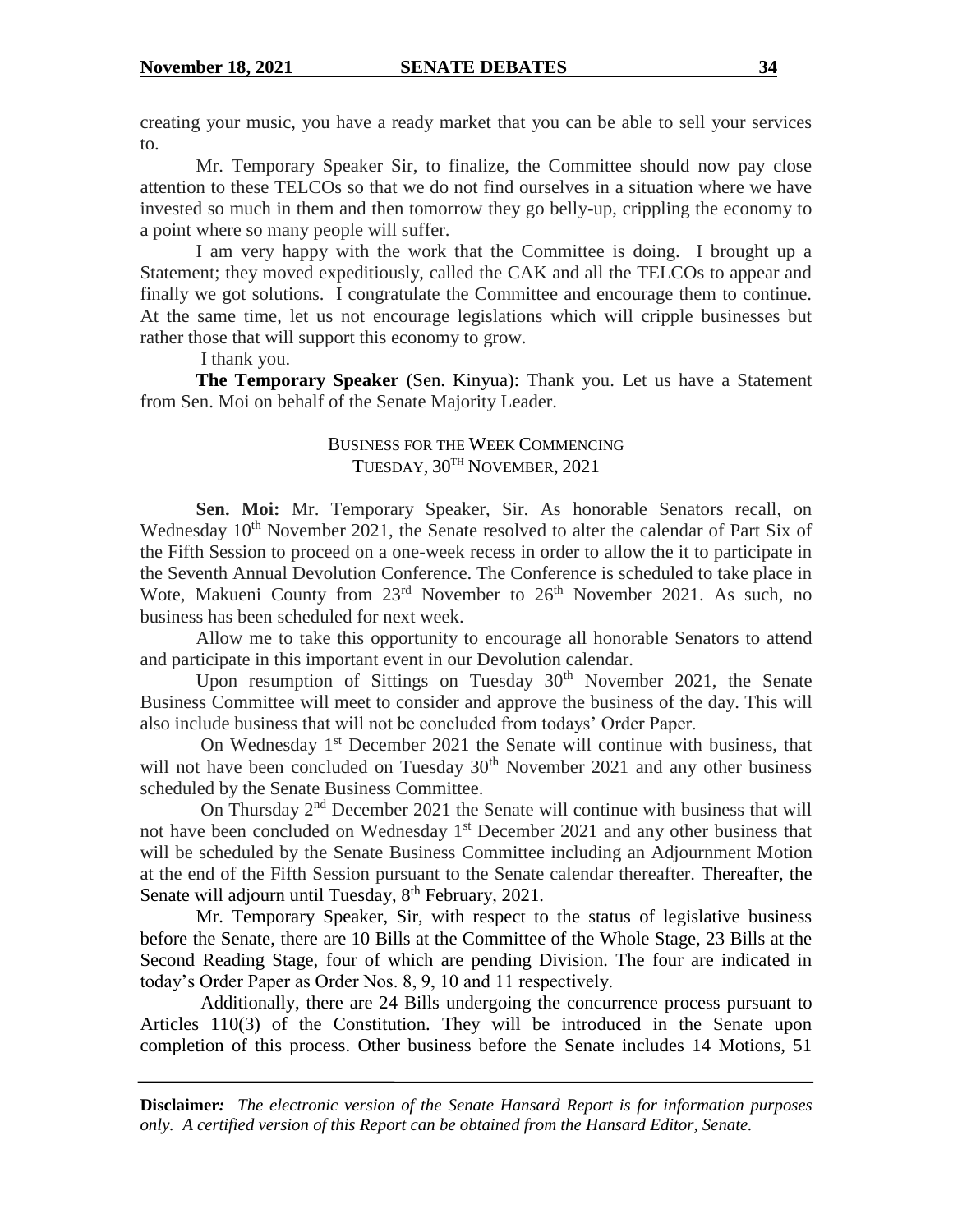petitions referred to respective standing committees as well as Statements pursuant to Standing Orders Nos. 47 and 48.

I wish to remind hon. Senators that we have only three sitting days left to the end of the Fourth Session. As such, I urge all hon. Senators to avail themselves this afternoon for the Divisions on the four Bills scheduled in the Order Paper. This will allow for a smooth transmission to the next stage.

Mr. Temporary Speaker, Sir, I also encourage Senators with business listed on the Order Paper to be in the Chamber to prosecute the same. This includes committee chairpersons and Senators proposing amendments to Bills listed for the Committee of the Whole.

Thank you and I, hereby, lay the Statement on the Table of the Senate.

*(Sen. Moi laid the document on the Table)*

### *(Laughter)*

**The Temporary Speaker** (Sen. Kinyua): Thank you, Sen. Moi. The next is the Statement by Sen. Sakaja.

### OPERATIONS OF THE ISO DEPARTMENT OF KRA

**Sen. Sakaja:** Yes. *Wacha niongee Kizungu cha Bushiangala*.

### *(Laughter)*

Thank you for your indulgence, Mr. Temporary Speaker, Sir. I rise pursuant to Standing Order No.47(1) to make a Statement on an issue of general topical concern regarding the operations of the Intelligence and Strategic Operations (ISO) Department of the Kenya Revenue Authority (KRA).

The KRA leverages on the immense potential of intelligence gathering and analysis, among other strategies, to combat tax evasion and other tax related crimes. The intelligence management function of ISO has been key in the collection of information relating to tax evasion, cybercrime and corruption. This has continued to enhance the institution's capacity to penetrate and quash tax evasion cartels.

However, the Department is now engulfed in allegations of poor policies and practices that inhibit legal transactions. For instance, in its intelligence gathering role, there have been very many cases of prolonged holding of consignments on allegations of tax evasion, an exercise which has affected business operations and trade for many traders in this country and more so, in Nairobi City County.

Mr. Temporary Speaker, Sir, one of the roles of the Department is intelligence reporting. There have been allegations of the ISO Department overstepping its mandate and withholding relevant information from other departments, thereby, inhibiting the overall functions of the KRA. Effective linkages are necessary between the ISO and other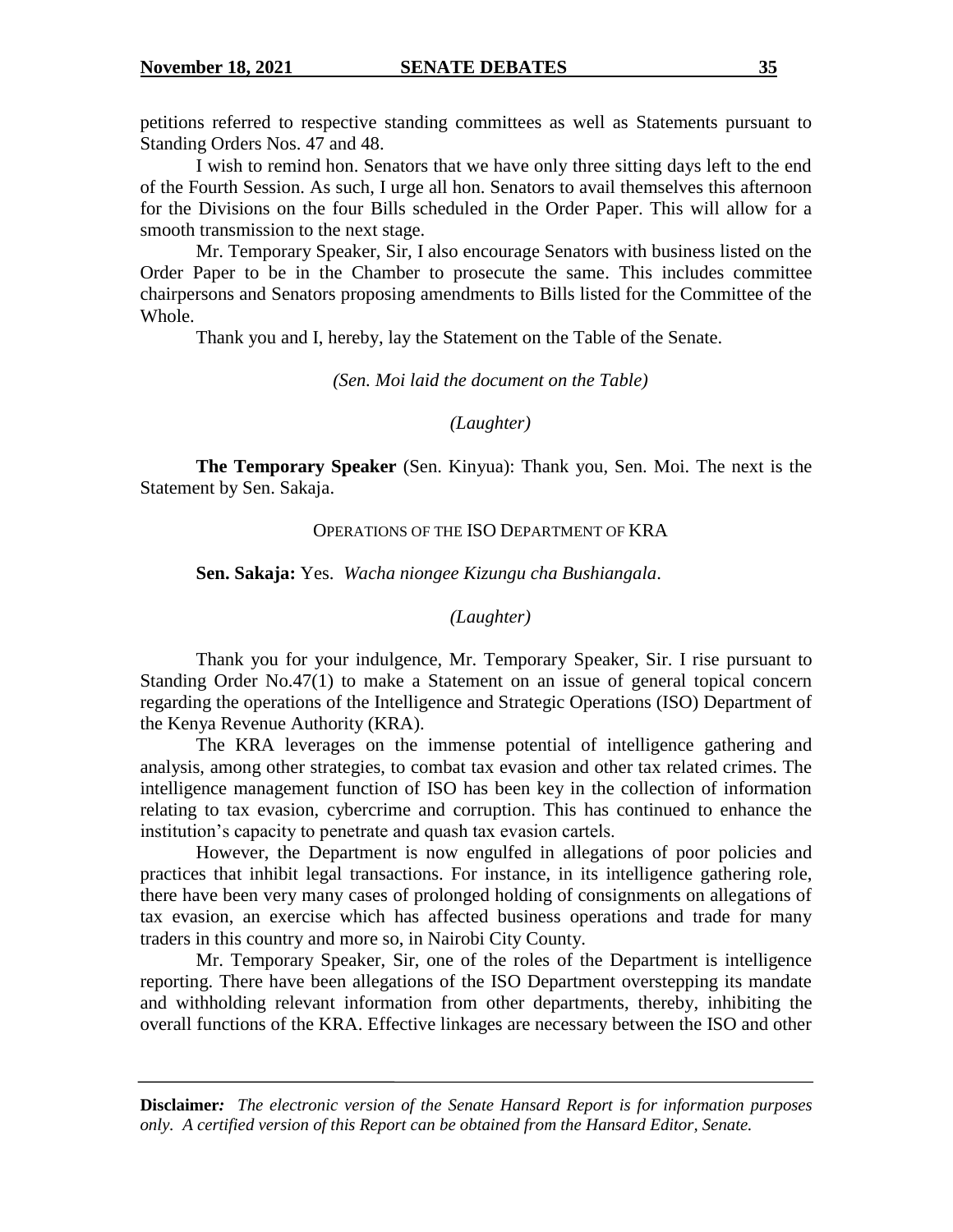departments and stakeholders to enhance the fight against tax evasion and other related crimes.

The Commissioner-General of the KRA was in charge of that Department before and it was working very smoothly. I do not know what has happened. I appeal to him to ensure that the ISO works within its mandate and ensures effective linkages between departments geared towards increased revenue collection.

Many traders, importers and business people – whether in footwear, clothing, textile, *et cetera* – are affected and demurrage costs are crazy now because things are held at the customs.

Pursuant to Standing Order No.47(3), I kindly urge that you refer this matter to the Standing Committee on Finance and Budget to intervene and ensure that there is strategic collaboration within the KRA, with the aim of enhancing legitimate commercial enterprises while at the same time improve on revenue collection.

In a nutshell, when consignments come and go through different checks, one department has now become notorious of slowing down the process. Earlier today, I spoke to some of my traders from Kamukunji and they told me that there are 40 containers which are being held. The containers are carrying goods such as *vitenge and* footwear. They are just held for no apparent reason and no other department can touch them.

Mr. Temporary Speaker, Sir, when the Commissioner-General was in this Department, it was working smoothly. May I ask that you assign this to the Committee on Finance and Budget because I cannot call them to the Committee on Labour and Social Welfare, to see how we can unblock this. The KRA is supposed to facilitate and not impede or slow down business by Kenyans because they are paying taxes and are willing to.

As I conclude, I thank the KRA and President Uhuru Kenyatta. I brought a Statement here about double taxation of footwear by importers paying about USD1 per pair and I sent the same message to the President. He immediately responded and sent me to the KRA and the National Treasury and we sorted that out.

However, Mr. Temporary Speaker, Sir, it seems they are now using another route to again try and stifle that business. I do not know if somebody is acting in the interest of a certain group of Kenyans. They are stifling this and many other areas where our people, including yours, are being affected.

**The Temporary Speaker** (Sen. Kinyua): Through my discretion on Standing Order No.47(3), I commit that Statement to the Committee on Finance and Budget.

**Sen. Olekina**: Mr. Temporary Speaker, Sir, may I comment on that Statement?

**The Temporary Speaker** (Sen. Kinyua): You can comment on it but be precise.

**Sen. Olekina**: Thank you, Mr. Temporary Speaker, Sir. Once again, I think it is important to give credit where it is due. The Statement by Sen. Sakaja is very timely.

I just want to encourage the KRA to consider themselves 50 per cent owners of any business in the country. The success of a business is the success of revenue collection in this country. Delaying containers because of intelligence gathering can affect your ability to collect revenue.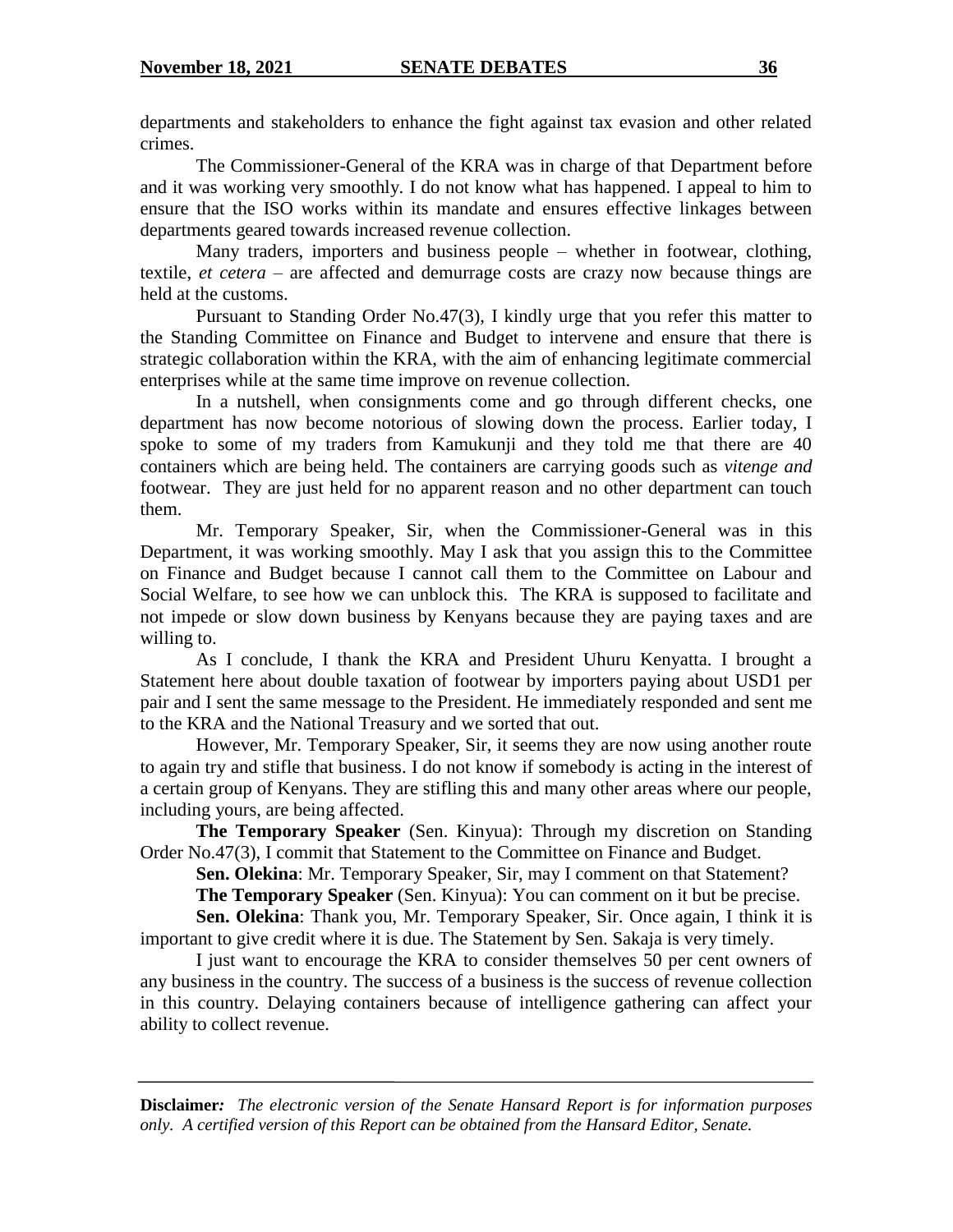So often, we read in the newspapers that the KRA has lost about Kshs7.6 billion in accounts which are held offshore. Sometimes you will hear that they have not hit their target. The best way to ensure that they reach their target every quarter is to start treating every business in this country as partners. Nothing stops you from allowing traders to bring in commodities so that you can actually follow and collect revenue.

These are some of the new ideas that we can borrow from the West. In the United States of America (USA), if you have a problem with the Internal Revenue Service (IRS), you have to go and negotiate. Once you negotiate, they treat you with cordial respect because you are the one fueling their operations.

Mr. Temporary Speaker, Sir, I think the moment we start looking at businesses as entities that drive this economy, that is when we will start thriving.

Now that you have committed that Statement, I hope that the KRA will start engaging citizens, businessmen and Senators who bring Statements on how they can continue increasing revenue collection in this country.

**The Temporary Speaker** (Sen. Kinyua): The next Statement is by Sen. Ngugi who is online. Proceed, Senator.

# FREQUENT FIRE INCIDENCES AT GIKOMBA MARKET

**Sen. Ngugi:** Mr. Temporary Speaker, Sir, I rise pursuant to Standing Order No.48(1), to seek a Statement from the Standing Committee on National Security, Defence and Foreign Relations, regarding the frequent fire incidences at Gikomba Market. The fires have an adverse effect to micro-businesses, many of which are run by the youth of this country who I represent.

In the Statement, the Committee should-

(1) Explain the reasons behind the recurring fire incidences at Gikomba Market and their effect on traders who continue to count losses every time a fire razes down their businesses.

(2) State the actions, if any, being taken by the national and county governments to contain the incidences, including construction of a fire station at the market to ensure speedy response in the event of a fire.

(3) Explain the status of installation of CCTV cameras to compliment other security measures as directed by the Principal Secretary (PS) for the Ministry of Interior and Coordination of National Government on  $8<sup>th</sup>$  August, 2021.

As I conclude, Mr. Temporary Speaker, Sir, yesterday I was unable to log in, when Sen. Sakaja said that I am not part of his delegation and he had even sought a similar Statement. I do not represent the youth of a particular geographical area but the youth of this country.

**The Temporary Speaker** (Sen. Kinyua): Sen. Sakaja, proceed.

**Sen. Sakaja**: Mr. Temporary Speaker, Sir, I thank Sen. Ngugi for bringing this Statement. As I said yesterday, the main issue is that the same Statement has been brought here before and the same committee from which we require answers has not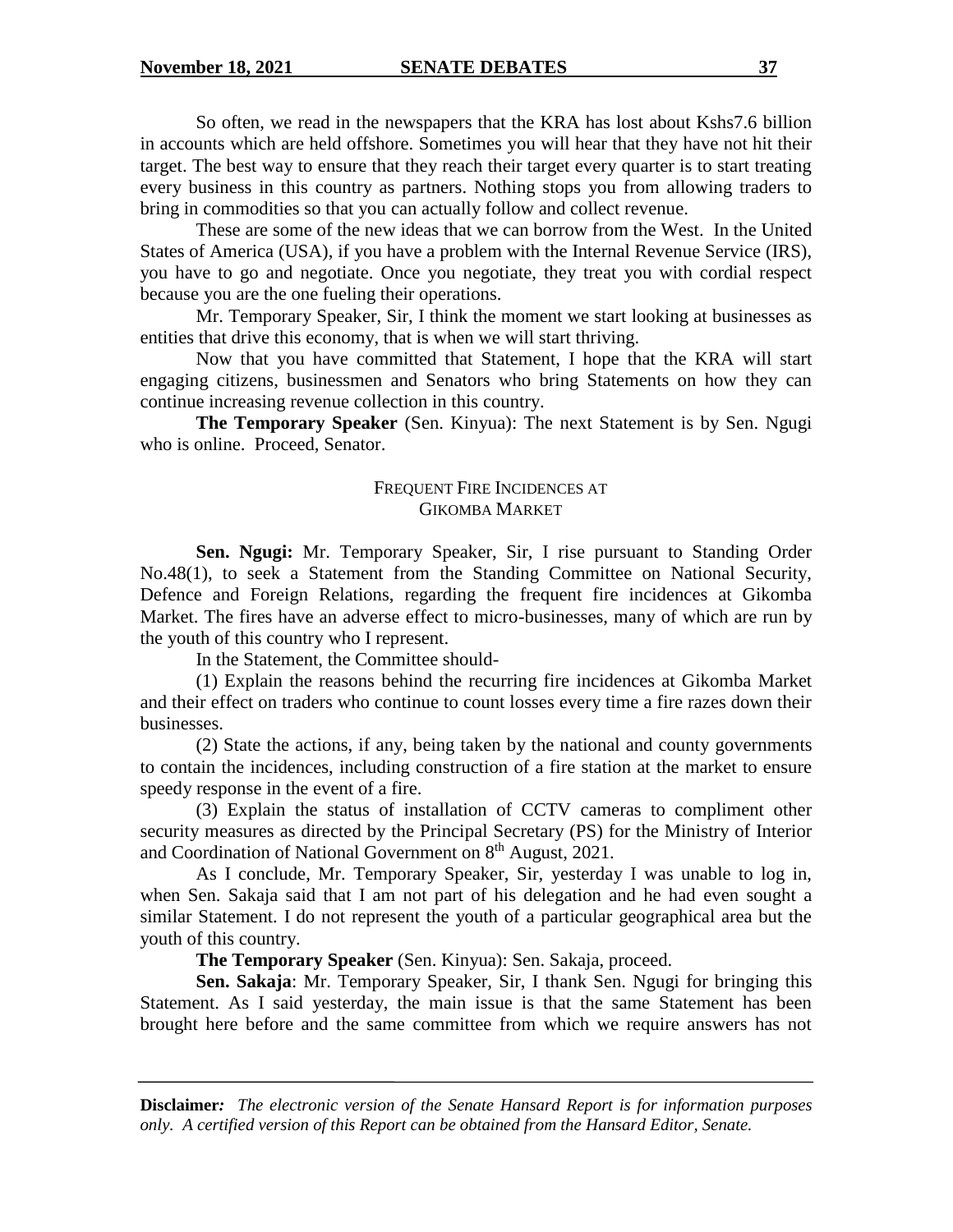responded. We need those answers because the fires have been there incessantly for many years.

Yesterday, I alluded to the fact that the National Land Commission (NLC) should be involved. In fact, probably you should direct that this be done concurrently with the Committee on Land, Environment and Natural Resources and not just the Committee on National Security, Defence and Foreign Relations.

I am saying this because this matter is about the title deed of Gikomba Market. There are businessmen who purport to hold titles to Gikomba Market, which is around 12 acres. The strategy has been to burn a section and move traders and keep doing so.

Mr. Temporary Speaker, Sir, we need a clear pronouncement by the Ministry, which is the custodian of titles, on the entire acreage under which Gikomba Market which is the biggest in East and Central Africa is. We need to know whether that is public land. That is the first pronouncement we need.

Secondly, this matter also touches on security and that is why we came together with Sen. Mutula Kilonzo Jnr. The National Disaster Management Authority Bill has gone to the National Assembly. Some of those fires can be prevented by proper disaster management planning. We must have one fire station there.

We saw the Nairobi Metropolitan Services (NMS) Director, Maj. Gen. Badi, together with the Member of Parliament (MP) for Westlands, going to sanitise corruption in Westlands. They received a donation of land for a fire station from someone who has grabbed the same land from Nairobi City County.

# *(Laughter)*

How do you sanitise that corruption?

We all know where Diamond Plaza. It is at some place to Gigiri. Those are fire stations already. Someone grabbed two acres and then donated half an acre to Nairobi City County.

Mr. Temporary Speaker, Sir, there must be a provision. There were code bikes that were introduced by the former Governor, Hon. (Dr.) Kidero, in Nairobi City County. Those code bikes could go through the thin and proper alleys of Gikomba Market.

Thirdly, illegal power connections have been the third cause of Gikomba Market fires. We want the Kenya Power, in their social connection policy, to tell us how they can step down the cost. That is why we have fires in Mathare Constituency and many other areas like Mukuru every two weeks.

Finally, of course, this is extremely sensitive and I always fear getting too much into this because they are my people. It is about the Insurance Regulatory Authority (IRA). Some of these fires have been caused by a few unscrupulous traders. When their insurance runs out and their stock is finished, they cause the fires so as to get compensated.

It is just a small group that do that and cost others and they are known by other traders. I urge that this be expedited.

It is very embarrassing. I even said I am not going back, because after every two months, you go and tell them that that should be the last one. I look for *mabati* and other donations but I go back again after two months. You even look stupid to the people.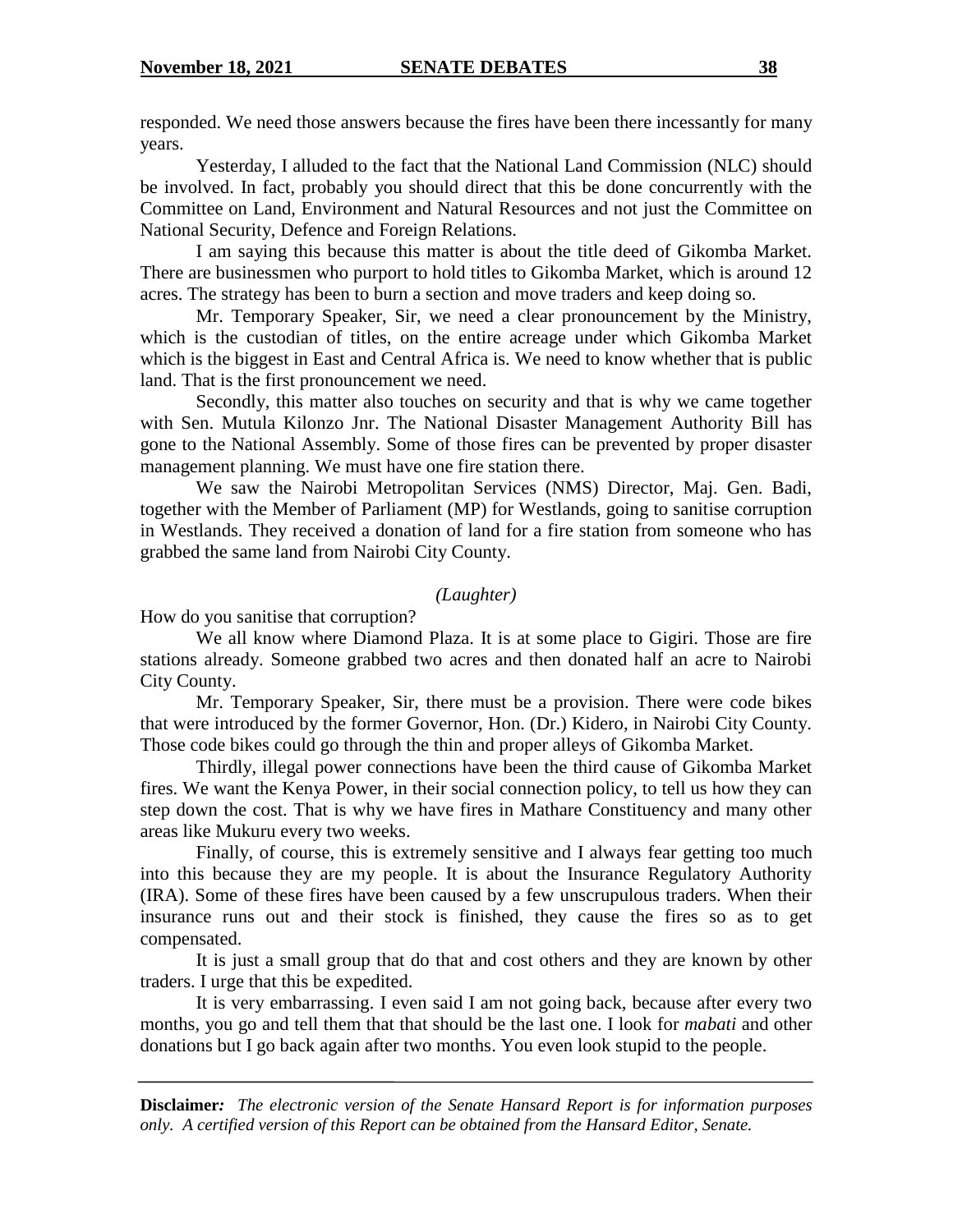Mr. Temporary Speaker, Sir, you need to insist that the Committee on National Security, Defence and Foreign Relations and Committee on Land, Environment and Natural Resources should bring us the responses within a specific time. I know we are about to go for recess but it will be bad if we come back to the Senate after another two fires have happened in Gikomba Market and many other areas.

Mr. Speaker, Sir, I thank Sen. Ngugi. We recognise that he represents the youth all over the country. I represented the youth all over the country in the previous Parliament.

The issue was how we schedule Statements that have already been asked for but not answered and then we ask for the same Statements. That is not his because he has just joined. Our secretariat should understand how that is done.

I thank you.

**Sen. Wetangula:** Mr. Temporary Speaker, Sir, first and foremost, it is wrong and incorrect to say that the MP for Westlands and Maj. Gen. Badi are sanitizing corruption. I stand to defend the MP for Westlands who is my younger brother, that I have never seen him in his conduct engage in any underhand practices and he has been---

**Sen. Sakaja:** On a point of order, Mr. Temporary Speaker, Sir. While I understand why my distinguished uncle must defend his distinguished brother, I did not insinuate anything to do with the character of the individual. He possibly did not know. It was a function about a fire station but the activity they engaged in amounted to sanitizing corruption.

It is public knowledge that you cannot have land of more than two acres that has been grabbed. We have deed plans showing that that land was supposed to be a fire station but an individual said that they are donating a quarter of an acre to Nairobi City County Government to build a fire station because it has been acquired. That act itself is corruption. The individuals might have been duped or misled.

In fact, I am even chatting with the Member of County Assembly (MCA) of the area. There is Highridge Clinic on the 3rd Avenue in Parklands and the same thing has happened. It is the sanitization of corruption that I have a problem with and not the character.

I know Maj. Gen. Badi and Hon. Wanyonyi are honest but they engaged in an activity that sanitizes corruption. The NMS and that businessman must explain how they acquired that property which originally belonged to the people of Nairobi City County. I have no issues with the individual, but the activity that sanitizes corruption.

**Sen. Wetangula:** Secondly, Mr. Temporary Speaker, Sir, the fires of Gikomba Market have become too frequent for any reasonable person to imagine that they are accidents. If they are acts of arson by whichever individuals for whatever motives, the Government has to bring this to an end.

Many traders in Gikomba are burdened with loans. They travel through very hard conditions to China, Thailand and everywhere to bring wares for selling but wake up in the morning and see all their wares up in smoke. Some do not even have insurance to fall back to.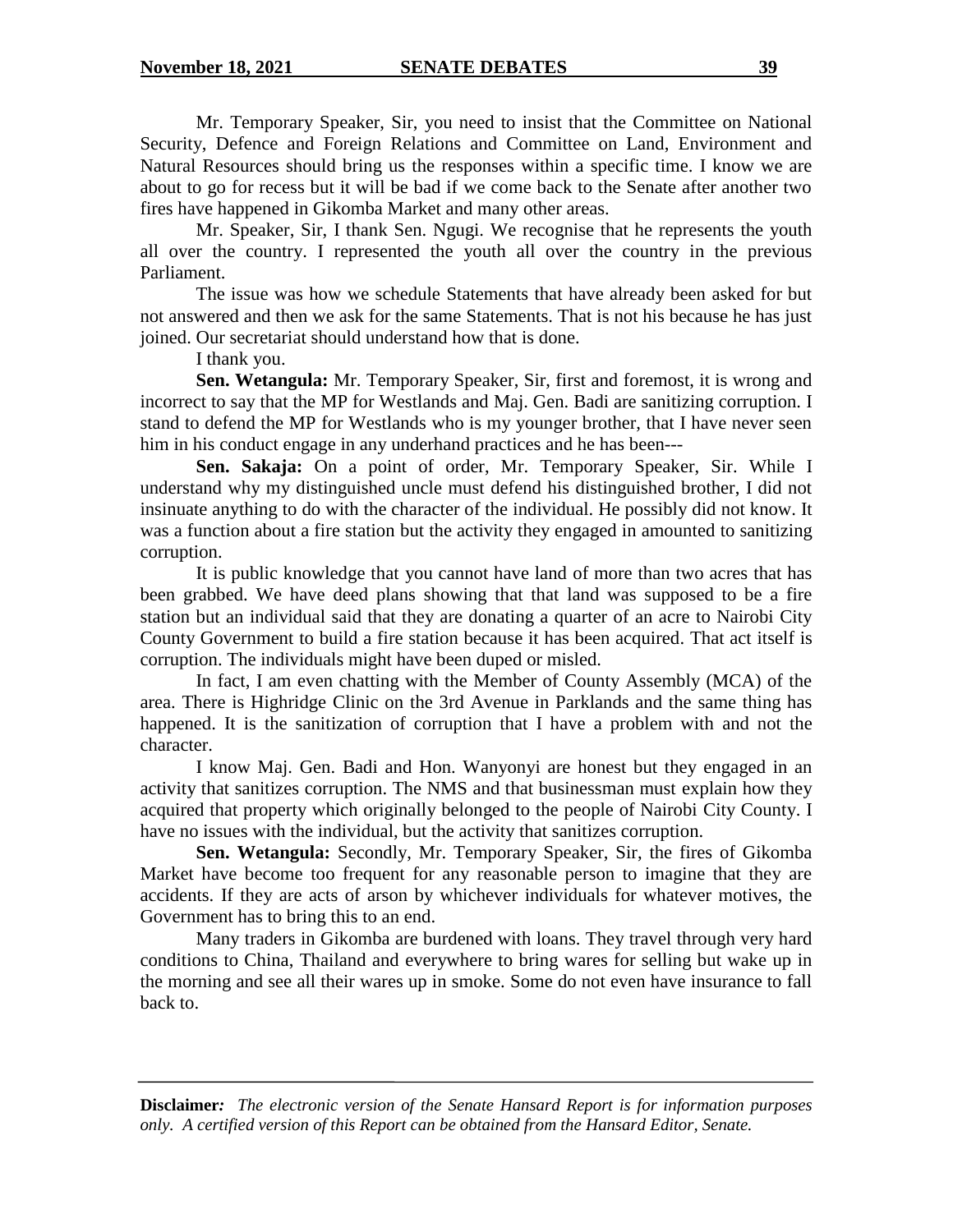Once your stocks are burnt down, first, there is no insurance that will pay you. Secondly, there is no bank that will cancel your loan because your wares were burnt down. You must be held to account.

It is important that the management of Nairobi, under Governor Kananu and Maj. Gen. Badi, signs a public engagement that will bring to a permanent closure, save in very clear accidental conditions, these acts of criminality and arson that keep on occurring in Gikomba Market.

Today you can predict that politicians of Narobi will run to Gikomba to donate iron sheets, poles and timber. You can equally predict that six months later, they will be burned down again. That is not right. We want a full-scale inquiry into the cause and consequences of fires in poor neighbourhoods in Nairobi, including Gikomba, Mathare, Mukuru kwa Njenga and many others.

I would like to finish by reiterating that the MP for Westlands is not and cannot sanitize corruption by his conduct, more so, when he has been rated as one of the best performing MPs in this city.

**The Temporary Speaker** (Sen. Kinyua): Let us listen to Sen. Wambua.

# *(Sen. Murkomen spoke off record)*

**Sen. Wambua:** Mr. Temporary Speaker, Sir, the Senator for Elgeyo-Marakwet is acting as the Speaker from his chair. That is fine. Maybe I need only three minutes.

First of all, I thank Sen. Ngugi for coming up with this Statement. From the outset, I would like to state that Gikomba Market could be located in Nairobi but the composition of that market is the face of Kenya because traders in that market are drawn from every corner of this country.

When fires break out in Gikomba Market and consume property and destroy businesses, it is not enough to say that those businesses and property belong to the people of Nairobi. That is a devastating thing that has happened to Kenyans from every corner of this country who trade in Gikomba.

I know there is a huge population of the Kamba Community that trade in Gikomba. Every time we have fire outbreaks, they lose businesses and their property is destroyed to the tune of hundreds of millions of shillings.

I have listened to the Senator for Nairobi City County talking about what could be behind those fires. I hope that the committee will get to the bottom of this issue. If it is illegal power connections, illegal power connections are found in almost every slum area in this country but we do not have frequent fires in all those areas.

If it is the issue of expiry of insurance covers, that happens in every trading town and centre in this country but we do not experience such frequency of fires in those areas. There must be something about who owns the piece of land on which Gikomba Market is located.

I hope that the Committee on National Security, Defence and Foreign Relations and the Committee on Land, Environment and Natural Resources will get to the bottom of this matter. As Sen. Sakaja has said, by the time we get back from our recess, I hope we will not have had two more fires in Gikomba before the committees sit.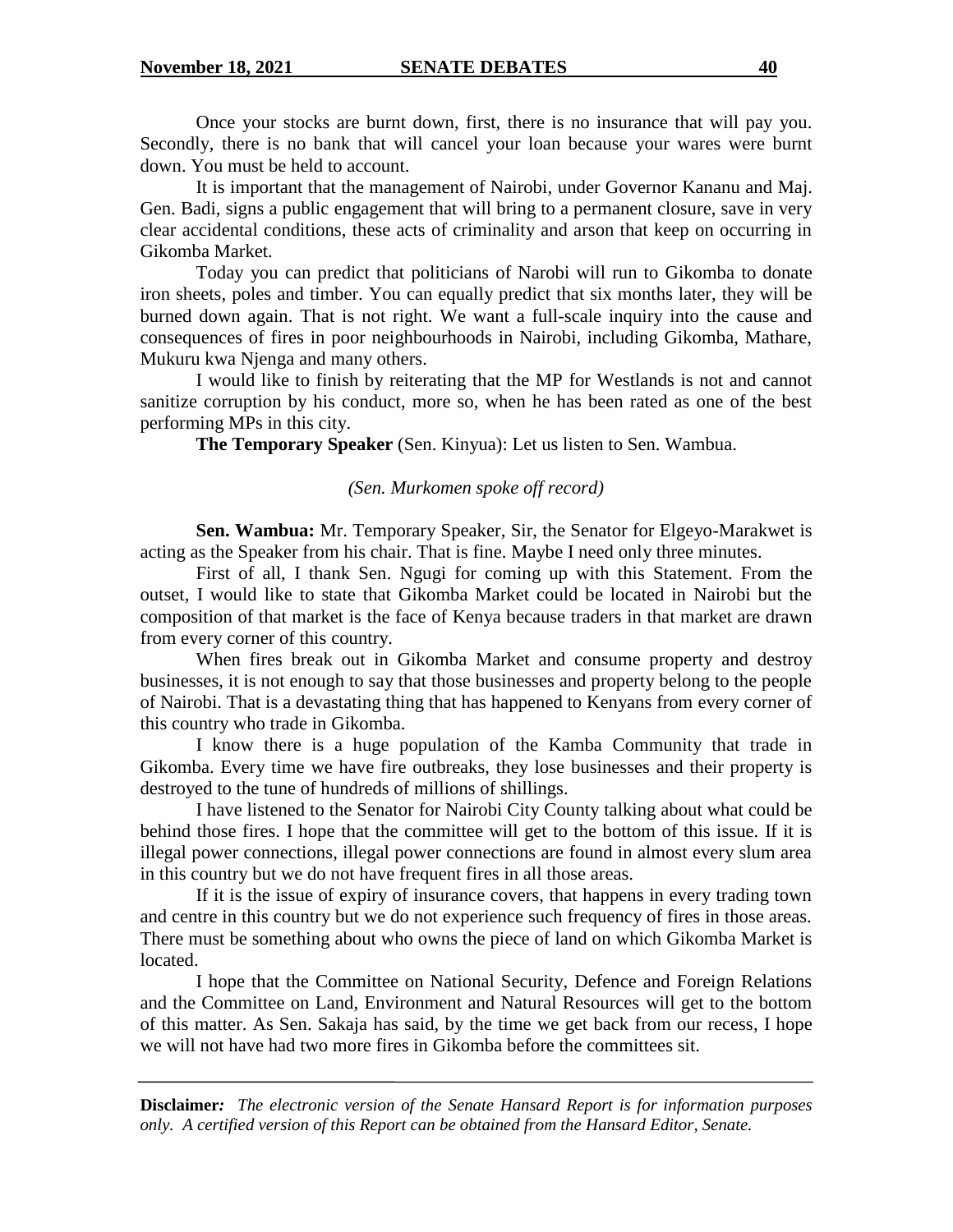Mr. Temporary Speaker, Sir, this is a serious matter. Therefore, the committees must expedite investigations and bring to this House a report on which a serious action should be based to stop those fires and restore dignity in Gikomba Market.

I thank you.

**The Temporary Speaker** (Sen. Kinyua): Hon. Senators, I commit this Statement to the Committee on National Security, Defence and Foreign Relations. Having listened to the magnitude of this matter, I will require the committee to expedite and give us progress report in 21 days.

Let us go the next Order. I can see that we do not have the numbers. Therefore, I would like to reorganize the Order Paper. Let us go straight to Order No.17.

# **BILL**

#### *Second Reading*

# THE COUNTY HALL OF FAME BILL (SENATE BILLS NO.9 OF 2021)

**Sen. Murkomen:** Thank you, Mr. Temporary Speaker, Sir, for giving me the opportunity to move this Bill. This Bill is now being moved I think a third or fourth time since we came to the Senate.

It is one of the Bills that lapsed because it was not processed by the National Assembly on time during the previous Parliament. It was also affected by the High Court ruling and that is why I am moving it. I think this is the third time. I will not spend a lot of time to repeat because the HANSARD speaks for itself in as far as the contents of this Bill are concerned.

I must acknowledge because I believe in attributing credit where it is due. This was not my Bill. It was sponsored by Hon. Sang who is now the Governor of Nandi. He is the one who moved it during the previous term. I cannot remember whether it was in his capacity as the Vice Chairperson of the Committee on Legal Affairs and Human Rights or as an individual but I suspect it was a personal Bill.

I inherited this Bill from him. That is why I am moving it now for the second time. I hope it will not be affected again when the term of this Parliament comes to an end, so that I move it again in the next Senate, or maybe somebody else will inherit it.

The County Hall of Fame Bill came about because there was a feeling that even as we have recognition of heroes and heroines in the country, there is need for us to have a mechanism at the county level where persons who have made significant contributions in the development of our various counties can be recognised.

In most cases, before one gets presidential recognition, it takes a long process which is not even clear. You must know---

**The Temporary Speaker** (Sen. Kinyua): Sen. Murkomen, kindly approach the Chair.

**Sen. Murkomen:** Mr. Temporary Speaker, Sir, I suspect you want me to say; "I beg to move".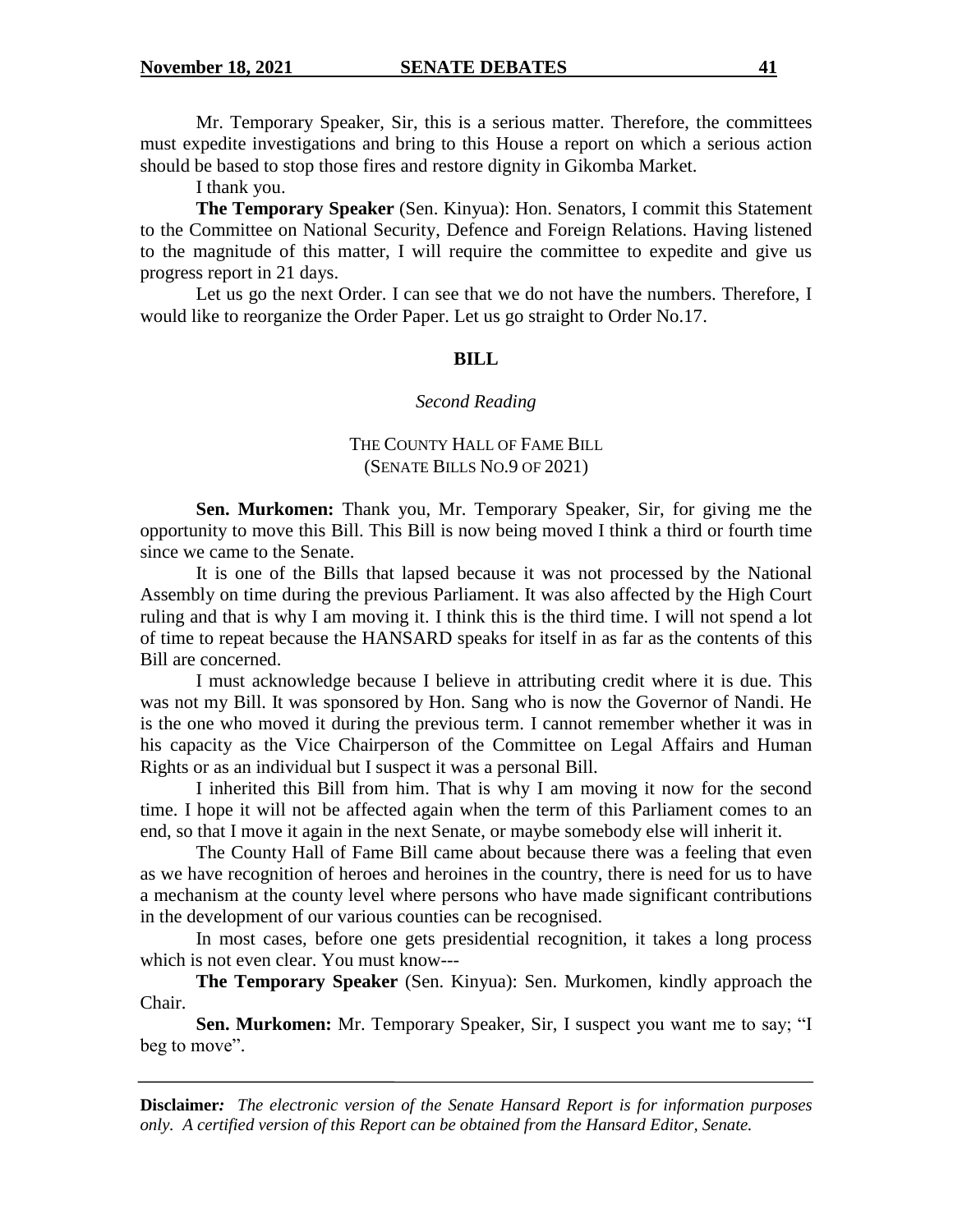*(Sen. Murkomen consulted with the Temporary Speaker)*

**Sen. Murokmen:** I understand you now, Mr. Temporary Speaker, Sir. Thank you for that correction.

Mr. Temporary Speaker, Sir, I beg to move that the County Hall of Fame (Senate Bills No.9 of 2021) be read a Second Time. As I said, this is a Bill that is meant to provide a framework through which we can recognize persons who have made significant contribution to the development of our counties.

This is the point I was trying to make. By the time one gets national recognition, whether it is Chief of the Order of the Burning Spear (CBS), Elder of the Order of the Burning Spear (EBS), Elder of the Order of the Golden Heart of Kenya (EGH), Moran of the Order of the Burning Spear (MBS) or Head of State Commendation (HSC)---

There is a man who was recognized I think in 2018 if I am not wrong. He was awarded an HSC for eating his own *githeri* and queuing to vote. He did nothing significant but people decided that he should be awarded an HSC.

There are also people who got HSCs for just running a *Twitter* account. I think people were fascinated that somebody had about 500,000 followers on *Twitter* and they were awarded HSC apparently because they are bloggers. That was almost like a national shame and scandal.

If you are somewhere in Narok, or Rumuruti in Laikipia or a placed called Chekobei in Elgeyo-Marakwet County and do not know anybody, if the District Officer (DO), District Commissioner (DC), or County Commissioner does not like your name, nobody will recognize you. Even if the County Commissioner forwards your name but people feel that you come from a politically incorrect area, nobody will recognize you.

Mr. Temporary Speaker, Sir, instead of waiting for the rigorous process or bureaucracy that goes on with national awards, we can have our own awards at the county level. It also provides a framework for preservation of history, heritage and culture of a county. We have unique cultures and cultural heritage, which is a function of county governments.

The County Hall of Fame Bill will give room for the preservation of culture. It will provide a framework where we will have the history of our counties being preserved by the county governments. It will also provide a basis for education of members of the public on the history, heritage and culture of each of our counties.

The County Hall of Fame Bill is expected to be established in every county and shall honour achievements of individuals who have made significant contributions. Some of the contributions might be discovery of local solutions or innovations. Others might be persons who are known to have preserved or have the know-how of traditional knowledge.

If you go to my place which is Embobut, there is a family known for carrying out surgical operations especially on the human skull. After someone has been unsuccessfully treated in a hospital, a family can decide to take that person to that family for the skull to be operated. The story of that family has been covered several times by the media.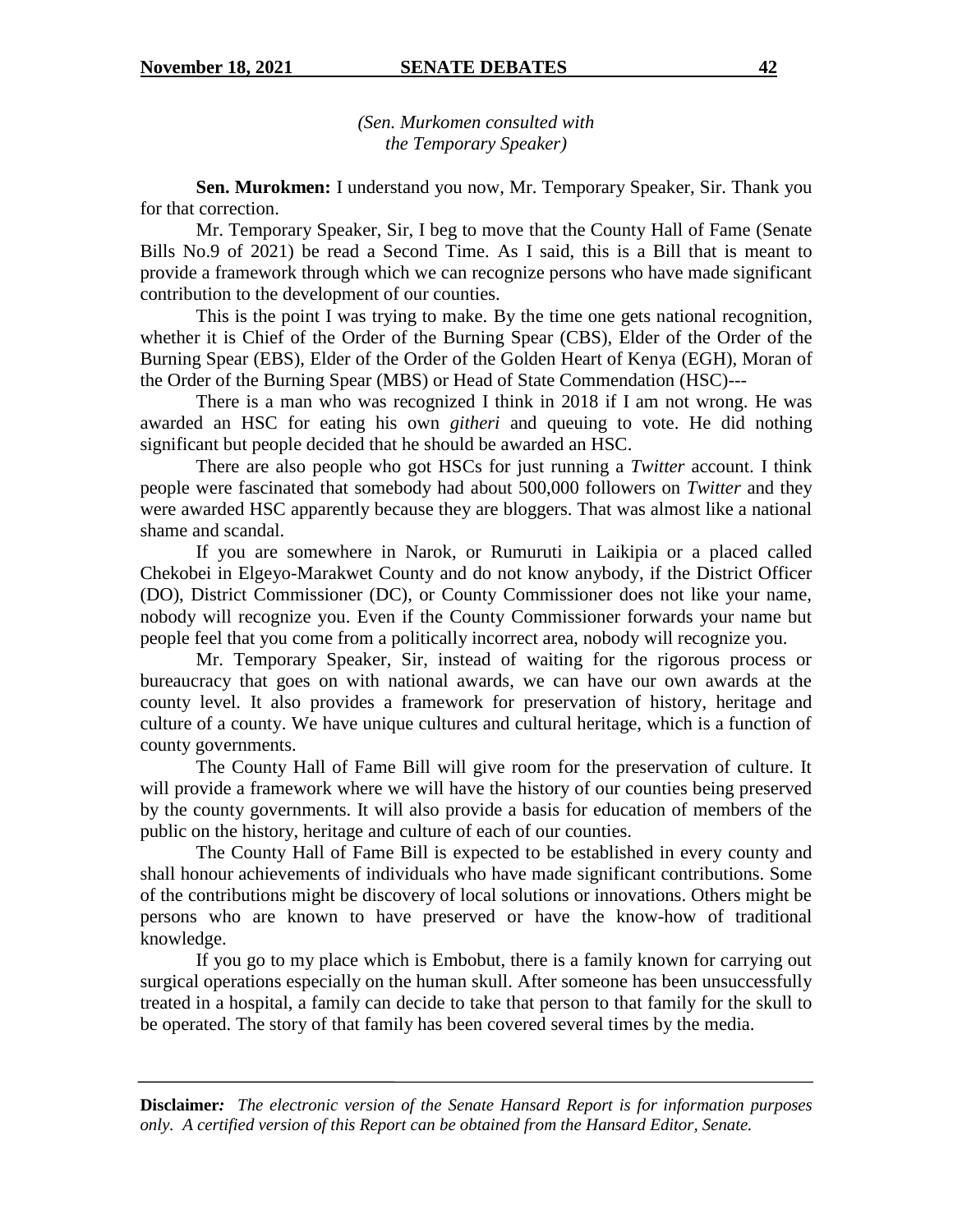We come from the same ward and they live near our home. Those are people that I have known since childhood and it is very fascinating. In the old days, they could perform surgical operations without anesthesia. Nowadays, they have managed to collaborate with local health workers and continue with their usual operations.

They have no formal education at all. The son who inherited the skill from his late father went only up to Class Seven. I know that because we were in school together. That area is rocky and people living there are prone to accidents.

People still go back to that person even after getting treatment from hospitals mostly due to persistent headaches. A person ends up being operated on at their home. It is well-known that Arap Seroney sorts such medical issues.

Such people should be recognized at the local level. They cannot be remembered in Nairobi and neither can they get an HSC. Theirs is an inherited skill that is transferred over generations through lineages and training on the job.

There are people who have made counties to shine globally. In Elgeyo-Marakwet County, there are thousands of athletes who have won medals. I am not exaggerating when I say thousands. Those medals have been won in Grand Prix, Athletics World Championships, Olympics and other championships.

Elgeyo-Marakwet is been the county whose athletes have dominated the steeplechase race for long. Ezekiel Kemboi comes from my county and dominated in steeplechase for over 10 years.

Before Ezekiel, there was Moses Kiptanui also from my county, who also dominated steeplechase races for almost 10 years. Nobody has recognized Moses Kiptanui even with an HSC. Those are the kind of people we should be awarding in the counties.

In the previous Parliament, Hon. Wilson Boit Kipketer was the Majority Leader in the County Assembly of Elgeyo-Marakwet. We all know him because he was an Olympian and won many medals but when he was a Member of County Assembly (MCA), he was just an ordinary guy and could easily be treated like any other person yet he is our hero.

I know of three MCAs who are former world champions. Such a county will get an opportunity to establish a County Hall of Fame where a whole gallery will be dedicated to athletics because that is the most dominant sport in that area.

Counties like Nairobi have all kinds of sportsmen and women like boxers, footballers, athletes and so on. This Bill will help us to promote and preserve our culture and recognize our heroes for what they have and inspire the coming generations on contributing to the country.

Mr. Temporary Speaker, Sir, there are people who are good in preserving the environment. Those are people who should be recognized in our counties.

The County Hall of Fame Bill requires that there should be a selection committee which will mirror what is done in Parliament when identifying persons who should be recognized. There is usually a Selection Committee and leaders of both Houses sit there.

I used to sit in the Selection Committee when I was the Senate Majority Leader. We have a committee that is involved in presidential awards for parliamentarians. They sit twice or thrice in a year to recommend names from both Houses.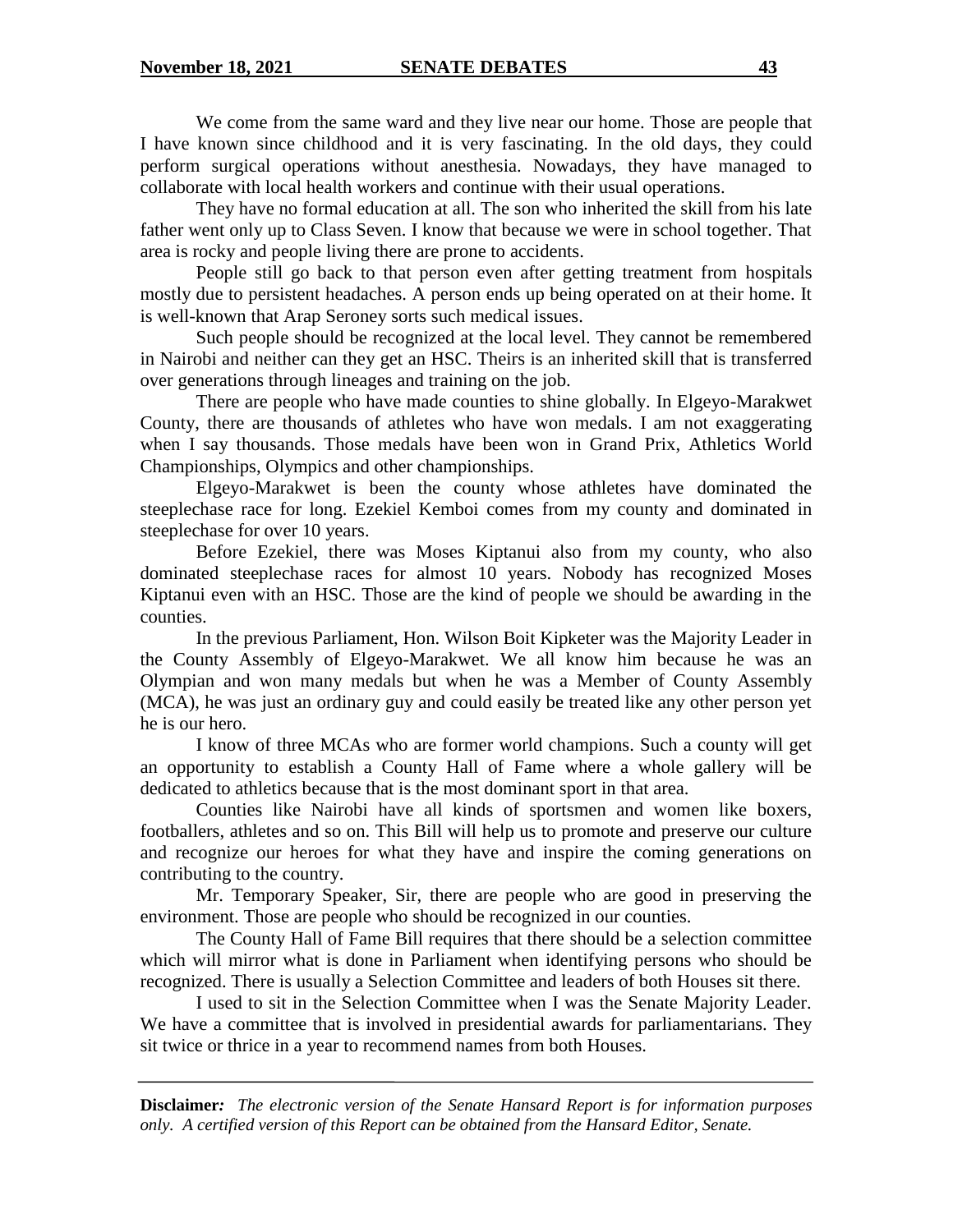Sometimes they recommend names like they did in 2020 but the State House picks names of one side of the House, unlike in the past when they would pick everyone. The Selection Committee of Parliament comprises of Majority Leaders of both Houses and a few other people.

The selection panel in the counties will be composed of clerks of county assembly, the County Executive Committee Member (CECM) in charge of the Heritage and Social Culture Department, the Chairperson of County Public Service Board (CPSB), because of persons in the public service, and two public officers nominated by the CPSB.

The function of the committee will be to receive names from members of the public and recommend to the governor on its own motion or present names of persons that should be considered to be inducted into the County Hall of Fame. The procedure is well provided for there. The meetings of the panel will be at least twice a year, just like what we have here.

In selecting persons to be recognized, due consideration must be put on the motive to ensure that there is no conflict of interest in the process of inducting people to the County Hall of Fame. The procedure is that the governor, following recommendation of the panel, can induct an individual, a body, a unit or an association of persons into the County Hall of Fame. The qualities of people who should be inducted are provided for in this Bill.

Mr. Temporary Speaker, Sir, I had already said generally that for you be inducted to the County Hall of Fame, you must exhibit exemplary qualities, actions or achievements of heroism, sacrifice, bravery, patriotism or leadership for defence, benefit and betterment of the county or the country. You could have done it for the country but you come from a county.

It should be a person who has made an exemplary contribution in areas of economic development, academia, public administration, governance, sports, journalism, business, security or in any other field. There are many such people who are now retired and sitting in our counties.

During campaigns, sometimes we politicians are asked if we know a certain person who served in the Legislative Council of Kenya (LegCo) and accomplished great feats. When you visit such a person, they give you a lot of history about our country. Those are the people who have been forgotten. They should be recognized at their localities in their counties. Do not wait to go to somebody's funeral to announce that a road should be named in their honour.

We should have that opportunity at the county level through this Bill to recognize these people in good time. All the criteria are provided for there. There must be public participation, public hearing and public representation because these are processes that can be challenged.

You might end up honouring somebody who is a divisive character in the county and the residents end up not being happy. Public representation and participation will ensure that people are properly selected.

There must be establishment of a register. The various halls of fame in the world have established proper registers to capture the names of persons who have been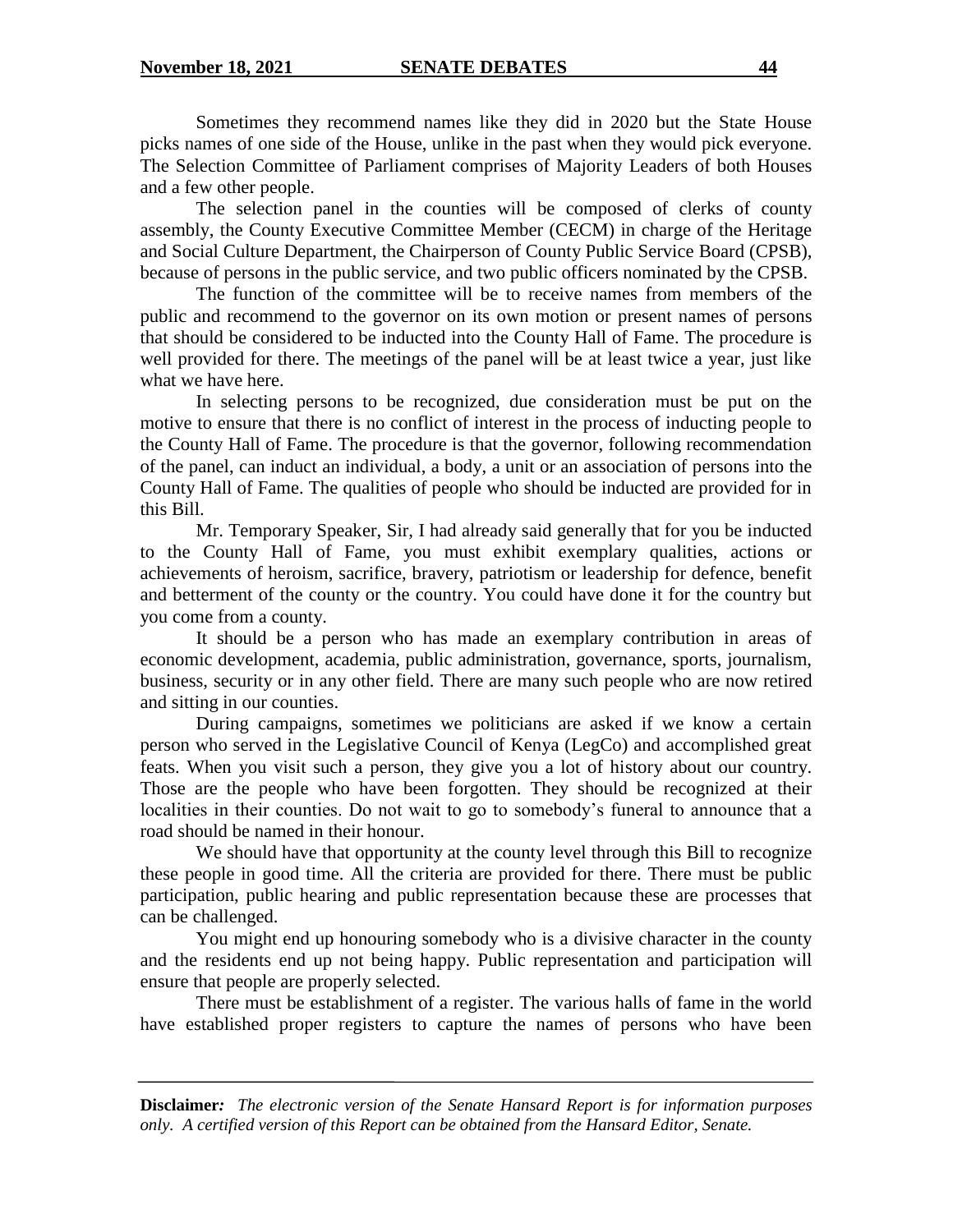identified, the awards given to them and the time of induction into the hall of fame and so forth.

If you have been put into the County Hall of Fame, it is not absolute that you will be there forever. If you become disgraceful thereafter by, let us say, promoting tribalism, war, or you have been arrested or become a murderer, you will be deemed to have undone the things you had done before.

The Bible says in Ecclesiastes that the end of a matter is better than its beginning. So, you can start well in the spirit and end in the flesh. It is important to note that if you become a villain, Clause 16 of the Bill provides room for revoking the induction of such person whose acts are inconsistent with the provisions of the Act, the Constitution or morality.

The Hall of Fame can recognize persons posthumously. A person can also be removed posthumously if information gets to the county and the panel through the process that has been provided for in this Bill. If it is discovered later that you were inducted fraudulently or the information that was provided is not a proper representation of that person, the law allows that you can be removed from the County Hall of Fame posthumously.

Mr. Temporary Speaker, Sir, when Governor Sang was here as a Senator, he pushed these provisions which were inspired by the desire to bring the artefacts of Koitalel Arap Samoei from London back to Nandi.

Section 18 says-

"The Selection Committee may receive historical items or artefacts donated to it for preservation in the County Hall of Fame."

A county should find mechanisms of encouraging various artefacts to be donated to the county. These include things and tools that were used in the past.

Mr. Temporary Speaker, Sir, it is an offence to give false representation for a person to be inducted into the County Hall of Fame and receive bribes or solicit for money. We need to agree that the level of corruption in this country is high.

I will not be surprised to hear that somebody went to some businessman somewhere and told him: "I have proposed your name to be in the County Hall of Fame. It is a very important thing and if you travel anywhere, you will be telling people that you are a hero from Elgeyo-Marakwet County, *halafu uone vile wazee watakaa*."

Of course, bribery is generally an offence under the Penal Code and also the Ethics and Anti-Corruption Act. In this Bill, it is also an offence to give and receive a bribe for purposes of being inducted to the County Hall of Fame. Again, regulations may be made under this Act by the Cabinet Secretary (CS) in charge of heritage matters in this country but with the approval of the Senate.

Mr. Temporary Speaker, Sir, this is a very straight forward Bill. The good thing about this Bill is that it is being moved now after being revised. This makes it fairly finer. Of course, new ideas come and the Senate can add more ideas. The committee will come back with its report where there could be more amendments. However, it is important that we expedite this Bill to become part of the rubric of the Bills that we should finish by next week.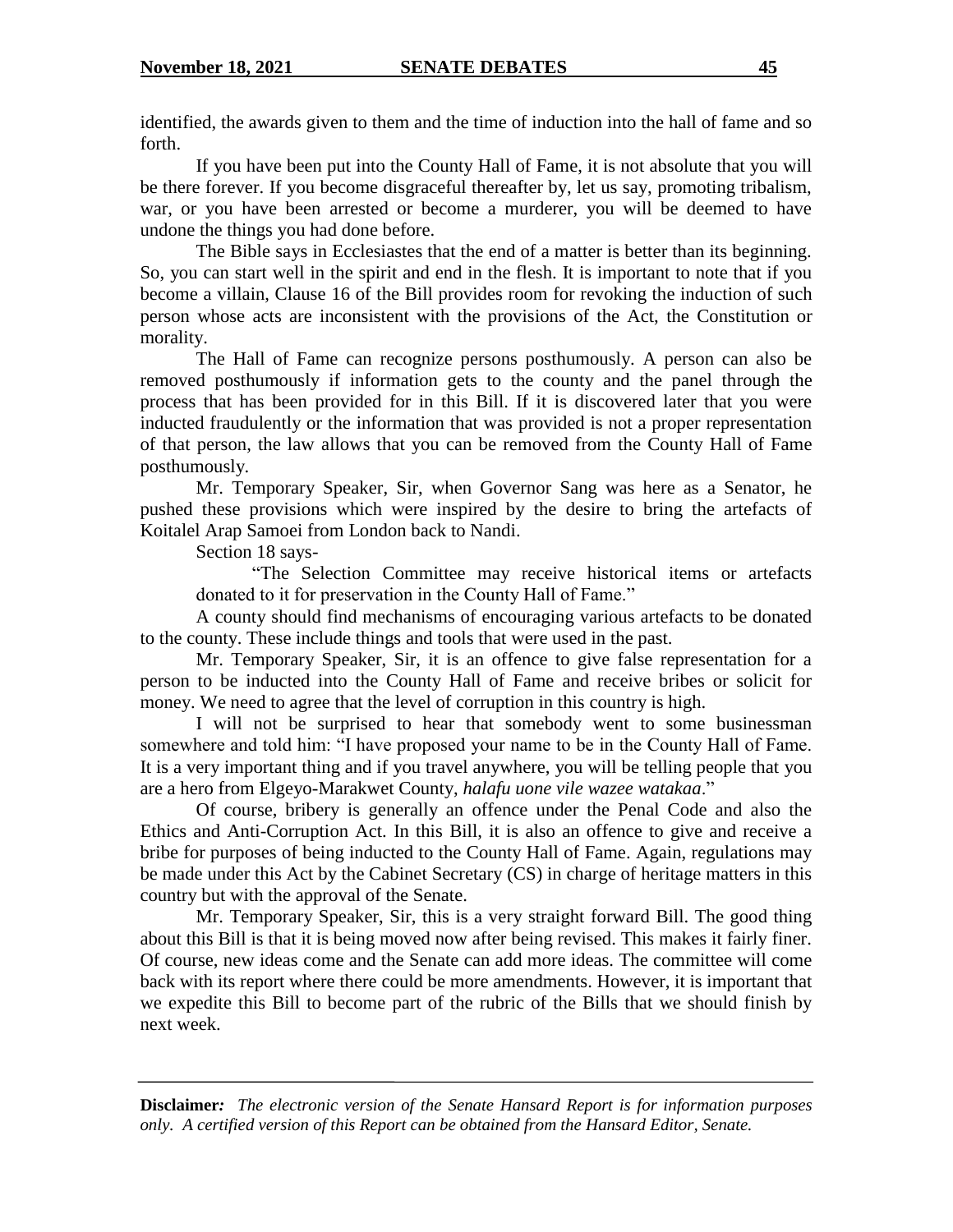I say this because as you can see, Senators are going to be scarce in this Chamber. We will close for the long December to January break and come back in February. Right now, I can see everybody in this Chamber. When we come back later in February, you will barely raise five Senators in this Chamber.

Everybody will be campaigning to win a popular ticket where they come from. By April, we will be begging each other to vote for the Division of Revenue and County Allocation of Revenue Bills. Thank God for Zoom and the technology that we are using.

We will have more Senators coming here in May after losing their party nominations. At that time, they will be coming here to enjoy their last three months because they will have decided to retire from politics. The Senators who will frequent the House more are those who know they will go home for sure. Almost one-third of Senators in this Chamber who are going to be governors will be too busy to appear here.

Mr. Temporary Speaker, Sir, I believe you and I--- It is not by accident that we are still here this late. It is because we still believe in the Senate.

Mr. Temporary Speaker, Sir, I beg to move and request Sen. Wambua to second.

**The Temporary Speaker** (Sen. Kinyua): Sen. Wambua, proceed.

**Sen. Wambua:** Mr. Temporary Speaker, Sir, the Senator for Elgeyo-Marakwet County is scaring some of us. He says that from May, Senators who will be found in this Chamber will be the ones who will have given up.

I do not know what that means because I intend to be here in May to continue with the work that the people of Kitui County gave me to do in this Senate. I am very sure I will come back as the Senator for Kitui County after the  $9<sup>th</sup>$  August elections. So, we will prove the Senator for Elgeyo-Marakwet County wrong on that score.

Mr. Temporary Speaker, Sir, I stand to second the County Hall of Fame Bill, 2021. In seconding this Bill, I will make a few general comments and then go to the specifics of the Clauses in the Bill.

I will begin from where the Mover began, that this is not the first time that we are interacting with this Bill. We did it two years ago and made our comments, which are safe in the HANSARD. Since it has to be moved afresh to comply with a court order, I am glad that the responsibility of seconding this Bill afresh has fallen on me.

Recognition is a good thing. When we recognise achievement, it is part of positive reinforcement. You give people the urge and determination to do better in the area they have been recognized and rewarded. The County Hall of Fame is supposed to be established in every county in this country. It is supposed to be a big source for positive reinforcement in all spheres of life in our counties.

These spheres should not be limited to just sports and awards by county governors and other big offices in counties. It should also extend to even academics. I would expect the best candidate in the Kenya Certificate of Primary Examination (KCPE) in Kitui County, to be recognized and his or her name put in the list of Kitui County Hall of Fame for that year. It should be the same for the best boy and girl in the Kenya Certificate of Secondary Education (KCSE).

There are also other institutions in our counties, especially schools, that have a track record in performance. They are trailblazers in academic performance. Those institutions should also make to the list of the County Hall of Fame.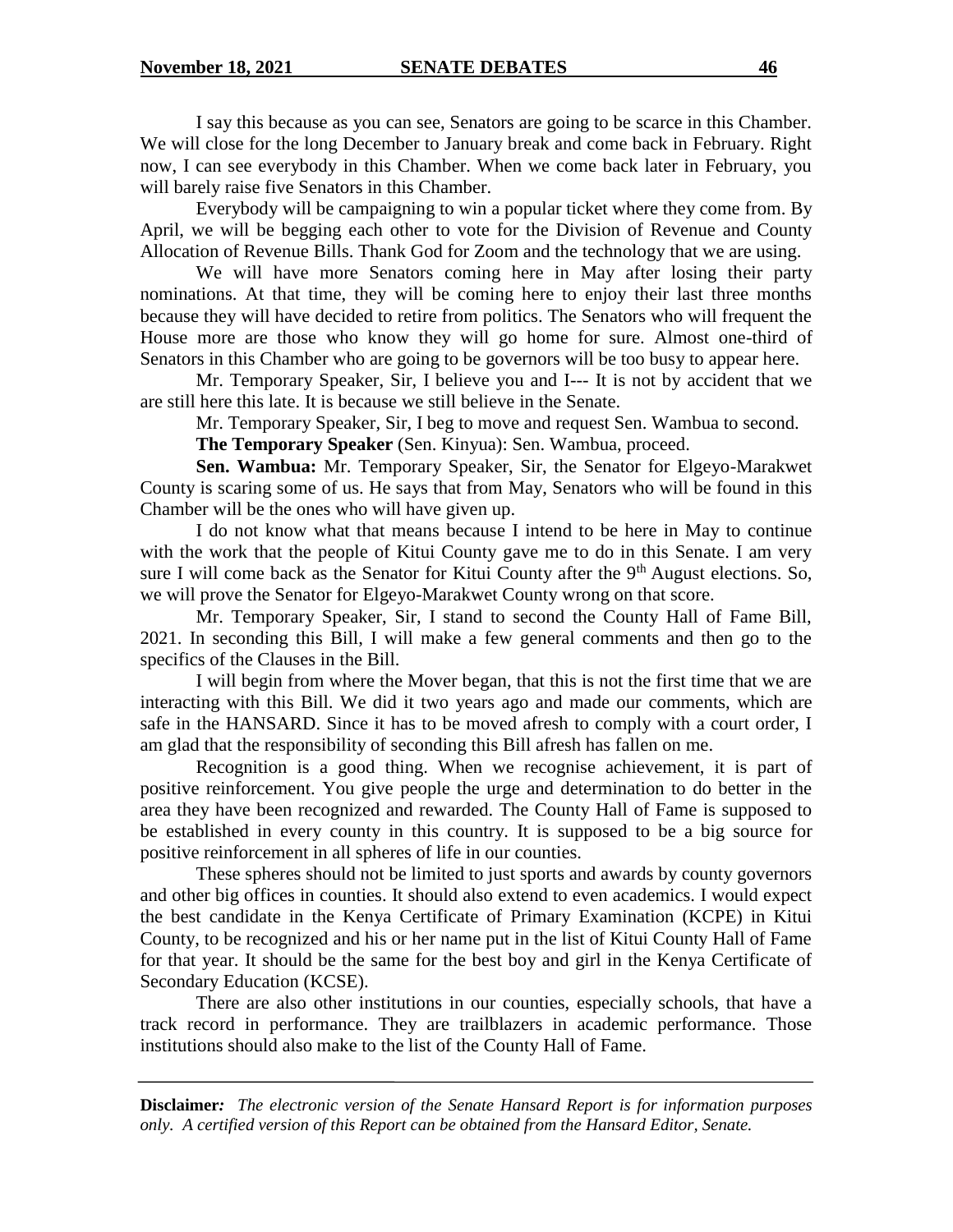There are persons who are not recognized; their achievements should be rewarded. We have traditional people who do very complicated things that require serious medics. For instance, where I come from in Kabati Town, there is a woman called Ms. Ann Masika. Ms. Masika has made a name for herself in doing orthopaedic work. That is, straightening bones.

If you have a problem with your bones and all the doctors in the country are unable to deal with it, you just go to Ms. Masika in Kabati and she deals with it. She does not use any machines but she is able to straighten the bones.

There is also a man from Mwingi whose wife died. He knew she had died but the community knew she had just disappeared and nobody knew where she went. The man preserved the body of his wife believing that she would wake up one day. He used traditional herbs to preserve the body for more than five years. Instead of that man being recognized, he was taken in by the police for keeping a dead body in the house.

Mr. Temporary Speaker, Sir, these are the things we are talking about that can never be recognized at the national level. In other jurisdictions, maybe that man would have been taken to a serious research institution to help medical researchers to understand the herbs he used to preserve the body. The herbs could then be improved by modern science to help medics in their work.

Mr. Temporary Speaker, Sir, I will not forget because I heard while Sen. Murkomen was moving the Bill talk about the world beaters from Iten and most parts of the Rift Valley. Where I come from, we also have people who have excelled in other fields. I remember my friend Isaac Kalua who is a serious conservationist with the Green Foundation. He does so well in reforestation. These are people whom the County Hall of Fame should recognize and honour.

I foresee one conflict with this Bill. Once it becomes law and every county establishes their County Hall of Fame, some of the things that will be populating that hall will be artifacts from our counties. You will agree with me that the National Museum is the custodian of a lot of artifacts from different counties in this country.

 If, for example, the county of Narok has any artifacts in the National Museum the County Hall of Fame in Narok may want their repatriation. There will be need to deal with that issue to ensure we do not deplete our National Museum but at the same time enrich our county halls of fame.

Mr. Temporary Speaker, Sir, I like what Sen. Murkomen said that once a name finds its way to the County Hall of Fame, it does not stay there forever. If one misbehaves, there is a criterion for its removal. That aligns very well---. Without dragging you into this debate, you subscribe to the Christians Faith. You remember the words of Apostle Paul in writing to the church in Galatia and telling them:

"You foolish Galatians, who bewitched you? Having started in the Spirit, are you going to finish in the flesh? Before your own eyes Christ was portrayed as crucified."

It is not an end in itself to begin well and be enlisted in the County Hall of Fame. There is a responsibility and duty on their part to continue being good citizens. Otherwise, you do not do so well for the county and once your name is listed you start behaving otherwise. When that happens you lose your slot in the County Hall of Fame.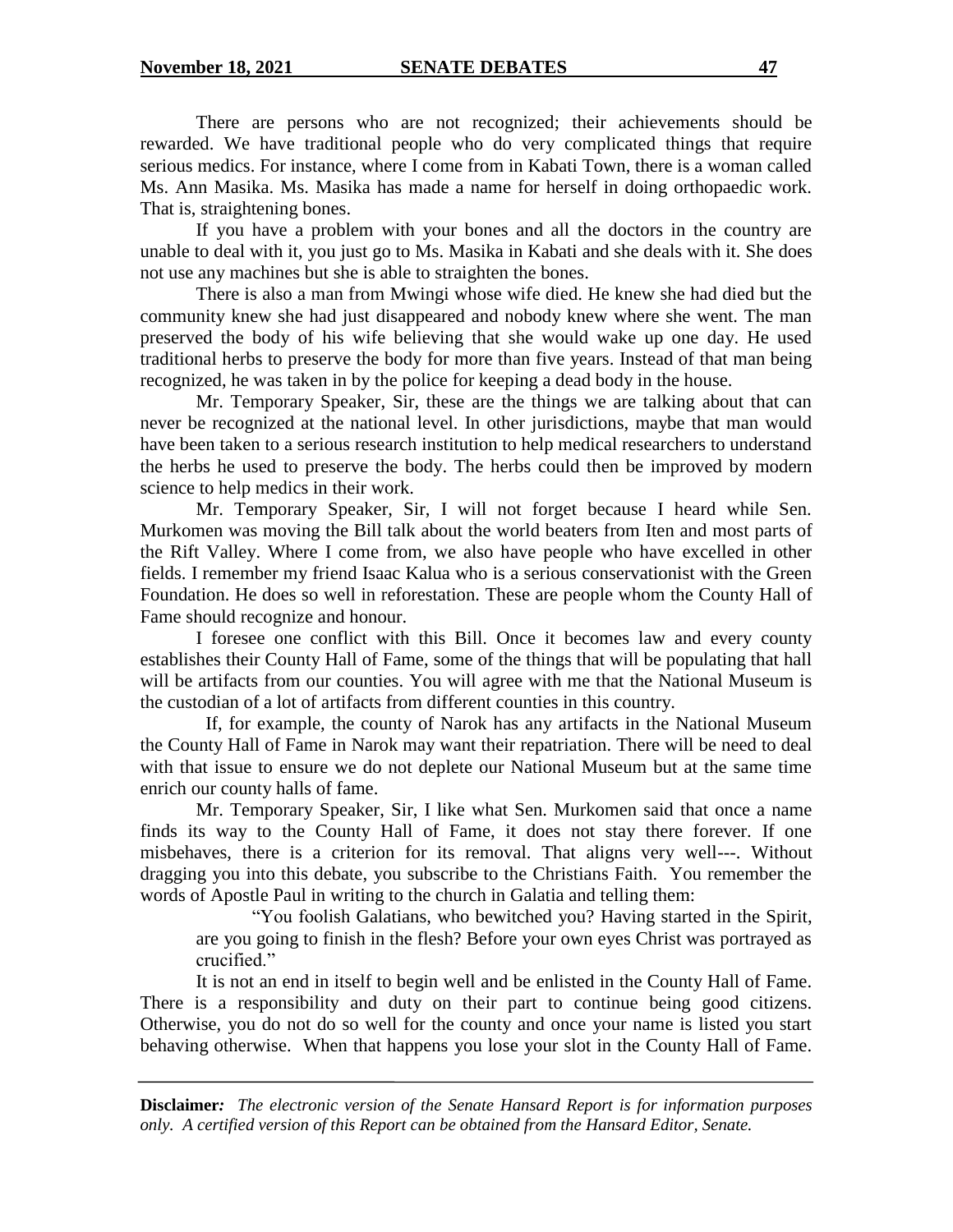That is a good provision so as to ensure it is not as if once you get in there, it is a guarantee you will be there forever irrespective of what you do.

This Bill gives the governor the responsibility to induct people into the county of hall of fame but on the advice of the selection committee. I wish to sound the warning that governors must not play politics with that list. If the selection Committee identifies and forwards the names of people that are critical or do not support the governor, it cannot be the province of the governors to decide not to put the names of those who do not support them. This is not about governors but the county. That needs to be taken into consideration as we debate and pass this Bill so that governors do not appropriate the final decision on who is or not on the list.

There is also a provision in the Bill on legislation. Whereas the Bill says county government may enact county-specific legislation, I thought reference should have been made directly to the county assemblies, of course, because they are the ones enacting this legislation. One of the legislations that these county assemblies are supposed to be enacting is on the number of persons who may be inducted into the County Hall of Fame at a particular time. That is a bit tricky. How do you predetermine that, in this year we are only going to admit 10 people in the County Hall of Fame? What will you do if that year there are 100 people who have been recognized by the national Government for awards in difference fields of achievement?

In making that legislation, county assemblies should be careful not to stifle achievements and ensure that as many people as qualified are enlisted and rewarded---

**The Temporary Speaker** (Sen. Kinyua): Sen. Wambua, are you saying that if somebody has been recognized nationally, it is automatic that they be put in the County Hall of Fame?

**Sen. Wambua:** Mr. Temporary Speaker, Sir, I was coming to that point. What do you make of the following situation where the Senator of Kitui County is recognized and given Head of State commendation by the President of the Republic of Kenya for pushing serious legislation on creation of Mwingi County from Kitui County?

Back home, because the governor does not like the Senator, she decides not to put his name in the County Hall of Fame? Those are the things I am talking about. The County Hall of Fame has absolutely nothing to do with what the governor likes or does not like. It is about achievement.

If a member of your county has been recognized and awarded at the national level for doing things at the county level, what will be the justification for not recognizing and awarding that person at the county level, once we establish the County Hall of Fame? That is the debate before us. If you asked me, it should be automatic. If you have been recognized at the national level, you should as well be recognized at home. However, it should not be automatic that if you are recognized at home, you must be recognized at the national level. That is my debate and argument.

This County Hall of Fame has a fame register that is a very rich area especially for scholars and authors of textbooks for primary and secondary schools. As our children learn the history of their counties in History and Civic Education lessons, they should understand that people that have made a contribution to the growth of their counties; the County Hall of Fame.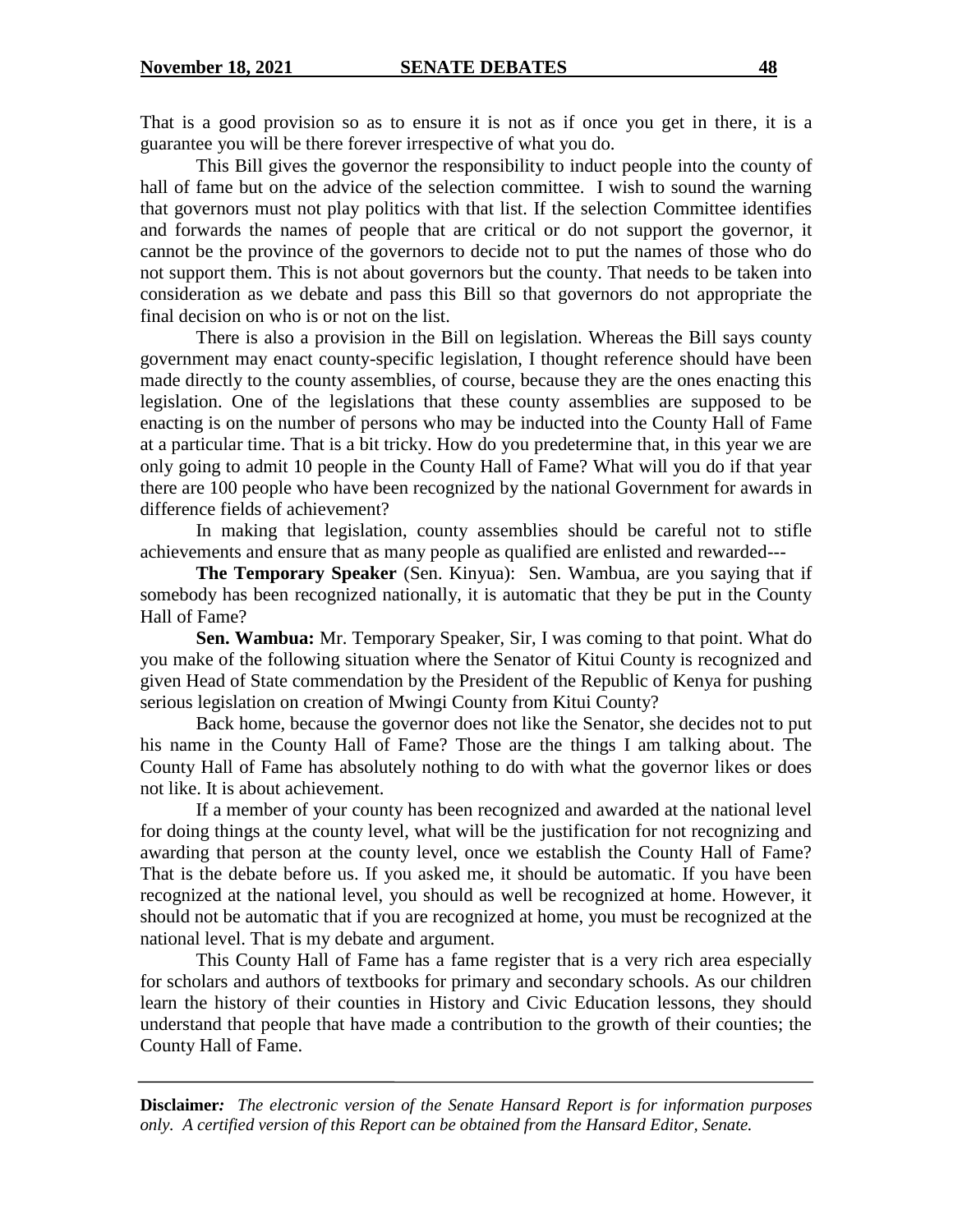Mr. Temporary Speaker, Sir, in my opinion, they should have a special place in the County Hall of Fame for authors to interact with the material and content in that place and come up with authentic listing of achievers in academia, athletics, politics, governance or business from that county. In the absence of that, researchers and authors will rely on hearsay and gossip to publish textbooks that will be used by our children to learn the history of their counties.

This is a very important Bill. It is difficult to understand why the National Assembly did not fast-track the enactment of this Bill into law in the last Session. We know that this Bill was caught up in the court cases that we have had in this Session. Now that this Bill has been moved afresh and ably seconded by the Senator of Kitui County, I urge all Senators to make positive contributions to this Bill and fast-track it so that by the time the things that Sen. Murkomen has stated are likely to happen in the next Session, we shall have a law that we can say was passed by the Senate of the  $12<sup>th</sup>$ Parliament. We should have a county hall of fame in every county in this country.

Mr. Temporary Speaker, Sir, I beg to second.

**The Temporary Speaker** (Sen. Kinyua): I would like to point out something so that as Senators, debate on this Bill, they can factor it in. For example, if Sen. Olekina is a champion for the Female Genital Mutilation (FGM). If he is given a commendation by the Head of State but he is not very popular in his county where public participation is supposed to take place, are you saying that we should surpass public participation because he may not survive the public participation in his county?

That is something that you can think about.

**Sen. Wambua:** Mr. Temporary Speaker, Sir, as things stand currently, public participation is more of a Public Relations (PR) exercise than what it is actually supposed to be. Real public participation must also include sensitization of the people on the matter for which they are undertaking public participation so that they know the achievement that their son or daughter has been recognized and awarded for at the national level which may not be relevant to their situation. Their son or daughter could have gone out there and conquered at the national level thus automatically bringing fame and county.

Public participation must be put in its rightful place so that people are not just told to vote for this or that. People should be sensitized and made to understand what they are carrying our public participation for.

Mr. Temporary Speaker, Sir, I beg to submit.

**The Temporary Speaker** (Sen. Kinyua): Very well, I will now propose the question.

*(Question Proposed)*

Proceed, Sen. Were.

**Sen. Were:** Mr. Temporary Speaker, Sir, before I make my contribution to this Bill, I would like to point out something. You referred to Sen. Olekina as a champion for FGM. Did you mean that he is a champion for or against FGM?

**The Temporary Speaker** (Sen. Kinyua): I meant Sen. Olekina is a champion against FGM. He knows what I meant. He does not support FGM at all. That is why he did not rise on a point of order. Sen. Were, you cannot purport to talk on behalf or for Sen. Olekina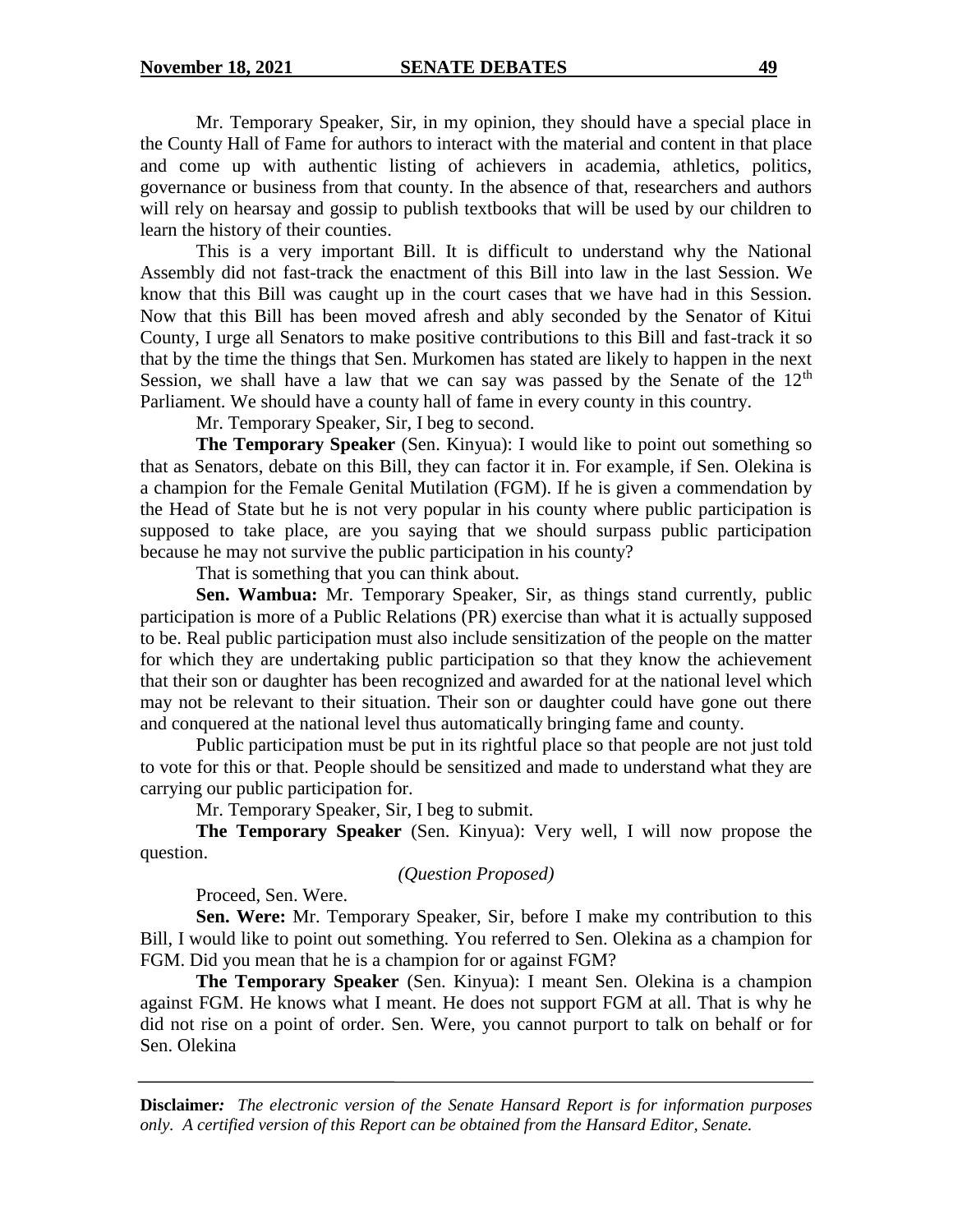Proceed, Sen. Were.

**Sen. Were:** Mr. Temporary Speaker, Sir, Sen. Olekina complained to me and that is why I raised the issue for the sake of the HANSARD, we be clear. It should go on record that Sen. Olekina is a champion against FGM and not a champion for FGM. I mentioned the issue for the purpose of setting the record straight. You could have used the word "champion for FGM" without realizing it.

**The Temporary Speaker** (Sen. Kinyua): Thank you, Sen. Were for pointing that out.

Please proceed.

**Sen. Were:** Mr. Temporary Speaker, Sir, I rise to make contribution to the County Hall of Fame Bill (Senate Bills No.9 of 2021) as ably sponsored by Sen. Murkomen. As he has said, this is the third time that this Bill is being moved in this House having been first brought to this House by Gov. Sang of Nandi County while he was the Senator for Nandi County in the last Parliament.

I would like to start from where Sen. Wambua stopped on the issue on national awards in relation to the county recognition of our heroes. The national selection panel can use the county selection to award the people that they award at the national level for these recognitions and awards.

The national mechanism of identifying and recognizing national heroes is marred in mystery and suspicion besides being very political. For instance, the awarding of honours to Members of Parliament is usually dependent on who is politically correct to be given the awards. If we have a proper criterion that is set up and publicized, so that people know the criteria that is used to identity and recognize national heroes, it will bring a certain pride to the people who receive those award unlike now when it is marred with mystery and suspicion. Currently, when a person receives an award, they are treated with suspicion. They do not walk around with shoulders held high.

The County Hall of Fame Bill as presented by the Mover is meant to make the recognition and awarding of these awards be more specific to particular counties. We know that certain counties consider other issues heroic that may not be heroic in another county. When the awarding of honours is specific to a county, then we will know that the awards are specific and that they make sense to the locals. For instance, a gentleman was given a head of state commendation for simply eating his githeri from a polythene bag on the voting queue; yet polythene bags are banned by our environmental laws. The gentleman was given an award for queuing on the voting day and he was ready to go through the pain of queuing so that he can exercise his democratic right. However, the public chose to focus on the issue of githeri simply because the criteria is unclear and people do not know what exactly is used to measure up before they give these recognitions.

The County Hall of Fame Bill is meant to bestow honour on individuals who are outstanding and exceptional in any activity or profession that they undertake. This Bill proposes that persons who take part in an activity or profession that makes the county proud should be awarded. That is something that has been lacking at the national level for a very long time. There are very many people at the county level who have brought honour and pride to counties. How are they being recognized? What mechanism is there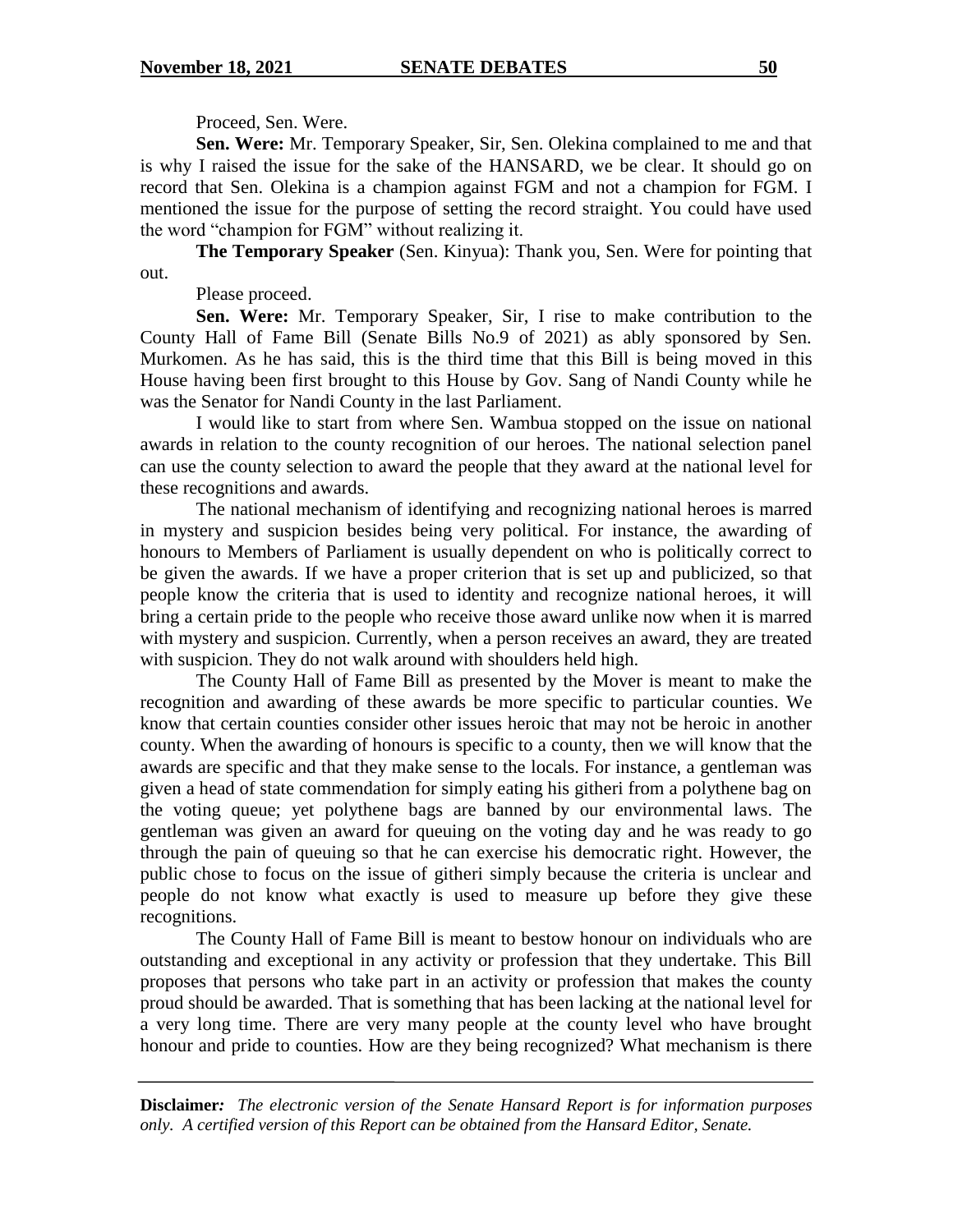to ensure that they act as the people to inspire young people and others, modify behavior in the county for people to know when they take an extra mile or do something exceptional, they will be awarded.

A young girl in Busia County was recently awarded for rowing a boat across the lake at night to take her mother to deliver a baby to the nearest hospital. The girl was recognized at the national level. However, if there was no social media to highlight the story, the girl would never have been recognized because the national panel would never have known about her heroic act. However, because the county is closer to the people, the young girl's heroic act would have been recognized and awarded. There are many other things that happen at the county level that go unrecognized so the people are not encouraged. We are able to modify behavior when we make such heroic acts public.

The Bill will also provide a mechanism of preservation of history, culture and heritage of a county. For example, in Nandi, we have Koitalel Arap Samoei Museum that focuses on what the former leader of the Nandi did during the colonial times. In Kakamega, we have the Nabongo Cultural Centre and Shrine that is also run by families. It is not owned by the county yet it is crucial.

For example, if you want to understand why the Luhya people adore and love the bicycle, you can find that information at the Nabongo Cultural Centre and Shrine. There are stories about the iron horse and how it was brought to encourage Nabongo Mumia to collaborate with the British. That is how that area fell under the colonial rule. Such information can help to understand the culture and history of the people and why the behave the way they do.

The Bill also suggests to have in place the county hall of fame selection committee that will ensure some form of public participation, so that when somebody is recognised, the community owns the award, feel proud and make that person a reference because they participated in the selection. I only have an issue with it going to the governor as the final person.

We know that governors are political, just like what happens at the national level. If that is the case, we will not cure that problem. We should make an amendment so that once the selection panel choses a particular number of people, they award marks and the county assembly is mandated to give the person with the highest mark, other than leaving it to the whims of the governor.

Mr. Temporary Speaker, Sir, I thank you and support this Bill.

**Sen. Olekina:** Mr. Temporary Speaker, Sir, I also rise to support the County Hall of Fame Bill (Senate Bills No.9 of 2021) that is sponsored by Sen. Murkomen. This is the second time I am contributing to this Bill because of the sibling rivalry between the National Assembly and the Senate.

Without a doubt, this is one of the most important Bills that every progressive country that wants to motivate its citizens should have. I always ask myself the criteria used in commending people for different work they do.

Many Kenyans, including most of us, spent most of our time to give to this country. We are committed not because we want to be recognised, but because we care about this country. For the Senate to think that it is important to begin recognizing individuals from the rural parts of this country, that is something commendable.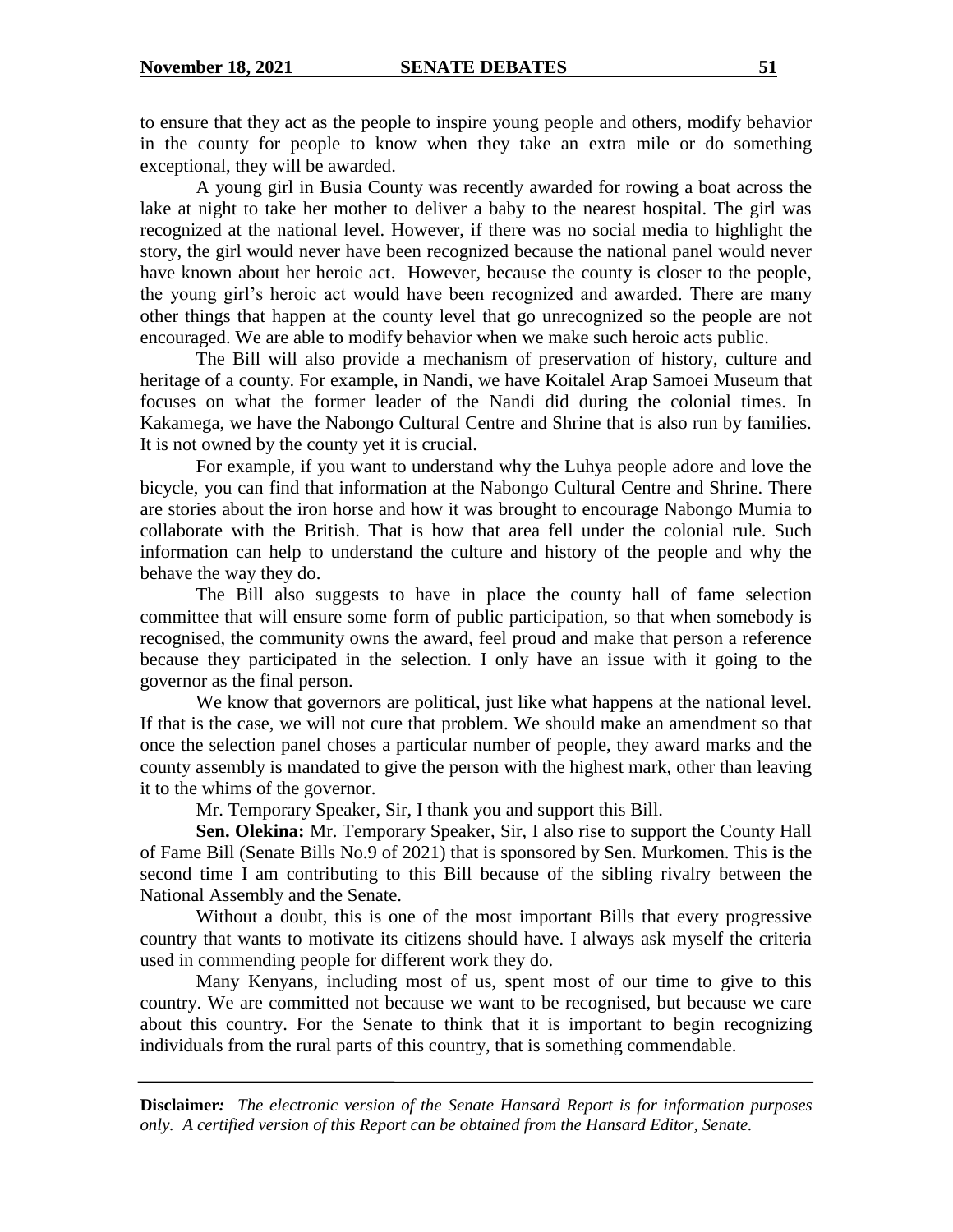We have talented individuals in this country. This country leads in terms of technology. If you go to Ngong Road, you will find many technology hubs. There are many start-up companies that have been sold for millions of dollars.

Recently I talked to a friend of mine and they told me that one start-up company here in Kenya was sold for more than USD600 million. That shows that there is a lot of talent that needs to be recognised. That was creativity developed by a Kenyan who should be recognized.

One of the reason I support this Bill is because it will encourage creativity. We should recognise individuals who are doing well in businesses in their communities.

When I was growing up, there used to be a Somali man who lived in our neighbourhood. He had the biggest wholesale shop and you could find anything in that shop. Anytime you wanted something, even if it was not available, he would find a way to make sure that he gets it. He was very creative and could get you something even if it did not meet your standards. Everyone knew and spoke about him. He was called Abdi Hashi. It is important that county government recognise such individuals.

I love the aspect of having public participation. Sometimes when people participate, it helps do away with corruption that seems to be the only thing that thrives in this country where for you to be recognised, you must oil someone's hands.

It is quite frustrating to imagine having a Head of State Commendation (HSC) for someone eating their own food, yet there are people who spent their entire life trying to ensure that they create a good environment for everyone in this country.

We have young girls in this country whose names I cannot remember. There is a young girl who has planted almost 10 million trees. That girl should be recognised. When we were planting trees in the Mau Forest, she told us that she was planting her  $10<sup>th</sup>$ million tree.

One of the agenda for the Annual Devolution Conference which will be held in Makueni is that the President will lead the nation in planting two million trees. That young girl should be invited so that the President recognizes her. I will find out her name because she deserves to be recognised and commended for the good job she is doing.

Mr. Temporary Speaker, Sir, we have young men in this country who dedicate their time in transporting pregnant women in areas where there are no ambulances. They modify their *boda bodas* to ensure they can carry pregnant women because we have failed in ensuring that we devolve all the services equally and provide ambulances. Those young people who continue doing their job on a daily basis are known by Kenyans. So, the aspect of public participation will help us.

Another area that I think we need to emphasize--- I do not know whether we have time to amend but I believe we do. I would like to request Sen. Murkomen to create a channel where people from different communities can propose people who should be commended.

You do not need to be a hero for the entire county. You can be a hero in your village of Olombogishi, Ntulele or Kilgoris and the people in that community know what you do for them because you support them and they refer to you by some name.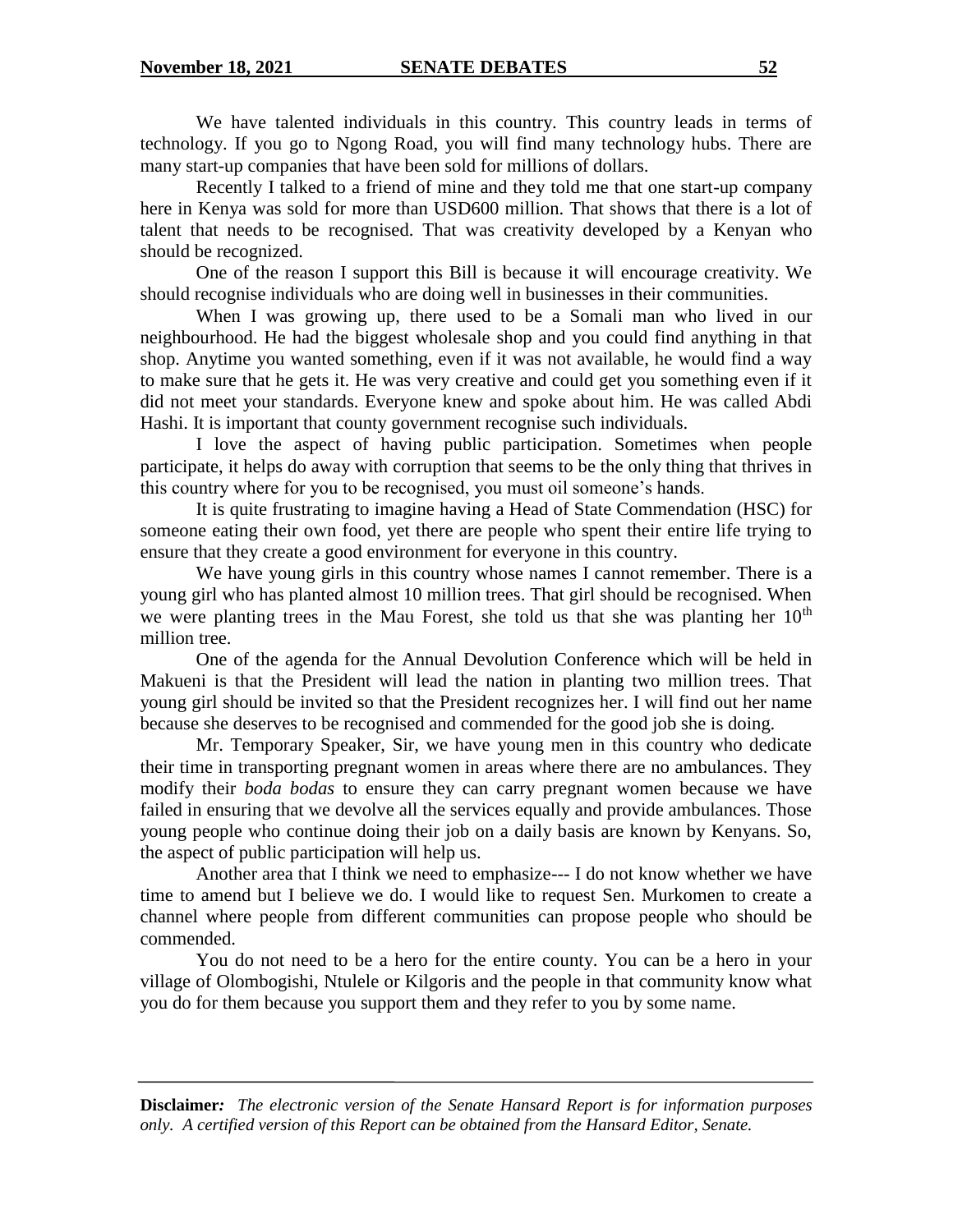*Waswahili husema; tenda wema nenda zako.* What this Bill proposes is that even if *umetenda wema na kwenda zako*, at least people will have seen that and recognise you for the good work you did.

Mr. Temporary Speaker, Sir, this is a timely Bill. It is one that will help us unite the entire country. I hope we will have a ceremony for all counties for all the people considered as heroes on annual basis.

Yesterday we were talking about amending the County Governments Act to ensure county governments submit their annual progress plans. In their annual progress plans, they should come up with a way of identifying heroes in villages such as Sagamian, Loita or Sekera in Narok County, or somewhere else and sponsor them to continue promoting their acts of heroism. That is the way a nation is developed. You must always have a mentor and a mentee. The mentees should develop so that we can live well in this country.

Recently a friend of mine sent me a small video clip of children crossing a road in Japan.

When they cross the road in Japan, even if they have the right of way, they go back after they finish crossing the road and bow to say thank you. I am even told that in schools in Japan, there are no janitors because the children are trained so well such that they can clean those toilets. These are the kind of small things that we do.

Mr. Temporary Speaker, Sir, if we can start trying to instil that knowledge of responsibility then we will be able to recognise real leaders but not people who are connected. I dare say this. If you were to line up all those people who have been given State commendations and ask them to tell us why they were given, they will tell you: "I do not know. I just found myself being called and being dressed very nicely." What does it really mean?

It is important for us to put a meaning into it so that when people are commended for the service to this country, it can have a meaning. Nowadays it does not have a meaning. You hear somebody being referred to as Sen. Nderitu Kinyua C.G.H. When you ask him what the C.G.H. stands for, you find that he does not even know that. I am not suggesting that the Chair, the Senator for Laikipia would not know that. However, most people do not really know the importance of it.

Mr. Temporary Speaker, Sir, finally, I like the fact that in the Bill it also does not make it permanent. If you are commended and you are enrolled in this hall of fame and you end up behaving like a hooligan, there is a way to remove you. It will actually help people to live a better life and in a respectful environment.

# I beg to support.

**The Temporary Speaker** (Sen. Kinyua): That is the end of the debate. I will put the question at the next debate.

*(Putting of the question on the Bill was deferred)*

I need to reorganize the Order Paper and we will move to Order No. 29.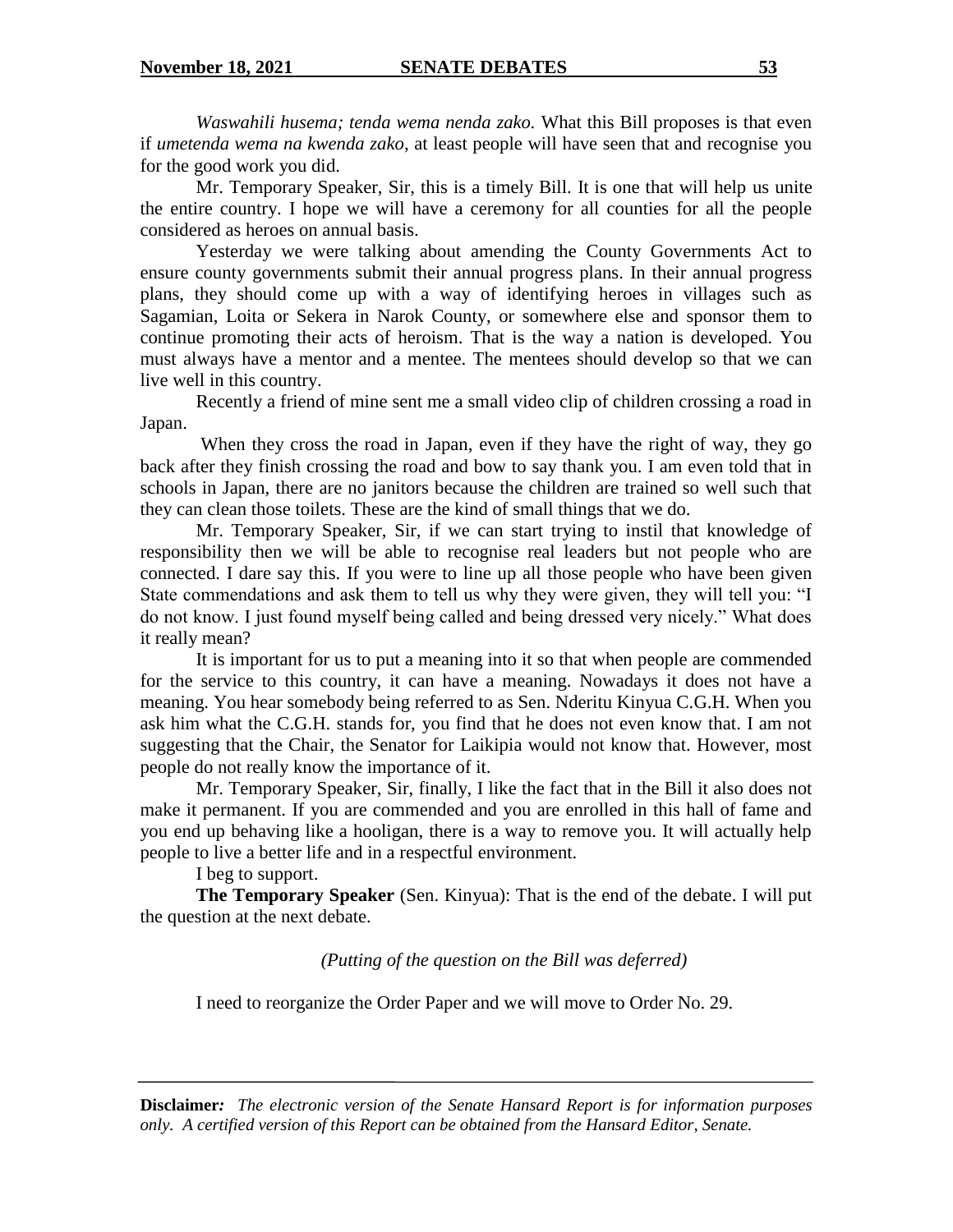### **MOTION**

# ADJOURNMENT OF THE SENATE PURSUANT TO STANDING ORDERS 28 AND 29

**Sen. Olekina:** Mr. Temporary Speaker, Sir, pursuant to Standing Order Nos. 28 and 29, I rise to seek that the Senate do adjourn until Tuesday,  $30<sup>th</sup>$  November, 2021. This is as a result of this House readjusting its calendar so that we can be able to participate in the Devolution Conference.

It is very important---

**The Temporary Speaker** (Sen. Kinyua): Sen. Olekina, approach the Chair.

*(Sen. Olekina consulted with the Temporary Speaker)*

**Sen. Olekina:** Mr. Temporary Speaker, Sir, I hope there are now Senators online to contribute to the Motion. At least I see we have one who can be able to contribute to it. However, let me repeat.

I beg to move that pursuant to Standing Order Nos. 28 and 29, the Senate do adjourn until Tuesday,  $30<sup>th</sup>$  November, 2021. This is in line with the readjustment of our Senate Calendar to give us an opportunity to participate in the annual Devolution Conference.

It will be something that will help us interact with the county governors to support the issue of devolution. I know one of the things that will feature very well in this year's Devolution Conference is the issue of global warming.

We know that the President will be opening the Devolution Conference in Makueni County. It will give us an opportunity to interact with the governors in a friendlier way. Most of the time when governors appear before the Senate, it is when they are being criticised and being asked about how they spent the money; being called upon to account or when there are issues that have been raised like petitions. This will also give us an opportunity to interact with our constituents.

One of the biggest misunderstandings that exist between ourselves elected leaders and the constituents is that the constituents want to see you there on a daily basis. In fact, they mostly say we do not see you on the ground. That explains why the Senate today is empty which is an embarrassment because we have been given a job by the constituents.

These are facts. I am sorry that sometimes I just speak so much truth that it hurts. We were given the job by the constituents. We go there and seek a mandate to represent them to contribute to Bills to pass.

This Bill that we were just discussing here is a very important Bill that encourages people to do well or to want to do better things for their community but we are not here to represent them. We are busy chasing the goose. We are busy trying to make sure that we are so popular on the ground yet we do not do what is supposed to be done.

This is the place where you have to come, pass legislation and ensure that whatever legislation passes, it does not affect the people that you represent. This recess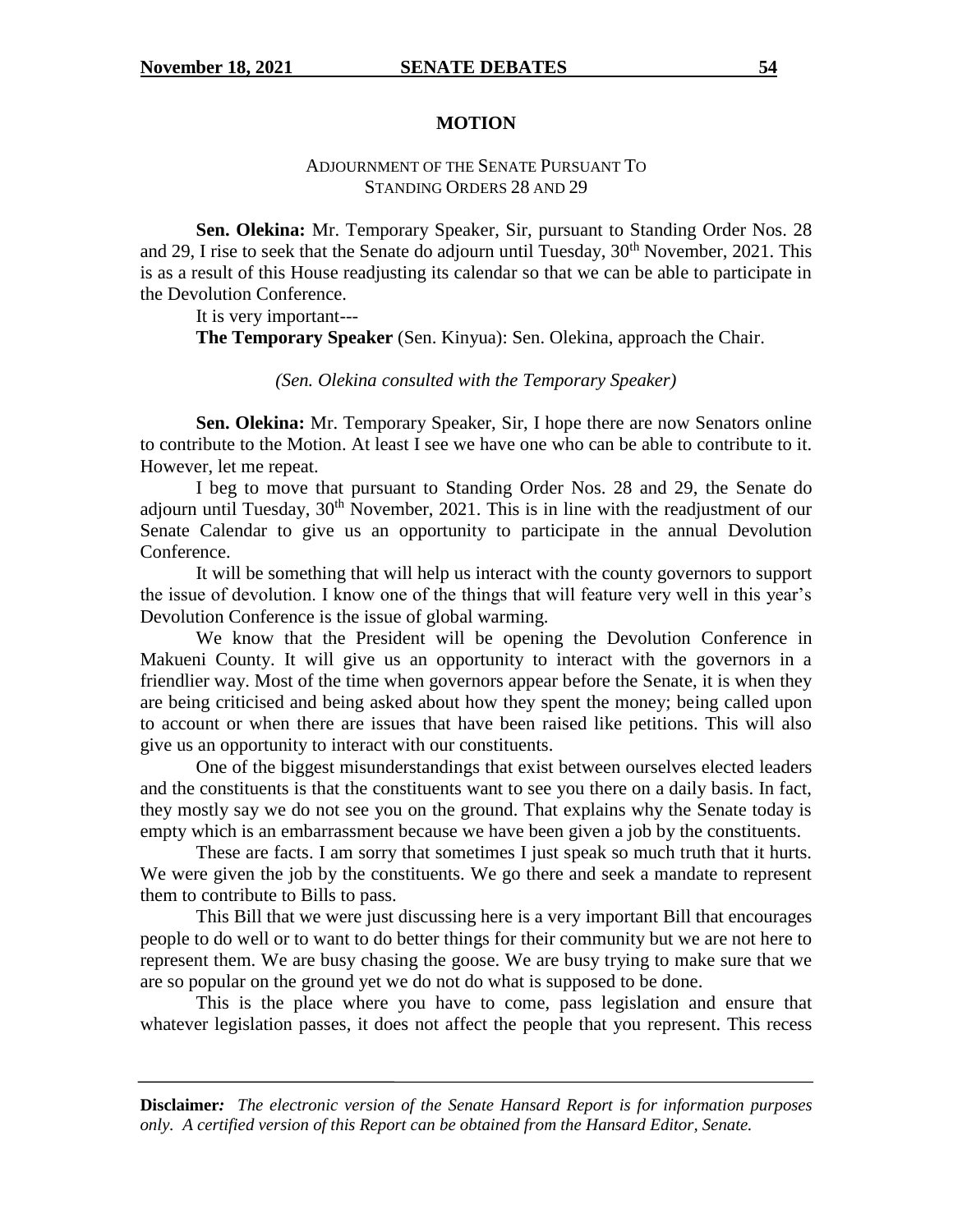which is a bit short, about a week, will give us an opportunity to now explain to our constituents what it is that we do for them in the Senate.

A lot of them will say *Senator hajajenga bara bara*, the Senator has not built a hospital for us, Senator *hakuna kitu ametuletea*. Where is your development record? Senators do not give you a development record. These are things that constituents need to understand. What Senators do is to fight for you to get more money.

Once you get that money the MCAs on the ground are the first point of oversight. They are the ones who have got to ensure that that money is budgeted properly and it can be spent wisely. The Senate now comes and does oversight.

I think most people need to read Article 96 so that they can understand the reason why most Senators actually carry out and consider their legislative job their number one priority.

It will also be important for us to interact with the MCAs who will also be in this Devolution Conference. One of the biggest problems that county assemblies have is the issue of lack of autonomy in their financial dealings. This is because all county assemblies depend on the executive for them to be given their money.

Our colleagues in the Senate County Public Accounts and Investments Committee (CPAIC) today had a meeting with the County Assembly of Narok. The county assembly told the CPAIC that of their biggest problem is that they do not have financial autonomy. When you ask them why the pending bills have accumulated so much they tell you that they do not have the money because they never received their full exchequer releases.

It will give us an opportunity to explore and interact with these MCAs and the speakers of the assemblies because they will be there.

They will be invited to attend the Devolution Conference. We can also sit down and interact with them and find out what we need to do to amend the Public Finance Management Act or even try to figure out the County Governments Act so that money can be released directly to the Exchequer.

Mr. Temporary Speaker, Sir, this money should be released to the county governments because under Article 217 of the Constitution, it says that a share of county revenue which has been raised by the national government shall be released without undue delay. It does not say that county governments should only operate under one treasury. Those are things that we need to debate and find a way that we can ensure that county assemblies can operate efficiently.

This is an opportunity for us to share with them what we have learnt here. We have learnt a lot. We need to explain to them about this issue of county budget ceilings for the county assembly. It is important for them to know. If you look at the money that they use, for example Narok County, their budget for the county assembly is about Kshs700 million. However, they may want to do more than that. Is it possible? We will discuss these issues.

Finally, it will also give us some time to reflect on what will happen in the next coming years. This issue of COVID-19 is something which is still there. It is good for us to share with our people and say: "Even though you like to hear us politicians come and lie and talk to you, just remember that you still have a responsibility to take care of yourself."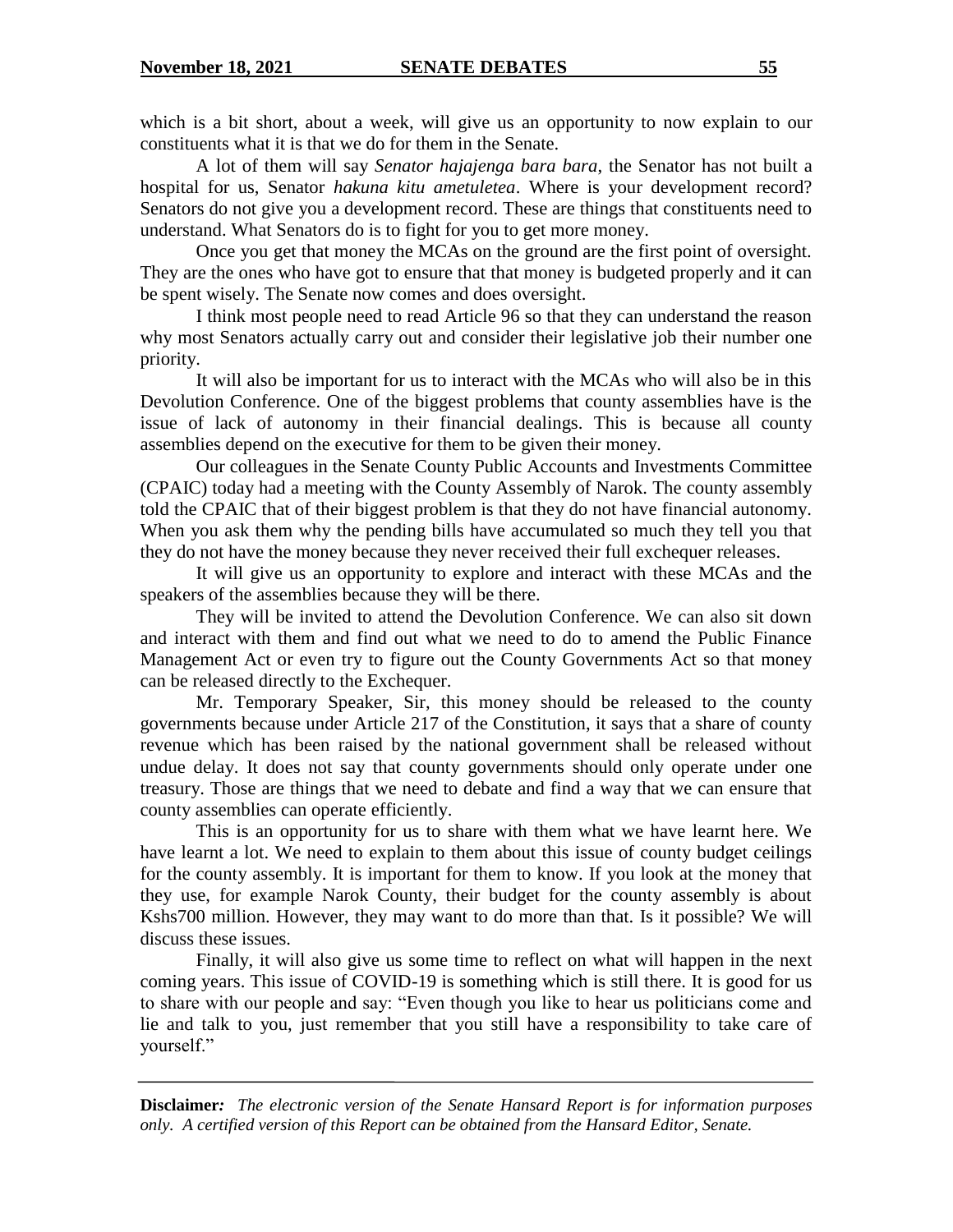I beg to move and request my dear sister whom I am very proud of, Sen. Were to second.

**Sen. Were:** Thank you, Mr. Temporary Speaker, Sir. I beg to second this adjournment Motion to adjourn the Senate up to Tuesday,  $30<sup>th</sup>$  November, 2021 so that we allow the Senators to attend the Devolution Conference.

This will be the last annual Devolution Conference. Moving on, it is going to be held bi-annually. That would also be very helpful so that we will be able to discuss issues that have arisen over time.

This Devolution Conference is very important to the Senate. As you are aware, in Articles 94 and 96, the Senate's role is to protect counties and their governments.

Devolution is basically the core mandate of the Senate and, therefore, that conference cannot go on if the Senate is involved elsewhere or its attention is drawn elsewhere. It is important that we go and listen to what the county governments go through across the country, both the executive and county assemblies.

Mr. Temporary Speaker, Sir, with those few remarks, I second.

### *(Question proposed)*

**The Temporary Speaker** (Sen. Kinyua): I call upon, Sen. Olekina, to reply.

**Sen. Olekina:** Thank you, Mr. Temporary Speaker, Sir. I beg to reply. Let me thank my dear sister Sen. Were for seconding this Motion.

I just want to remind our colleagues that when we come back from the recess, we have many Bills in the Order Paper that require all the Senators to be here.

At least if we can get 24 Senators online or a few Senators to vote for these legislations, it will encourage those Senators who worked tirelessly and our secretariat who have always been there. They spend sleepless nights to research for the legislations that we pass in this House, for them to see that at least the work we do is meaningful.

We have a lot of Bills - I am sure even the last Bill that we just debated here - that we would like to be passed during our term in office. It would be really embarrassing that we come here, work and spend most of our time and taxpayers' money, but when it comes to January next year or even after the recess, the sittings we have are very few. I think we probably only have about three sittings before we can go for the long recess.

It would be important for us to ensure that the Bills that we have passed can go to the Third Reading and can be transmitted to the National Assembly. With that, we can show this country that we are making progress.

There is also a very important Bill which is coming up. Right now it is actually in the committee stage; this is the National Health Insurance (Amendment) Bill. It is the priority of the Government to ensure that at least this Bill goes through so that it will help even with the President's agenda in terms of the universal healthcare agenda.

I want to end there but really remind the distinguished Senators that when we come back, please let us give some time. We can go out there and campaign but let us finish the work that we started doing because if we do not do it, it will be meaningless.

I beg to reply.